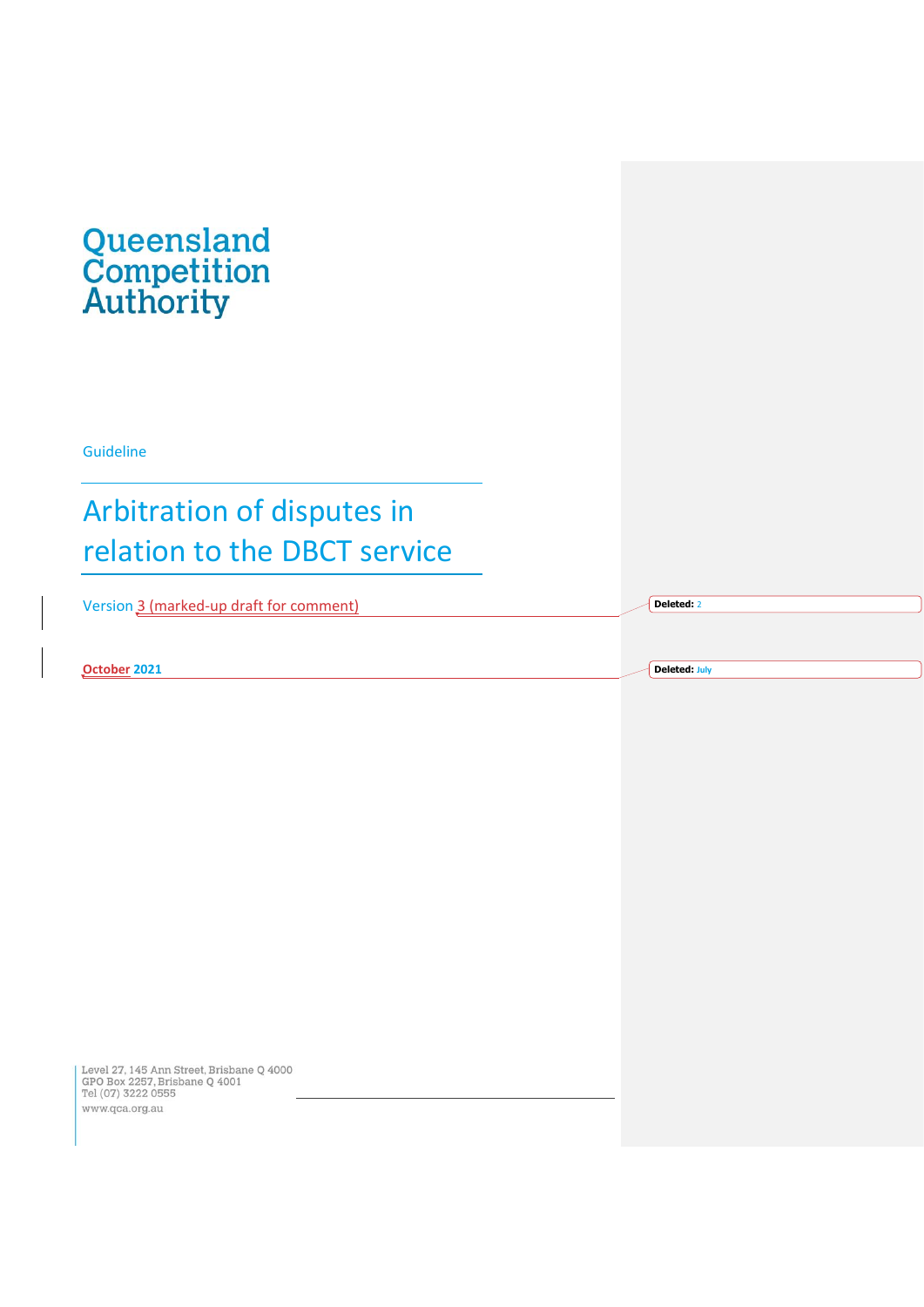#### <span id="page-1-0"></span>Important notice

- (1) This document is designed to provide basic guidance on the arbitration of disputes arising in relation to the Dalrymple Bay Coal Terminal (DBCT) service where the Queensland Competition Authority (QCA) is the arbitrator. It is intended to promote workable and effective dispute resolution processes, and to enable parties to an access dispute to be adequately prepared for the QCA's dispute resolution processes.
- (2) This guideline:
	- (a) is related to but is not part of the 2021 DBCT access undertaking
	- (b) is non-binding
	- (c) does not cover all aspects of the applicable dispute resolution procedures
	- (d) does not use formal or legal language
	- (e) should not be considered a substitute for professional advice.
- (3) Each dispute process is likely to be different. Where arbitrations are conducted under the processes in the *Queensland Competition Authority Act 1997* (Qld) (QCA Act), the QCA Act gives the QCA wide discretion in determining the appropriate form and path for each dispute resolution process. The QCA may also need to take into account the terms of the existing users' access agreements or the currently approved access undertaking, where relevant. Therefore, where this document provides any guidance on how proceedings might be conducted, the QCA is not necessarily bound to act in a manner consistent with such guidance in dealing with a dispute.
- (4) The QCA may, from time to time, revise this guideline at its discretion. This may include, for example, correcting typographical errors or updating terminology and cross-references as required. If the QCA proposes substantive changes, it will conduct an appropriate consultation process with stakeholders, which may include issuing draft revised guidelines and inviting submissions from stakeholders.

**Deleted:** arbitration guideline

**Deleted:** are proposed, the QCA

#### © Queensland Competition Authority 2021

The Queensland Competition Authority supports and encourages the dissemination and exchange of information. However, copyright protects this document.

electronically but only if it is recognised as the owner of the copyright and this material remains unaltered. The Queensland Competition Authority has no objection to this material being reproduced, made available online or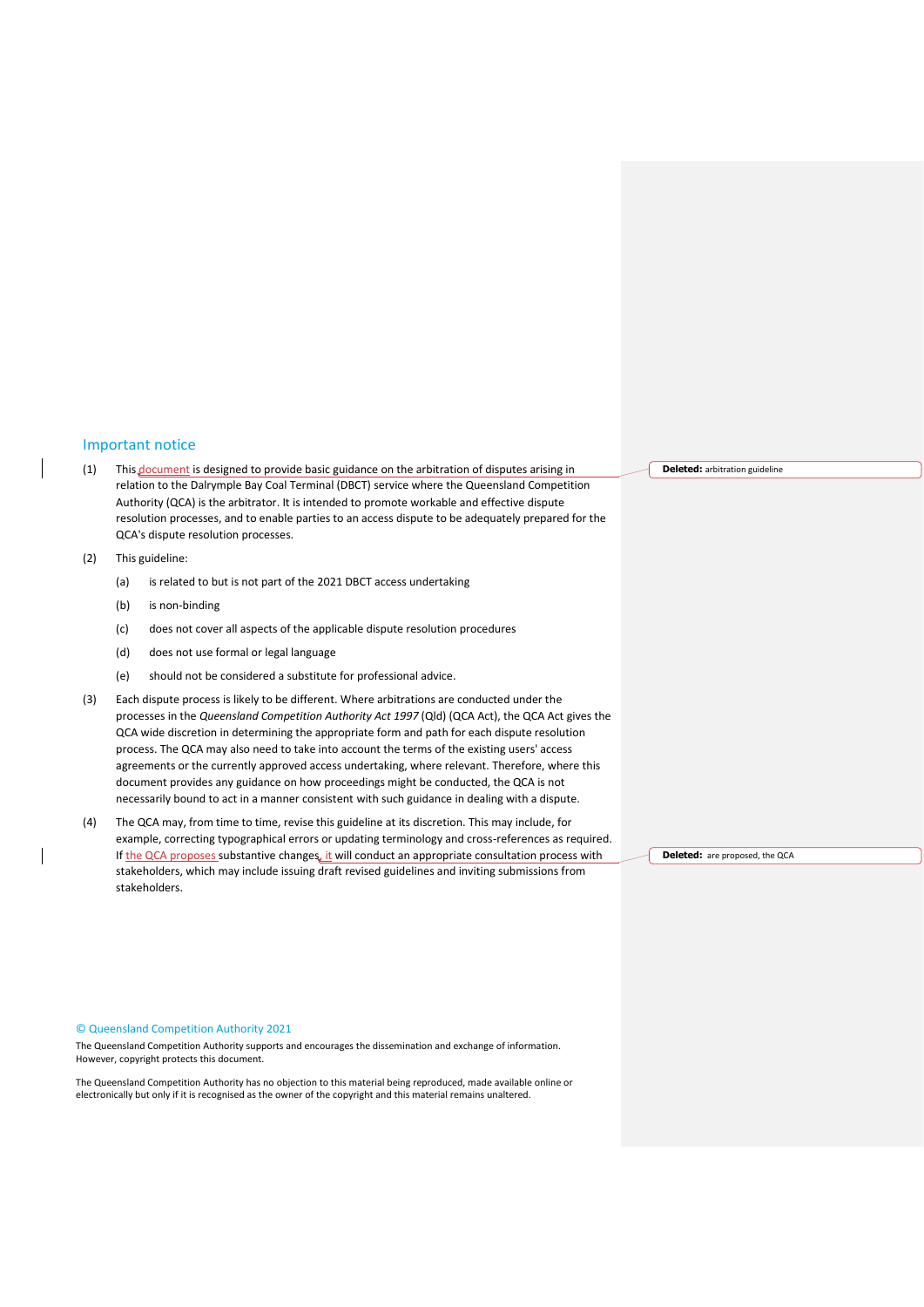Queensland Competition Authority Contents

## **Contents**

|                   | Important notice                                                  | ii             |
|-------------------|-------------------------------------------------------------------|----------------|
| 1                 | <b>INTRODUCTION</b>                                               | $\mathbf{1}$   |
| 1.1               | The declared service                                              | $\mathbf{1}$   |
| 1.2               | The 2021 DBCT access undertaking                                  | $\overline{2}$ |
| 1.3               | The QCA's role in resolving disputes relating to the DBCT service | 2              |
| 1.4               | Application and status of this guideline                          | 3              |
|                   |                                                                   |                |
| 2                 | CATEGORIES OF DISPUTES FOR THE DBCT SERVICE                       | 5              |
| 2.1               | Disputes between access seekers and DBIM (access disputes)        | 5              |
| 2.2               | Disputes between existing access holders and DBIM                 | $\overline{7}$ |
| 2.3               | Disputes arising under the access undertaking                     | 12             |
| 2.4               | Collective arbitration                                            | 15             |
| 3                 | THE DISPUTE RESOLUTION PROCESS                                    | 17             |
| 3.1               | Lodging a dispute                                                 | 17             |
| 3.2               | Mediation                                                         | 19             |
| 3.3               | The QCA arbitration process                                       | 21             |
| 4                 | DISCLOSURE AND CONFIDENTIALITY                                    | 26             |
| 4.1               | Introduction                                                      | 26             |
| 4.2               | How is confidentiality maintained during arbitration?             | 26             |
| 4.3               | How is confidentiality addressed during a collective arbitration? | 26             |
| 4.4               | How does the QCA deal with specific confidentiality requests?     | 26             |
| 5                 | THE DETERMINATION                                                 | 29             |
| 5.1               | Disputes between access seekers and DBIM (access disputes)        | 29             |
| 5.2               | Disputes between existing access holders and DBIM                 | 30             |
| 5.3               | Disclosure of arbitration determinations                          | 30             |
| 6                 | <b>CONSIDERATION OF MATTERS IN PRICING DISPUTES</b>               | 32             |
| 6.1               | Pricing clauses in the 2021 undertaking                           | 32             |
| 6.2               | Determining a dispute on pricing matters                          | 33             |
| 6.3               | Specific pricing matters                                          | 35             |
| <b>GLOSSARY</b>   |                                                                   | 38             |
| <b>REFERENCES</b> |                                                                   | 39             |
|                   |                                                                   |                |
|                   | APPENDIX A : DISPUTE LODGEMENT TEMPLATE                           | 40             |
|                   | APPENDIX B: STATEMENT OF FACTS, ISSSUES AND CONTENTIONS           | 43             |
|                   | APPENDIX C : CONFIDENTIALITY CLAIM TEMPLATE                       | 44             |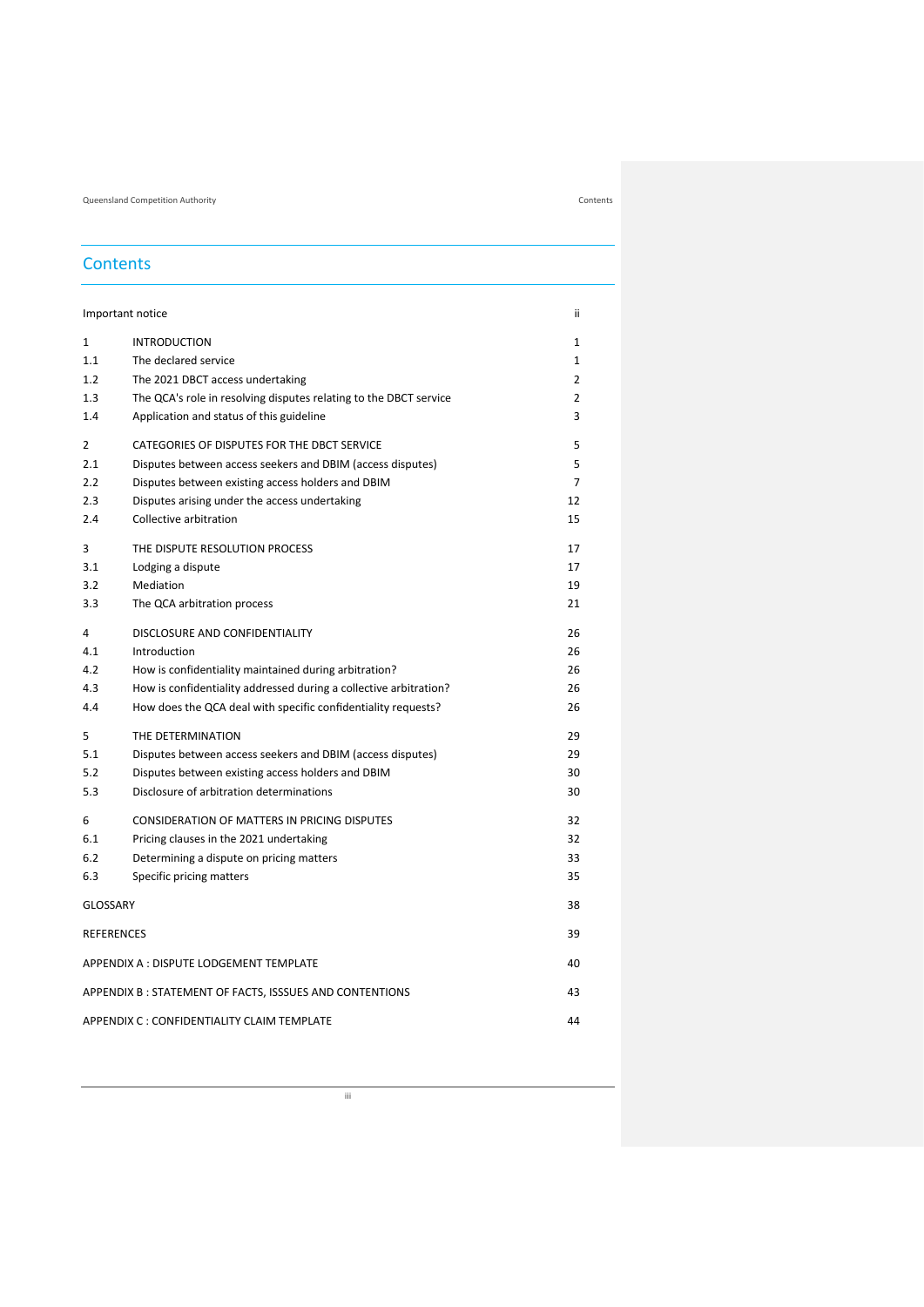## <span id="page-3-0"></span>1 INTRODUCTION

### <span id="page-3-1"></span>1.1 The declared service

Part 5 of the QCA Act sets out the statutory access regime in Queensland, which provides a framework for third party access to services provided by significant infrastructure facilities where there may be a lack of effective competition. A service that is declared under part 5 is subject to regulation by the QCA.

For the purposes of this guideline, the declared service is the service described in section 250 of the QCA Act as 'the handling of coal at Dalrymple Bay Coal Terminal (DBCT) by the terminal operator' (DBCT service). While section 250 no longer directly gives effect to the declaration, the Queensland Treasurer and Minister for Infrastructure and Planning said in 2020 when declaring the DBCT service that: 'the service currently declared under section 250(1)(c) of the QCA Act will be referred to as the "DBCT service"' (see Box 1).<sup>1</sup>

| Box 1 | Section 250 of the QCA Act |  |
|-------|----------------------------|--|
|-------|----------------------------|--|

| 250 Saving of declarations of particular services                                                                                                                                                                                                                                                                                           | Deleted: |
|---------------------------------------------------------------------------------------------------------------------------------------------------------------------------------------------------------------------------------------------------------------------------------------------------------------------------------------------|----------|
| (1) Each of the following services is taken to be a service declared by the Ministers under<br>part 5, division $2 -$                                                                                                                                                                                                                       |          |
|                                                                                                                                                                                                                                                                                                                                             |          |
| (c) the handling of coal at Dalrymple Bay Coal Terminal by the terminal operator.                                                                                                                                                                                                                                                           |          |
| $\cdots$                                                                                                                                                                                                                                                                                                                                    |          |
| (5) In this section-                                                                                                                                                                                                                                                                                                                        |          |
| "Dalrymple Bay Coal Terminal" means the port infrastructure located at the port of Hay<br>Point owned by Ports Corporation of Queensland or the State, or a successor or assign of<br>Ports Corporation of Queensland or the State, and known as Dalrymple Bay Coal Terminal<br>and includes the following which form part of the terminal- |          |
| (a)<br>loading and unloading equipment;                                                                                                                                                                                                                                                                                                     |          |
| (b)<br>stacking, reclaiming, conveying and other handling equipment;                                                                                                                                                                                                                                                                        |          |
| (c)<br>wharfs and piers;                                                                                                                                                                                                                                                                                                                    |          |
| (d)<br>deepwater berths;                                                                                                                                                                                                                                                                                                                    |          |
| (e)<br>ship loaders.                                                                                                                                                                                                                                                                                                                        |          |
| "handling of coal" includes unloading, storing, reclaiming and loading.                                                                                                                                                                                                                                                                     |          |
| $\cdots$                                                                                                                                                                                                                                                                                                                                    |          |
| "terminal operator" means-                                                                                                                                                                                                                                                                                                                  |          |
| (a)<br>the owner or lessee of Dalrymple Bay Coal Terminal; or                                                                                                                                                                                                                                                                               |          |
| (b)<br>a person operating Dalrymple Bay Coal Terminal for the owner or lessee.                                                                                                                                                                                                                                                              |          |

<sup>1</sup> See Queensland Government, *[Gazette: Extraordinary](https://www.publications.qld.gov.au/dataset/extraordinary-gazettes-june-2020/resource/9c57ea19-3f3f-4650-8836-6ff45f1a9439)*, no. 31, vol. 384, 1 June 2020, p. 267. At the time of publishing this guideline, the Treasurer's decision to declare the service was subject to judicial review by the Supreme Court of Queensland.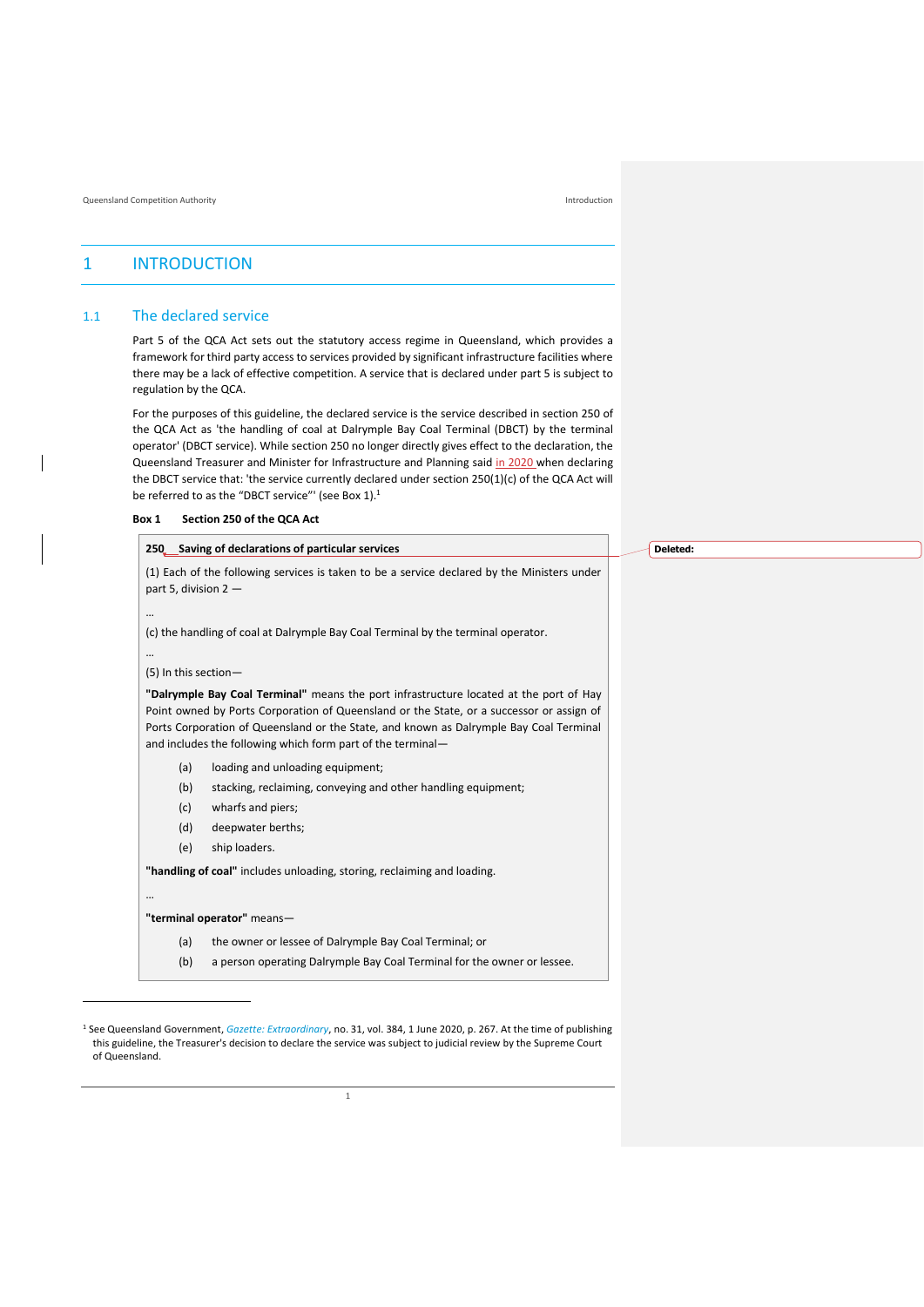#### Queensland Competition Authority Introduction

The current terminal operator is Dalrymple Bay Infrastructure Management Pty Limited (DBIM).<sup>2</sup>

The DBCT service was declared under section 250 until 8 September 2020. On 1 June 2020, the Treasurer and Minister for Infrastructure and Planning, following the processes of division 2 of part 5 of the QCA Act, declared the DBCT service until 8 September 2030.

#### <span id="page-4-0"></span>1.2 The 2021 DBCT access undertaking

The access regime under part 5 of the QCA Act is based on a negotiate-arbitrate framework, which envisages that, in the first instance, access to a declared service should be procured on terms and conditions commercially agreed between the access seeker and the provider of the declared service.

Access to the DBCT service has been regulated under a series of QCA-approved access undertakings, which have been the primary means of setting out:

- the general terms and conditions that DBIM offers to third parties accessing the declared service
- the process for an access seeker to negotiate access
- the general terms and conditions that apply when negotiating access agreements
- the way disputes in relation to access are to be resolved.

The QCA approved the 2021 DBCT access undertaking on 1 July 2021. It will operate for five years, until 1 July 2026. Unlike previous access undertakings for the DBCT service, the 2021 undertaking does not include a reference tariff for access to the DBCT service. Rather, it provides for access prices to be negotiated between access seekers and DBIM, with recourse to arbitration where agreement cannot be reached. Under the access undertaking and the broader access regime, the QCA may act as arbitrator in disputes regarding access charges or non-price terms of access. The QCA published this guideline to support workable and effective dispute resolution processes, and to enable parties to a dispute to be adequately prepared for the QCA's dispute resolution processes.

#### <span id="page-4-1"></span>1.3 The QCA's role in resolving disputes relating to the DBCT service

The QCA Act empowers the QCA to assist in resolving disputes that relate to access to the DBCT service, in specified circumstances. These circumstances include:

- to mediate to resolve access disputes
- if asked by the parties to access agreements—to mediate to resolve disputes under the agreements
- to conduct arbitration hearings for resolving access disputes
- if asked by the parties to access agreements—to arbitrate to resolve disputes under the agreements.<sup>3</sup>

Arbitration is a process whereby the parties submit their dispute to an arbitrator, who makes a determination that is binding upon the parties. Mediation, on the other hand, is a more

<sup>3</sup> The QCA's relevant functions are described in ss.  $10(j)$ , (i), (k) and (l) of the QCA Act.

**Deleted:** the basis of **Deleted:** that are



| <b>Deleted:</b> arbitrating or mediating |
|------------------------------------------|
| <b>Deleted:</b> to access                |

| Deleted: fa), (fb), (g |
|------------------------|
| Deleted: ga            |

<sup>&</sup>lt;sup>2</sup> The operator was previously known as DBCT Management Pty Ltd (DBCTM), but it changed its name on 8 December 2020.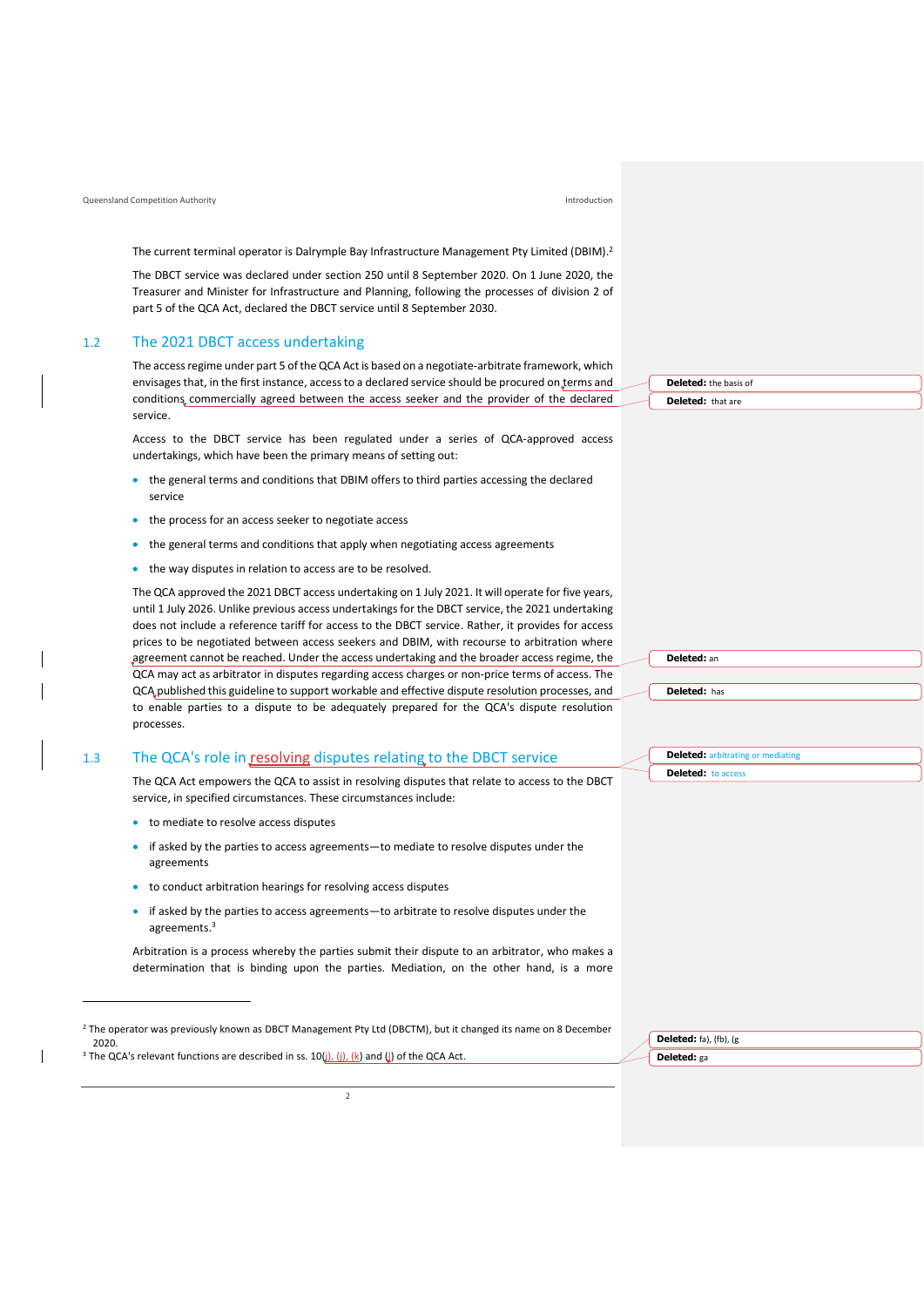<span id="page-5-0"></span>consensual form of dispute resolution, whereby the mediator seeks to facilitate agreement between the parties on the issues in dispute. The procedure to be followed by the QCA in conducting an arbitration or mediation depends on **Deleted:** ( the circumstances in which the dispute arose. Figure 1 provides a summary of the broad **Deleted:** ) categories of disputes addressed in this guideline. **Figure 1 Circumstances in which disputes can arise Deleted: Broad categories of circumstances Access seekers** (incl. expansion parties) Access disputes under part 5, division 5 of OCA Act **Existing users seeking** increased access (incl. expansion parties) Dispute under terms of Agreements contain the agreement and terms terms from previous AUs of previous AUs **Existing users under** existing agreements Dispute under terms of Agreements import terms the agreement and terms from new approved AUs of new approved AUs *Note: 'AU' indicates 'access undertaking'.* **Deleted:** *is the abbreviation here for* The term 'access seeker' has a specific definition under the QCA Act—it is a person who wants access, or increased access, to the declared service. Thus, access seekers include 'new' access seekers as well as existing access holders who are seeking increased access to the declared service.<sup>4</sup> Similarly, an 'access agreement' is defined as an agreement between an access provider of a declared service and another person that provides for access to the service by the other person and has been entered into after 22 May 1997.<sup>5</sup> 1.4 Application and status of this guideline This document is intended to provide guidance for stakeholders on how the QCA may deal with disputes relating to the DBCT service that are referred to it under part 5, division 5 of the QCA Act, an access undertaking (including the 2021 DBCT access undertaking), or an access agreement. **Deleted:** ) This guideline is a publication of the QCA and does not form part of the undertaking. **Deleted:** This updated version of the guideline accompanies the QCA's decision to approve the 2019 DBCT draft access undertaking (DAU), as resubmitted by DBIM on 12 May 2021, The QCA may update this guideline from time to time to reflect amendments to, among other which is now the 2021 access undertaking. <sup>6</sup> ¶ things, the QCA Act, the *Commercial Arbitration Act 2013* (Qld) (CAA), or the relevant access This guideline may be further updated **Deleted:** Schedule QCA Act, schedule 2 and s. 112(3). **Deleted:** ) of the QCA Act. **Deleted:** Schedule 2 of the5 QCA Act, schedule 2.

Queensland Competition Authority Introduction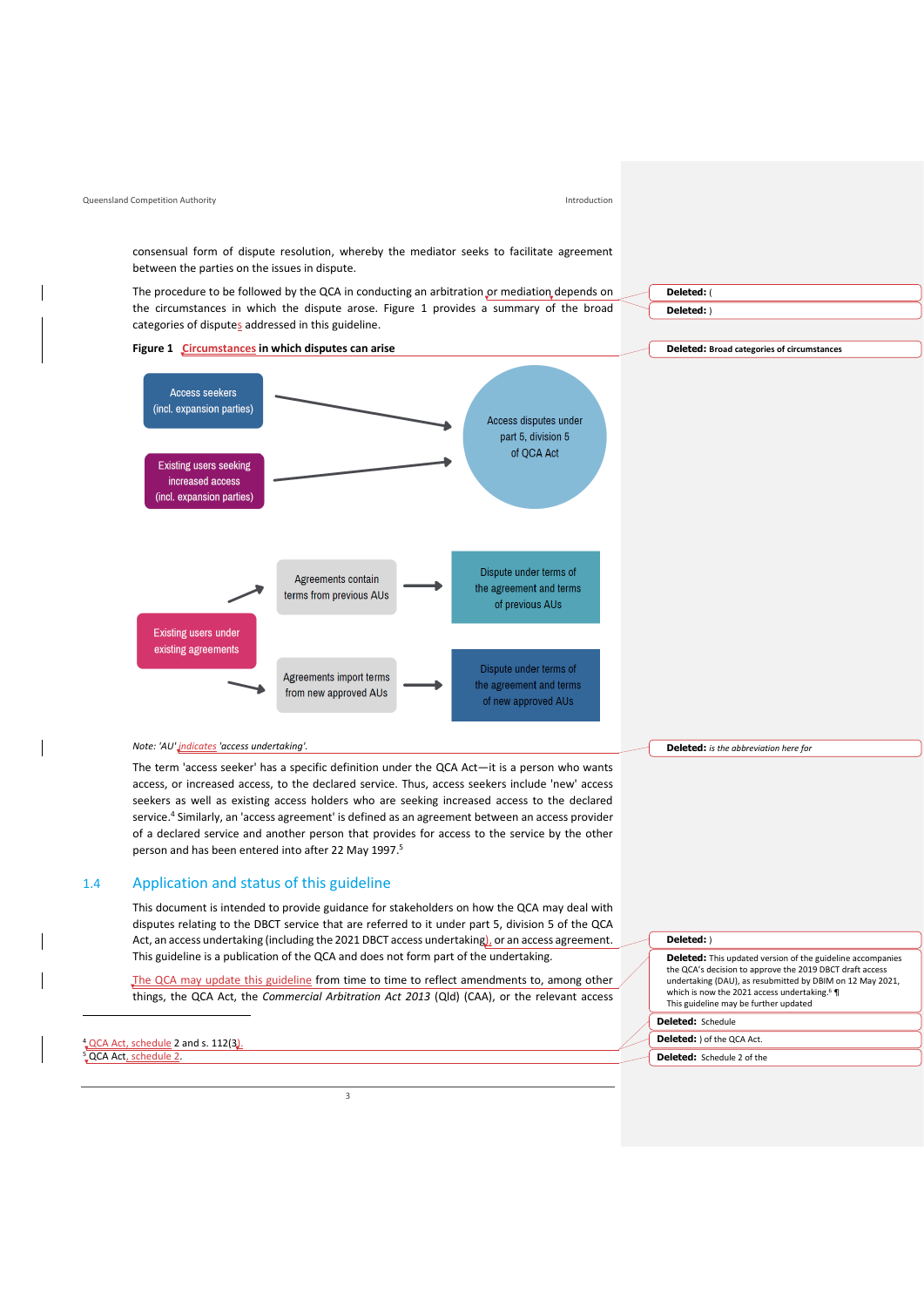Queensland Competition Authority **Introduction** 

 $\overline{\phantom{a}}$ 

undertaking and standard access agreement (SAA). It may also correct typographical errors or update terminology and cross-references as required.

**Deleted:** The guideline **Deleted:** be updated to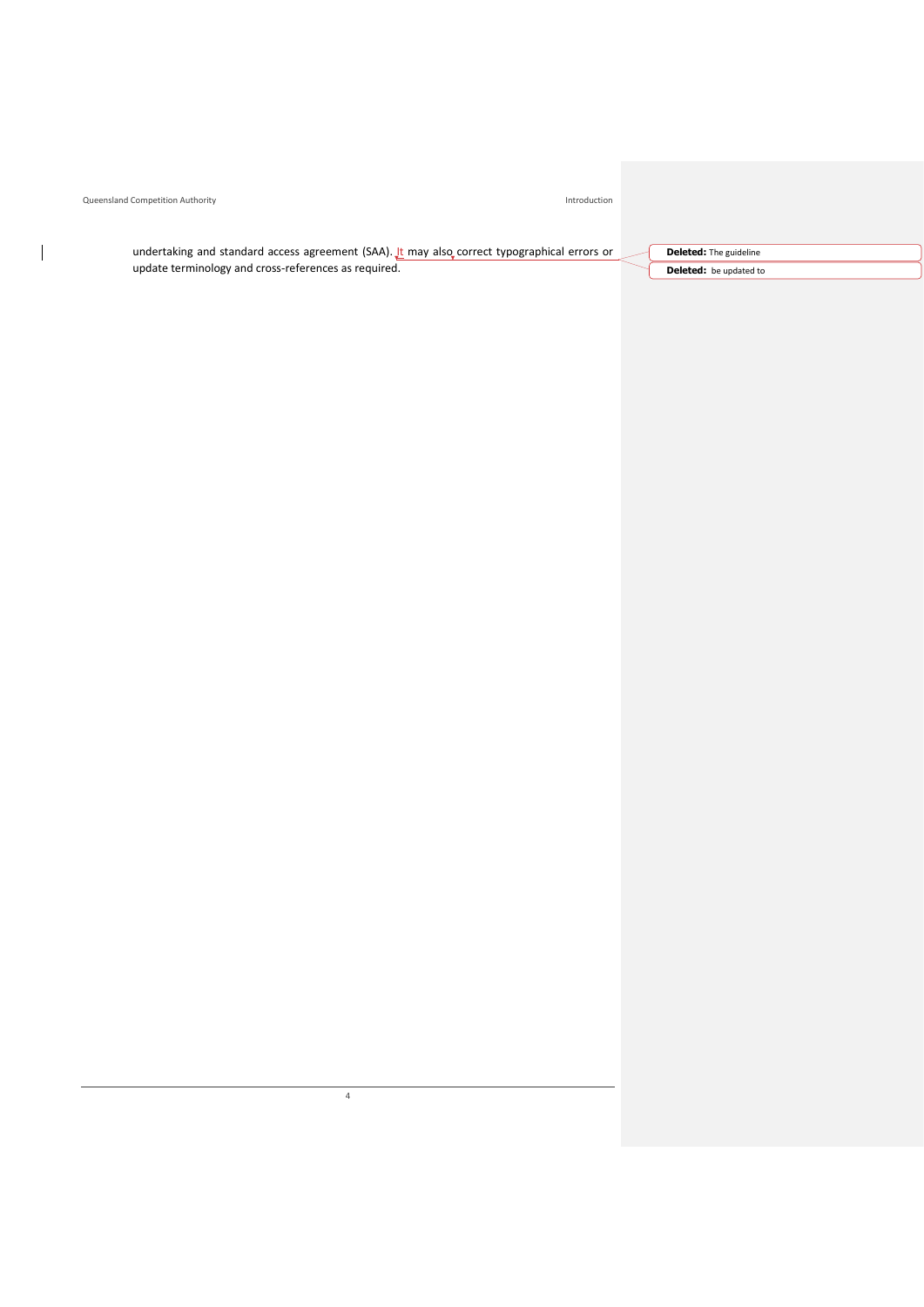## <span id="page-7-0"></span>2 CATEGORIES OF DISPUTES FOR THE DBCT SERVICE

There are three categories of disputes involving DBIM and its customers that can be referred to the QCA:

- access disputes under part 5, division 5 of the QCA Act (sectio[n 2.1](#page-7-1) of this chapter)
- matters negotiated under the terms of an access agreement (section [2.2\)](#page-9-0)
- disputes under an approved access undertaking (section [2.3\)](#page-14-0).

A dispute may arise in more than one of these categories at the same time.

Any of these categories of dispute could potentially be considered collectively (section [2.4\)](#page-17-0).

### <span id="page-7-1"></span>2.1 Disputes between access seekers and DBIM (access disputes)

Disputes that arise between parties seeking new or expanded access to DBCT are, in most circumstances, access disputes under part 5, division 5 of the QCA Act.

#### <span id="page-7-2"></span>Access disputes under part 5, division 5 of the QCA Act

The term 'access dispute' has a specific meaning in the QCA Act. Access disputes are described in section 112 of the QCA Act as matters where:

- (a) an access provider and access seeker cannot agree on an aspect of access to a declared service
- (b) there is no access agreement between the access provider and access seeker relating to the service.

An access dispute also encompasses matters where an existing access holder may be seeking increased access to the service.<sup>7</sup>

Either the access seeker or DBIM may notify the QCA that an access dispute exists.<sup>8</sup>

An access seeker is a person who wants access, or increased access, to the service.<sup>9</sup> Importantly, access disputes under part 5, division 5 of the QCA Act can only arise between access seekers and the access provider. That is, unless the matter relates to increased access, a dispute between an existing access holder and DBIM regarding a term in an existing access agreement would not be an 'access dispute' within the meaning of section 112 of the QCA Act.

Access disputes are subject to specific procedures under part 5, division 5 of the QCA Act. In particular, section 120 lists the matters to be considered by the QCA in making a determination in an arbitration on access to the declared service by the access seeker.

| <b>Deleted:</b> referred to the QCA                 |
|-----------------------------------------------------|
| <b>Deleted:</b> referred to the QCA for arbitration |
| <b>Deleted:</b> referred to the QCA                 |

**Deleted:** arbitrated

**Deleted:** OCA arbitration of access

|          | Deleted: Section 112(3) of the                                                                                                                                    |
|----------|-------------------------------------------------------------------------------------------------------------------------------------------------------------------|
| Deleted: |                                                                                                                                                                   |
|          | Deleted: Section 112(2) of the                                                                                                                                    |
| Deleted: |                                                                                                                                                                   |
|          | <b>Deleted:</b> Schedule 2 of the QCA Act. This means an access seeker<br>is a person who does not currently have access (or increased<br>access) to the service. |

<sup>7</sup><sub>v</sub>QCA Act, s. 112(3). <sup>8</sup>, QCA Act, s. 112(2). **LQCA Act, schedule 2**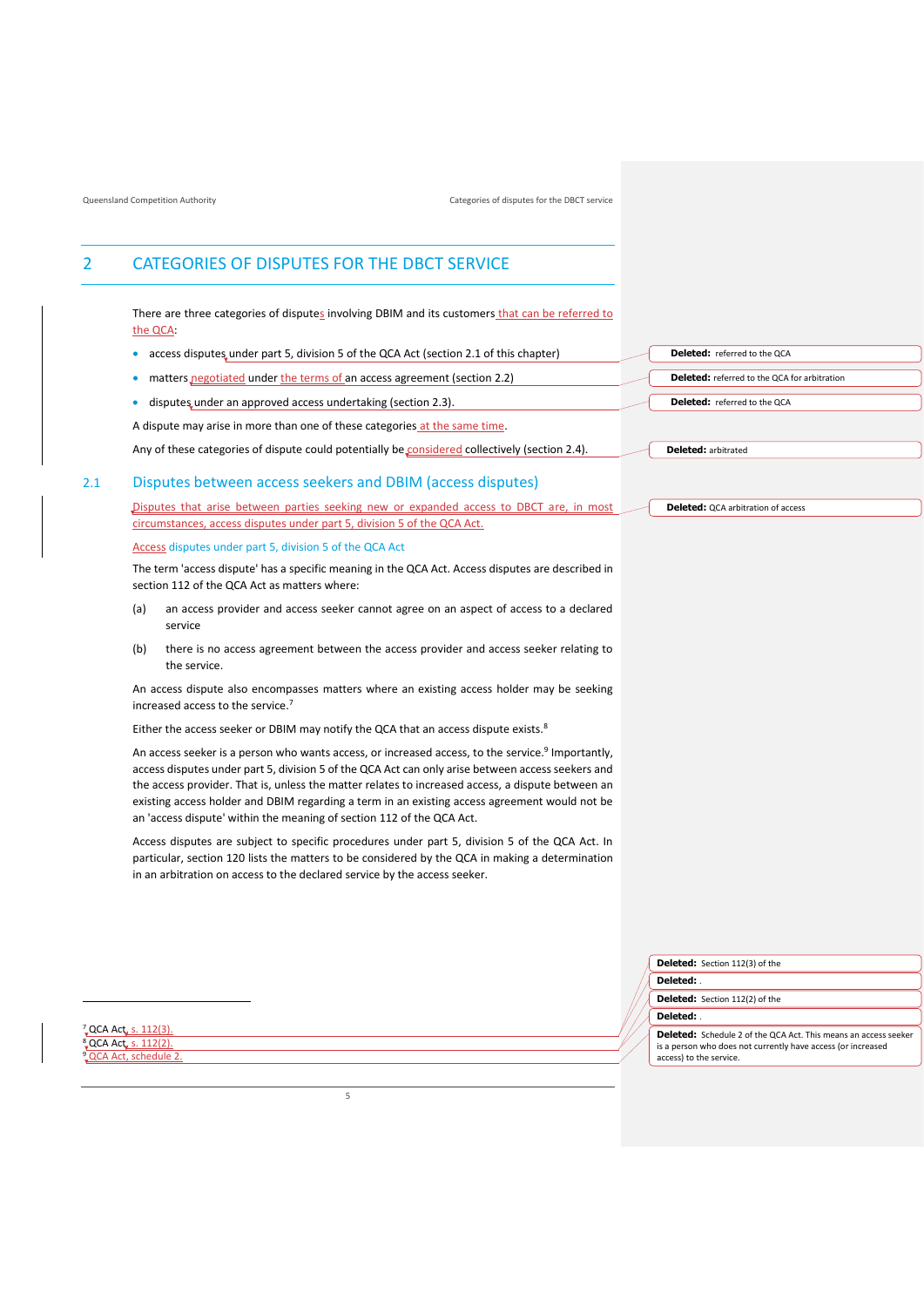#### **Box 2 Section 120 of the QCA Act**

| <b>120</b> |                                                                                                  | Matters to be considered by authority in making access determination                                                                                                                                      |  | <b>Deleted: Section</b> |
|------------|--------------------------------------------------------------------------------------------------|-----------------------------------------------------------------------------------------------------------------------------------------------------------------------------------------------------------|--|-------------------------|
| (1)        | In making an access determination, the authority must have regard to the following<br>$matters-$ |                                                                                                                                                                                                           |  | Deleted:                |
|            | (a)                                                                                              | the object of this part;                                                                                                                                                                                  |  |                         |
|            | (b)                                                                                              | the access provider's legitimate business interests and investment in the<br>facility;                                                                                                                    |  |                         |
|            | (c)                                                                                              | the legitimate business interests of persons who have, or may acquire, rights<br>to use the service;                                                                                                      |  |                         |
|            | (d)                                                                                              | the public interest, including the benefit to the public in having competitive<br>markets;                                                                                                                |  |                         |
|            | (e)                                                                                              | the value of the service to-                                                                                                                                                                              |  |                         |
|            |                                                                                                  | the access seeker; or<br>(i)                                                                                                                                                                              |  |                         |
|            |                                                                                                  | (ii)<br>a class of access seekers or users;                                                                                                                                                               |  |                         |
|            | (f)                                                                                              | the direct costs to the access provider of providing access to the service,<br>including any costs of extending the facility, but not costs associated with<br>losses arising from increased competition; |  |                         |
|            | (g)                                                                                              | the economic value to the access provider of any extensions to, or other<br>additional investment in, the facility that the access provider or access seeker<br>has undertaken or agreed to undertake;    |  |                         |
|            | (h)                                                                                              | the quality of the service;                                                                                                                                                                               |  |                         |
|            | (i)                                                                                              | the operational and technical requirements necessary for the safe and<br>reliable operation of the facility;                                                                                              |  |                         |
|            | (j)                                                                                              | the economically efficient operation of the facility;                                                                                                                                                     |  |                         |
|            | (k)                                                                                              | the effect of excluding existing assets for pricing purposes;                                                                                                                                             |  |                         |
|            | (1)                                                                                              | the pricing principles mentioned in section 168A.                                                                                                                                                         |  |                         |
| (2)        |                                                                                                  | The authority may take into account any other matters relating to the matters<br>mentioned in subsection (1) it considers are appropriate.                                                                |  |                         |

The QCA *must* have regard to the matters listed in section 120(1) of the QCA Act in an arbitration of an access dispute. However, the QCA may take into account any other matters relating to the considerations mentioned in section 120(1) it considers appropriate in such an arbitration. These matters may, for example, include the terms of an undertaking.

Access disputes involving expansion parties

Expansion parties include access seekers seeking access that can only be accommodated through a terminal capacity expansion at DBCT. There are two categories of expansion parties:

- 'new' access seekers seeking access that can only be accommodated through a terminal capacity expansion
- existing access holders seeking additional access that can only be accommodated through a terminal capacity expansion.

For either case, a dispute that arises regarding the terms of access to the declared service would be classified as an 'access dispute' under section 112 of the QCA Act. In arbitrating such an access **Deleted:** Expansion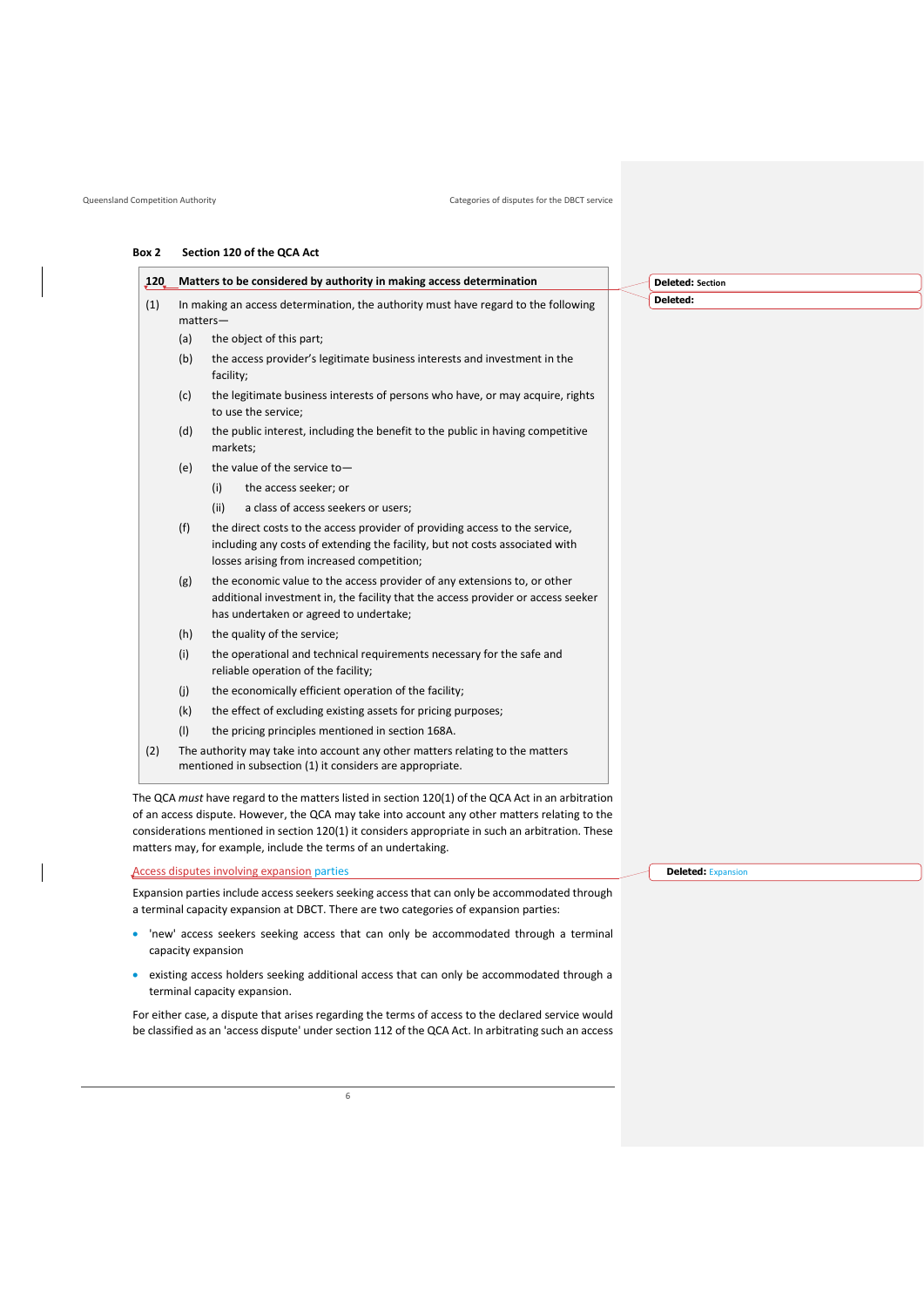dispute, the QCA would be required to have regard to the factors listed in section 120 of the QCA Act.

Access disputes outside part 5, division 5 of the QCA Act

An access provider and access seeker may agree to address a dispute about access outside the framework set out in part 5, division 5 of the QCA Act.<sup>10</sup> However, this can only occur if both parties agree to an alternative means of resolving the dispute. The default mechanism for resolution of disputes about access to declared services—which will apply in the absence of agreement by both parties to an alternative mechanism—is QCA arbitration under part 5, division 5 of the QCA Act.

If the parties agree that the dispute will be determined by an arbitrator other than the QCA, then the CAA will apply. This guideline does not address alternative means of dispute resolution that may be agreed by an access seeker and the access provider. However, the QCA encourages parties to attempt alternative dispute resolution (ADR), including mediation, as a way to reach a negotiated outcome.

### <span id="page-9-0"></span>2.2 Disputes between existing access holders and DBIM

A dispute may arise between an existing access holder (who is not seeking increased access) and DBIM regarding a term in an existing access agreement.<sup>11</sup> Such a dispute would not be an access dispute within the terms of section 112 of the QCA Act. The dispute would need to be resolved according to the terms of the relevant agreement. Clause 17.1(b) of the 2021 undertaking states:

**(Disputes under Access Agreements)** Unless otherwise agreed by the parties, Disputes under an Access Agreement or Existing User Agreement will be dealt with in accordance with the provisions of that Access Agreement or Existing User Agreement.

#### The arbitrator

The arbitrator for a dispute between an existing access holder and DBIM is usually specified in the relevant access agreement. This arbitrator may be the QCA or a private (non-QCA) arbitrator.

The QCA Act provides that one of the functions of the QCA is to arbitrate to resolve disputes under access agreements, if asked by the parties to the access agreements.<sup>12</sup> As a dispute between an existing access holder and DBIM will not be an access dispute within part 5, division 5 of the QCA Act (unless it relates to increased access), the process that the QCA follows when arbitrating such a dispute is governed by the terms of the access agreement—such as terms setting out the dispute resolution procedure, including factors to be considered by an arbitrator in an arbitration.<sup>13</sup> Similarly, a private arbitrator agreed upon by the parties will also be bound by the terms of the access agreement.

Arbitrations conducted in relation to such disputes (i.e. disputes that are not access disputes within part 5, division 5 of the QCA Act) will be commercial arbitrations within the scope of the CAA.<sup>14</sup> The CAA outlines, among other things, matters of process for conducting arbitrations, including in relation to attendance of parties and the conduct of the hearings. The CAA also

| $^{10}$ QCA Act. s. 111(2).                                                                                                                  | <b>Deleted:</b> Section 111(2) of the |
|----------------------------------------------------------------------------------------------------------------------------------------------|---------------------------------------|
| <sup>11</sup> For example, a dispute may arise in relation to a price reset under an existing agreement.<br><sup>12</sup> QCA Act, s. 10(l). | Deleted:                              |
| <sup>13</sup> An example of terms in an SAA setting out factors to be considered by an arbitrator in an arbitration is in cl. 7.2(e)         | <b>Deleted:</b> Section 10(ga) of the |
| of the 2017 and 2021 SAAs.                                                                                                                   | Deleted:                              |
| <sup>14</sup> In accordance with s. 1 of the CAA.                                                                                            |                                       |

**Deleted:** Parties can agree to address dispute

**Deleted:** In this case, the

**Deleted:** <#>General principles¶

**Deleted:** ,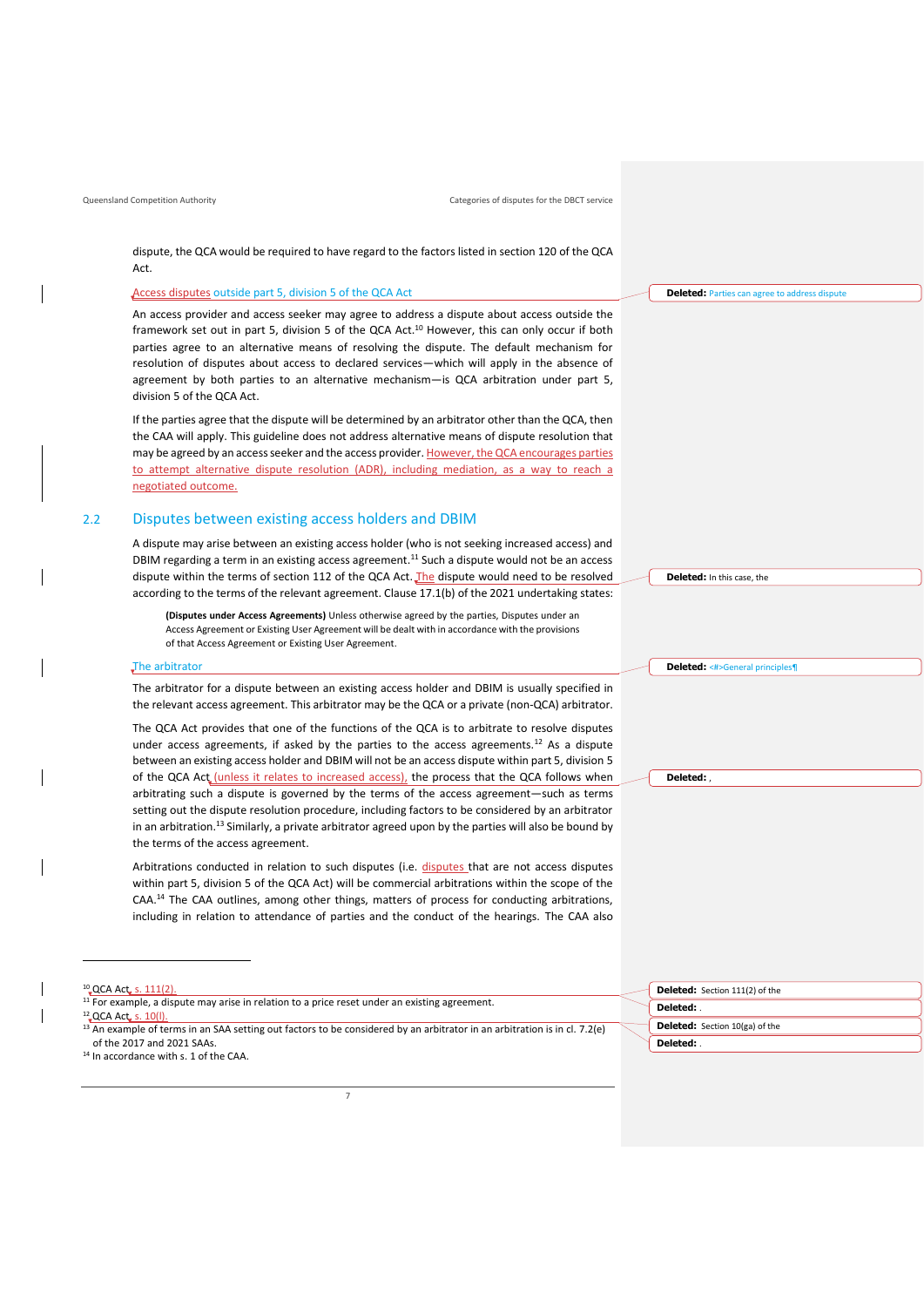enables disputes to be considered via collective arbitrations under specific circumstances (see section 2.4 of this chapter).

#### When access agreements contain terms from previous undertakings

An access agreement between an existing access holder and DBIM may contain or refer to terms contained in a previous undertaking. In that case, a dispute between the access holder and DBIM would be conducted in accordance with the terms in the access agreement and the relevant provisions of the previous undertaking. That is, any terms from a new approved undertaking would not be automatically included in an access agreement, unless the term is contained in the QCA Act (or another Act), or subsequently agreed to by the parties.

#### When access agreements apply terms from new approved undertakings

An access agreement between an existing access holder and DBIM may apply terms from any undertakings approved after the access agreement is entered into. For example, an access agreement may state that a dispute between the access holder and DBIM will be resolved according to the dispute resolution clause contained in the undertaking as approved from time to time. Alternatively, an access agreement may require that the arbitrator not make a determination that is inconsistent with the undertaking as approved from time to time. The arbitration would then be conducted in accordance with the terms of the access agreement and the terms of any relevant new undertakings that the agreement imports.

#### When access agreements do not contain terms relating to arbitration process

If an access agreement does not specify the arbitration process or the factors that an arbitrator is required to consider, it may be open to the arbitrator to determine the process and factors to be considered. If the QCA were the arbitrator in this scenario, having regard to the specific circumstances of the dispute, it is likely that it would be informed by the:

#### • arbitration procedures set out in part 7 of the QCA Act—in terms of process

#### • matters set out in section 120 of the QCA Act—in terms of factors to be considered.

For example, the QCA might adopt this approach in a review of charges, or a general dispute under an access agreement. Ways in which the provisions from the 2017 SAA, and the 2021 undertaking and SAA, might be applied in these cases are illustrated in sections 2.2.1 and 2.2.2.

#### 2.2.1 Example 1: Resolving disputes about review of charges (cl. 7 in 2017 and 2021 SAAs)

Clause 7 of the 2017 SAA concerns the review of capital charges through the term of the access agreement. Clause 7 of the 2021 SAA is similar in drafting to clause 7 of the 2017 SAA.

#### The arbitrator

Clause 7.2(c)(ii) of the 2017 and 2021 SAAs provides that if the parties do not reach agreement on the review of charges by a certain date, either party may refer the determination of the issues to arbitration in accordance with clause 7.2. Clause 7.2(d) of the 2017 and 2021 SAAs states:

- (d) If the matter is referred under clause  $7.2(c)(ii)$  to arbitration, then arbitration must be effected as follows:
	- (i) by the QCA in such manner as it sees fit, after consultation with the parties; or

(ii) if the QCA is unwilling or unable to act, by a single arbitrator agreed upon between the parties; or

(iii) in default of agreement under clause 7.2(d)(ii) within 10 days after the matter is referred to arbitration, by a single arbitrator selected by the Chair of the Queensland Chapter of the Institute of Arbitrators and Mediators, Australia.

| <b>Deleted: Access</b> |  |
|------------------------|--|
| Deleted: may           |  |

**Deleted:** may

**Deleted:** must

**Deleted:** Access

| <b>Deleted: Access</b> |  |
|------------------------|--|
| <b>Deleted: that</b>   |  |
| Deleted:               |  |

**Deleted:** arbitration procedures set out in the QCA Act in terms of process, and by the matters set out in section 120 of the QCA Act in terms of factors to be considered.

| <b>Deleted:</b> this               |  |
|------------------------------------|--|
| <b>Deleted:</b> arise              |  |
| Deleted: 2                         |  |
| <b>Deleted: 3</b>                  |  |
| <b>Deleted: Review</b>             |  |
| <b>Deleted:</b> dispute resolution |  |
| <b>Deleted:</b> the                |  |
| - - - -<br>$\sim$ $\sim$ $\sim$    |  |

Deleted: also concerns the review of access charges through the term of the access agreement and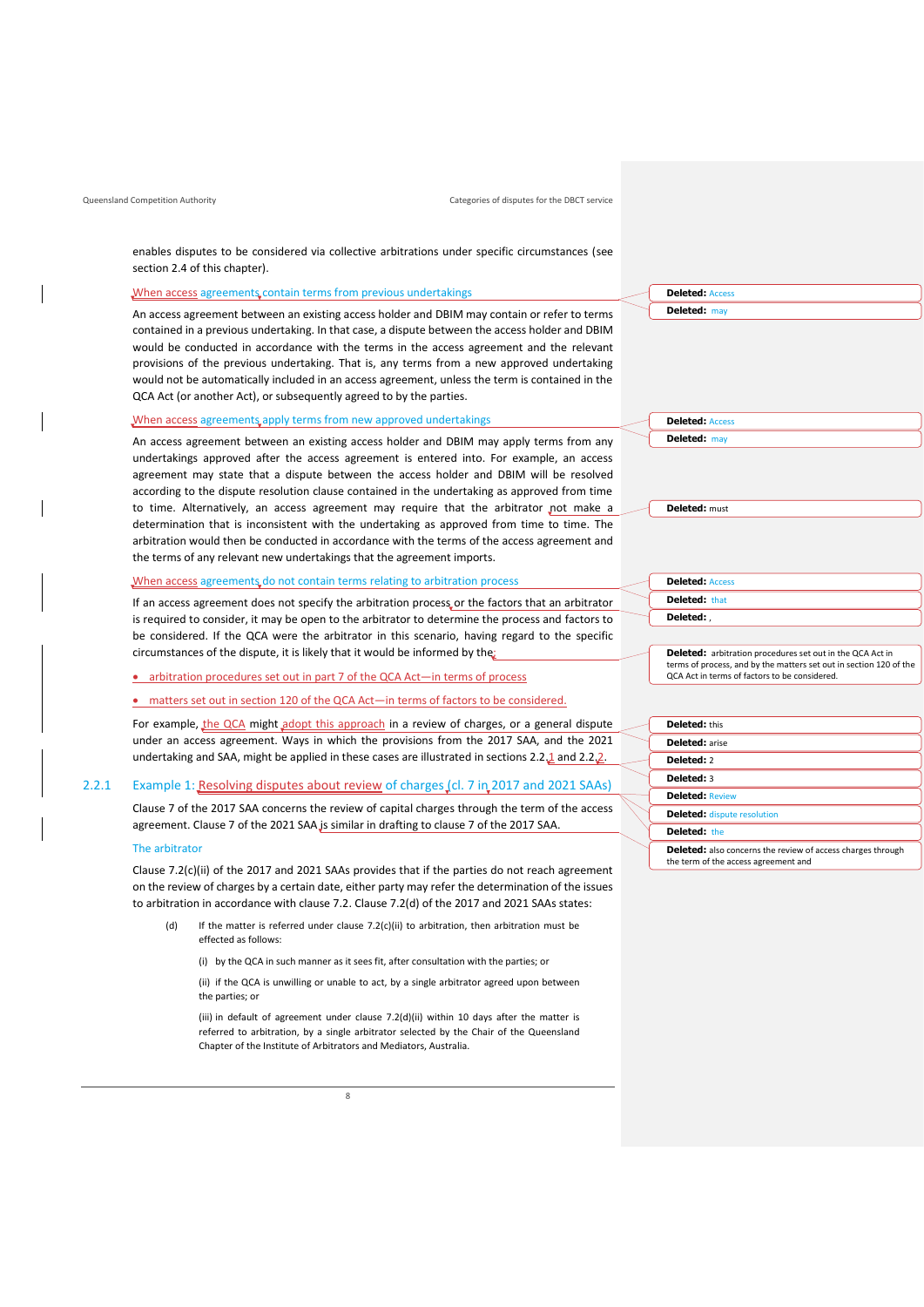As such, for disputes referred to arbitration under clause 7.2(c)(ii), the QCA will be the arbitrator in the first instance.<sup>15</sup> If the QCA is unwilling or unable to act, then the arbitrator may be a single arbitrator agreed upon by the parties, or a single arbitrator selected through the Resolution Institute nomination service.<sup>16</sup>

#### QCA arbitration

Clause 7.2(f) of the 2021 SAA provides that if the matter is referred to the QCA for arbitration (i.e. under clause 7.2(d)(i)), then the arbitration 'must be conducted in accordance with the Access Undertaking'. The 'Access Undertaking' is defined in the 2021 SAA as:

the access undertaking submitted by DBIM from time to time relating to provision of the Services by it, and at the commencement of this Agreement means the access undertaking approved by the QCA on [insert date].

Therefore, if a dispute arose under clause  $7.2(d)(i)$  of the 2021 SAA, and the QCA were the arbitrator, then the QCA must conduct the arbitration in accordance with the access undertaking in place at the time the dispute occurs. Importantly, such an arbitration will have reference to terms from new approved undertakings from time to time, even if such terms differ from the terms in the undertaking in place at the time the agreement was initially entered into.

Clause 17 of the 2021 undertaking contains a range of dispute resolution rules and procedures. Clause 17.4(b) provides:

(b) **(Process in other cases)** If an issue is referred to the QCA for determination as specified in accordance with this Undertaking but does not constitute a Dispute for the purposes of Division 5 of Part 5 of the QCA Act, then the QCA will make a determination through any process that it considers appropriate, provided that:

(1) prior to considering the issue, the QCA advises all parties of the process that it will use to make the determination and all parties are given the opportunity to advise the QCA of any concerns they may have with that process and receive a response from the QCA as to how it will deal with such concerns, if at all; and

(2) the QCA must not make an access determination that is inconsistent with this Undertaking (unless all parties agree and no other relevant stakeholder is adversely affected).

If the QCA becomesthe arbitrator pursuant to clause 7.2(d)(i) of the 2017 or 2021 SAAs, then the arbitration must be conducted in accordance with the relevant access undertaking. In such cases, the QCA intends to have regard to the arbitration procedures set out in the QCA Act in terms of process, and to the matters set out in section 120 of the QCA Act in terms of factors to be considered in an arbitration.

#### **Deleted:** by

**Deleted:** chair of the Queensland Chapter of the **Deleted:** of Arbitrators and Mediators, Australia.

15 2021 SAA, cl. 7.2(d)(i).

<sup>16</sup> The Resolution Institute is the successor organisation to the Queensland Chapter of the Institute of Arbitrators and Mediators, Australia. Details about its nomination service are at Resolution Institute, *[Resolving disputes](https://www.resolution.institute/resolving-disputes/mediation)*, RI website, 2021, accessed 1 October 2021.

**Deleted:** Clause **Deleted:** ) of the 2021 SAA.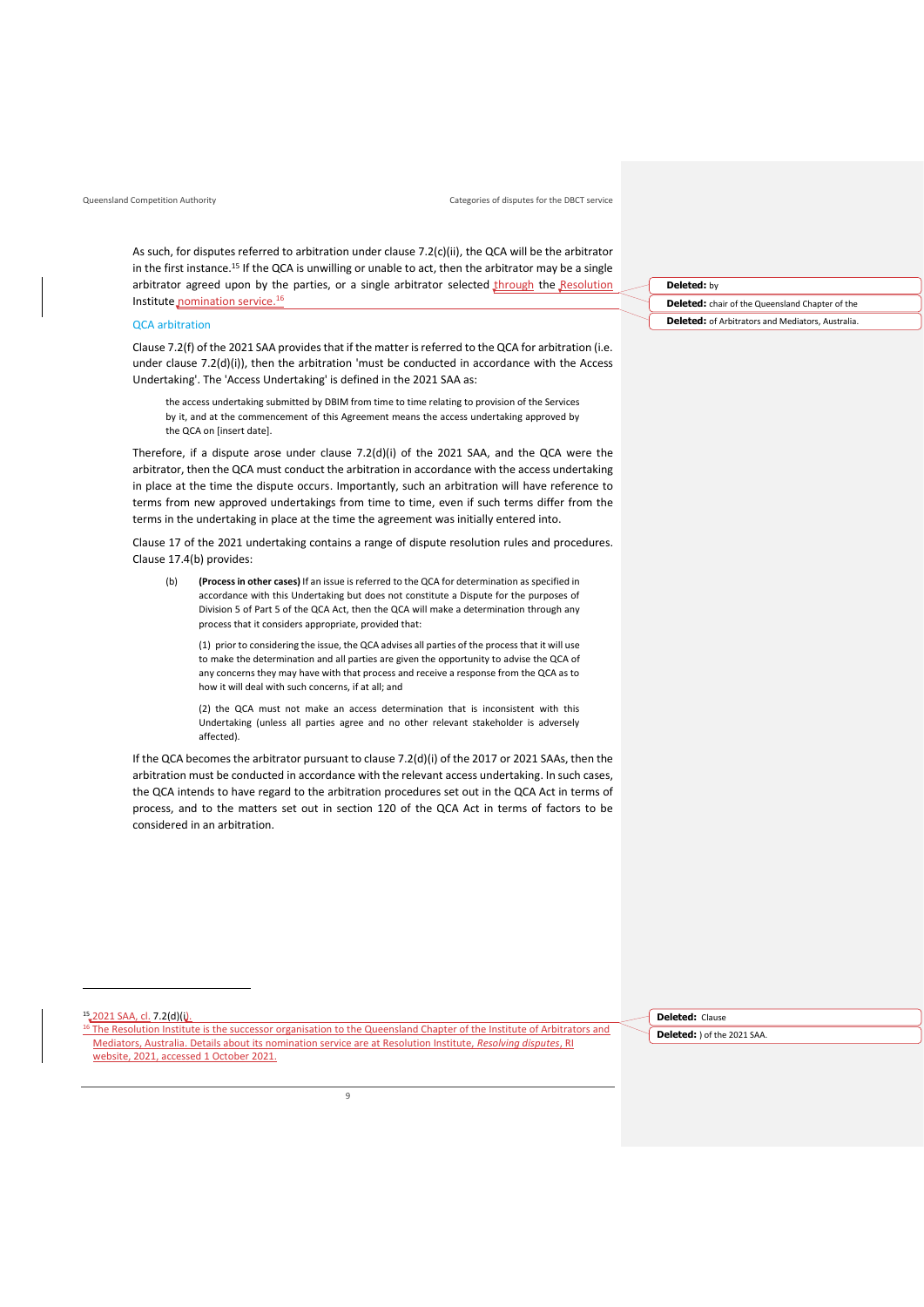

**Figure 2 Arbitration process for reviews of charges under a standard access agreement**

#### Non-QCA arbitration

If the arbitrator is not the QCA, as would be the case under clause 7.2(d)(ii) or (iii), that arbitrator will be required to have regard to factors specified in clause 7.2(e) in the 2017 and 2021 SAAs:

(e) If a matter is referred to arbitration under clause 7.2(d)(ii) or clause 7.2(d)(iii), then the arbitrator must have regard to the following matters:

(i) an appropriate asset valuation of the Terminal and the relevant Terminal Component;

(ii) an appropriate rate of return for DBIM;

(iii) the terms of this Agreement;

(iv) the expected future tonnages of Coal anticipated to be Handled through the Terminal and the relevant Terminal Component;

(v) any other matter agreed to by the User and DBIM and notified by them in writing to the arbitrator;

(vi) any other matter which is submitted by either the User or DBIM and accepted by the arbitrator as being relevant; and

(vii) the then current approach of the QCA in respect of appropriate charges for services comparable to the Services (with the intent that the arbitration should produce an outcome similar to that which might have been expected had the QCA determined it).

#### 2.2.2 Example 2: Resolving general disputes (cl. 15 in the 2017 and 2021 SAAs)

Clause 15 of both the 2017 and 2021 SAAs contains general dispute resolution provisions for disputes arising under the access agreements.

#### The arbitrator

Clause 15.4 of the 2021 SAA provides:

- (a) If any dispute is referred to arbitration under this Agreement, except a dispute referred to arbitration under clause 7.2(d)(i), arbitration must be effected either:
	- (i) by a single arbitrator agreed upon between the parties; or

**Deleted:** General dispute resolution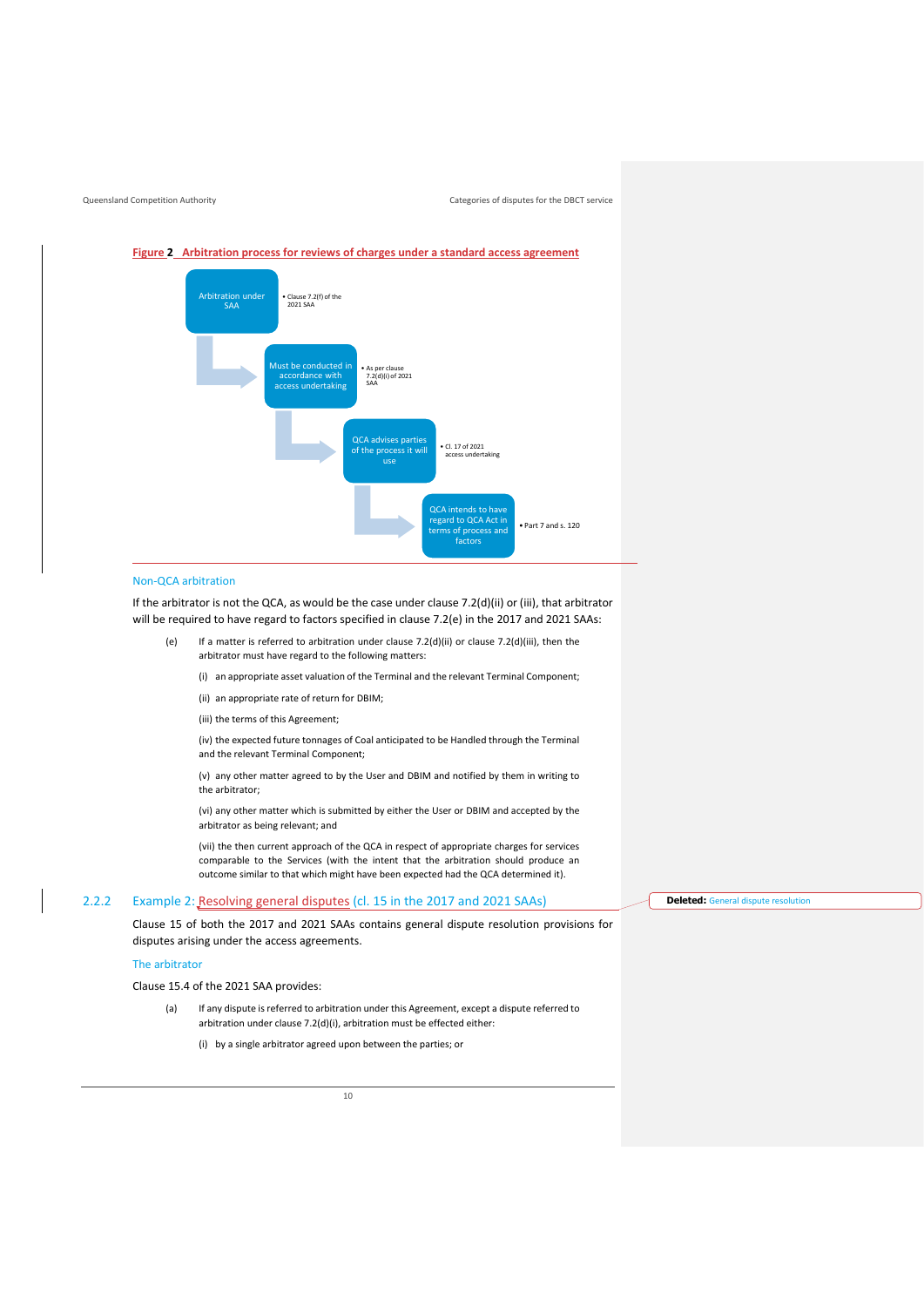Queensland Competition Authority **Categories of disputes for the DBCT service** Categories of disputes for the DBCT service

(ii) in default of such agreement within 10 days after the dispute is referred to arbitration, then by a single arbitrator selected by the Chair of the Queensland Chapter of the Institute of Arbitrators and Mediators, Australia.

Clause 15.4 of the 2017 SAA is similar. 17

In addition, clause 15.6 of the 2017 and 2021 SAAs states:

For the avoidance of doubt, the parties may agree to refer any dispute in connection with this Agreement to the QCA for resolution.

As such, for disputes referred to arbitration under clause 15.4, the arbitrator may be a single arbitrator agreed upon by the parties—the parties may agree that this arbitrator is the QCA—or a single arbitrator selected through the Resolution Institute nomination service.

Arbitration—procedural and substantive issues

Clause 15.4(b) of the 2017 and 2021 SAAs states:

(b) The arbitration must be conducted in accordance with and subject to the Institute of Arbitrators and Mediators Australia Rules for the Conduct of Commercial Arbitrations.

If the QCA is the arbitrator for a dispute referred to arbitration under clause 15.4, the QCA will be bound by the Resolution Institute's Rules for the Conduct of Commercial Arbitrations.

These rules are procedural in nature and provide for the conduct of an arbitration. While the matters set out in these rules provide procedural guidance to an arbitrator (including the QCA), they do not contain specific criteria the arbitrator needs to take into account. For the purposes of a dispute referred to the QCA for arbitration under clause 15.4 of the 2017 and 2021 SAAs, it is likely that the QCA would have regard to the matters set out in section 120 of the QCA Act in terms of factors to be considered in resolving substantive issues in that arbitration.

#### **Figure 3 Arbitration process for general disputes under a standard access agreement**



<sup>17</sup> Clause 15.4(a) of the 2017 SAA does not contain the words 'except a dispute referred to arbitration under cl. 7.2(d)(i)'. A similar carve-out from the cl. 15.4 process for QCA arbitrations under cl. 7.2(d)(i) is provided in cl. 7.2(f) of the 2017 SAA. See section 2.2.2 of this guideline.

**Deleted:** by **Deleted:** chair of the Queensland Chapter of the **Deleted:** of Arbitrators and Mediators, Australia

**Deleted:** Institute of Arbitrators and Mediators Australia's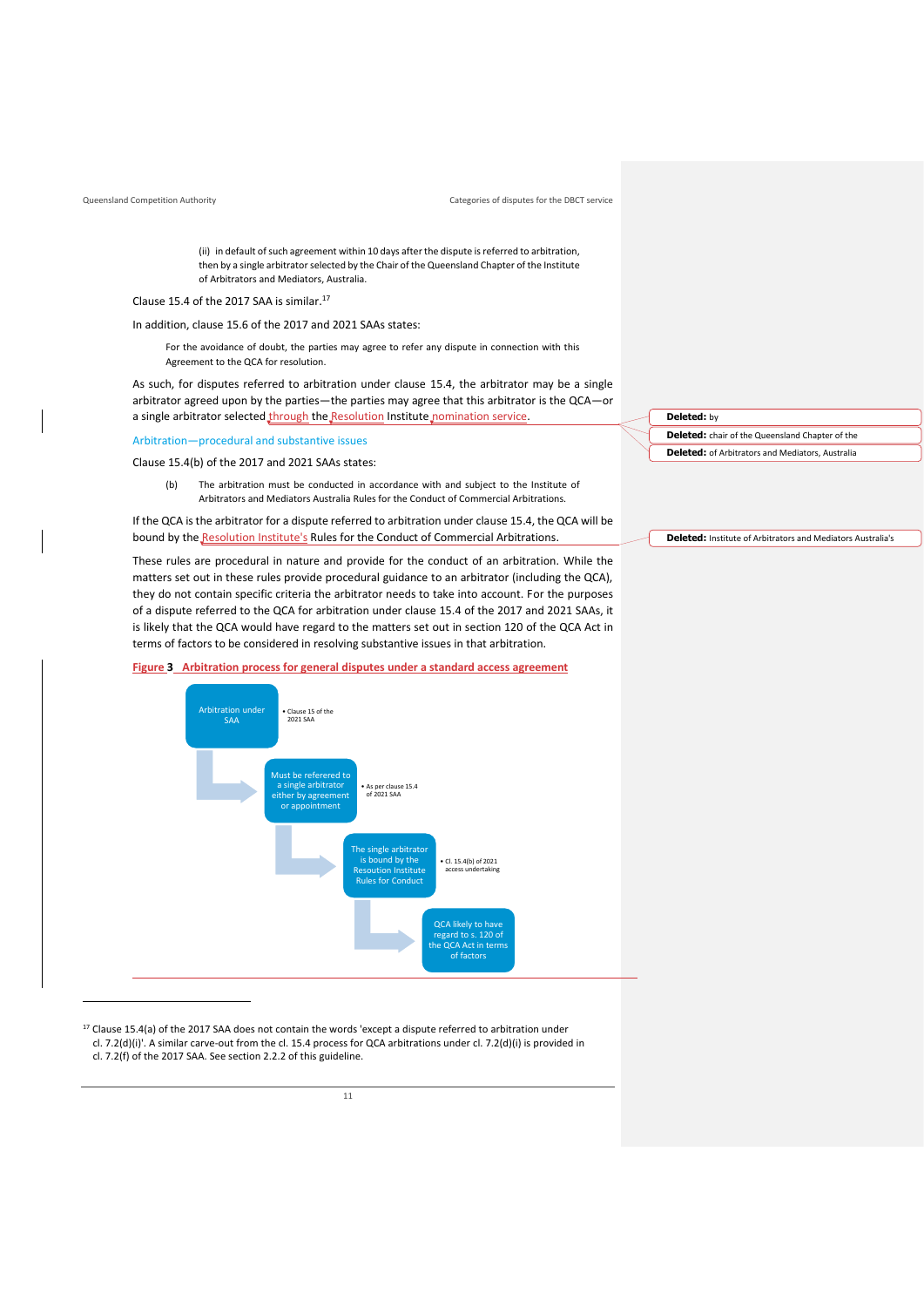## <span id="page-14-0"></span>2.3 Disputes arising under the access undertaking

Disputes may arise between access seekers/holders and DBIM in relation to clauses of the access undertaking. Such disputes would be resolved according to the dispute resolution clause within the access undertaking. However, depending on the circumstances of the case, such disputes may also be able to be resolved through the dispute pathways in a relevant access agreement, or through part 5, division 5 of the QCA Act, if applicable.

#### 2.3.1 Example 3: Resolving disputes under clause 17 in the 2021 access undertaking

Clause 17 contains the dispute resolution provisions for the 2021 undertaking, which can apply for access seekers or holders, negotiating individually or collectively.

### Parties to a dispute

Clause 17.1(a) provides:

(a) **(Disputes under this Undertaking)** If any dispute or question arises under this Undertaking or in relation to the negotiation of Access between an Access Seeker, Access Holder or a Collective Negotiation Group and DBIM (Dispute) then, unless otherwise expressly agreed by all parties, such Dispute will be resolved in the manner specified in this Undertaking (where applicable) and in accordance with this Section 17 and either party may give to the other party the Dispute notice in writing (Dispute Notice) specifying the Dispute and requiring that it be dealt with in the manner specified in this Undertaking (where applicable) and as set out in this Section 17.

The following parties may raise a dispute under clause 17:

- an 'Access Seeker'—defined in the 2021 undertaking as <sup>1</sup> a party seeking Access, or increased Access, to the Services and includes a party to a Conditional Access Agreement'<sup>18</sup>
- an 'Access Holder'—defined in the 2021 undertaking as ' a party who has an entitlement to Access under an Access Agreement or an Existing User Agreement'<sup>19</sup>
- a 'Collective Negotiation Group'—defined in clause 5.14(a) of the 2021 undertaking as 'any group of two or more Access Holders or Access Seekers that wishes to engage in collective negotiations'
- DBIM.

Clause 17 includes other provisions to address arbitration of collective disputes (see section 2.4 of this guideline for specific matters relating to collective arbitration).

#### Choice of dispute pathways

Clause 17 provides for a range of dispute pathways depending on the category of dispute.

#### Access seekers

Generally, access seekers can refer a dispute, including a dispute arising under an access undertaking, for arbitration to the QCA pursuant to part 5, division 5 of the QCA Act.<sup>20</sup> For disputes arising under the 2021 undertaking, clause 17.1(a) also enables an access seeker to refer the dispute for resolution under the access undertaking. The 2021 undertaking enables a group of access seekers to refer a dispute for resolution under the access undertaking as well.

| <sup>18</sup> 2021 undertaking, schedule F.      |  |
|--------------------------------------------------|--|
| $19$ , 2021 undertaking, schedule F.             |  |
| <sup>20</sup> See section 2.1 of this guideline. |  |

**Deleted:** <#>General principles¶

| <b>Deleted:</b> General dispute resolution       |  |  |
|--------------------------------------------------|--|--|
| <b>Deleted:</b> (cl. 17 in the 2021 undertaking) |  |  |
| Moved down [1]: Parties to a dispute¶            |  |  |
| Deleted: general                                 |  |  |
| Deleted:                                         |  |  |
| Moved (insertion) [1]                            |  |  |

**Deleted:** ' a

**Deleted:** are able to

**Deleted:** Schedule G of the **Deleted:** Schedule G of the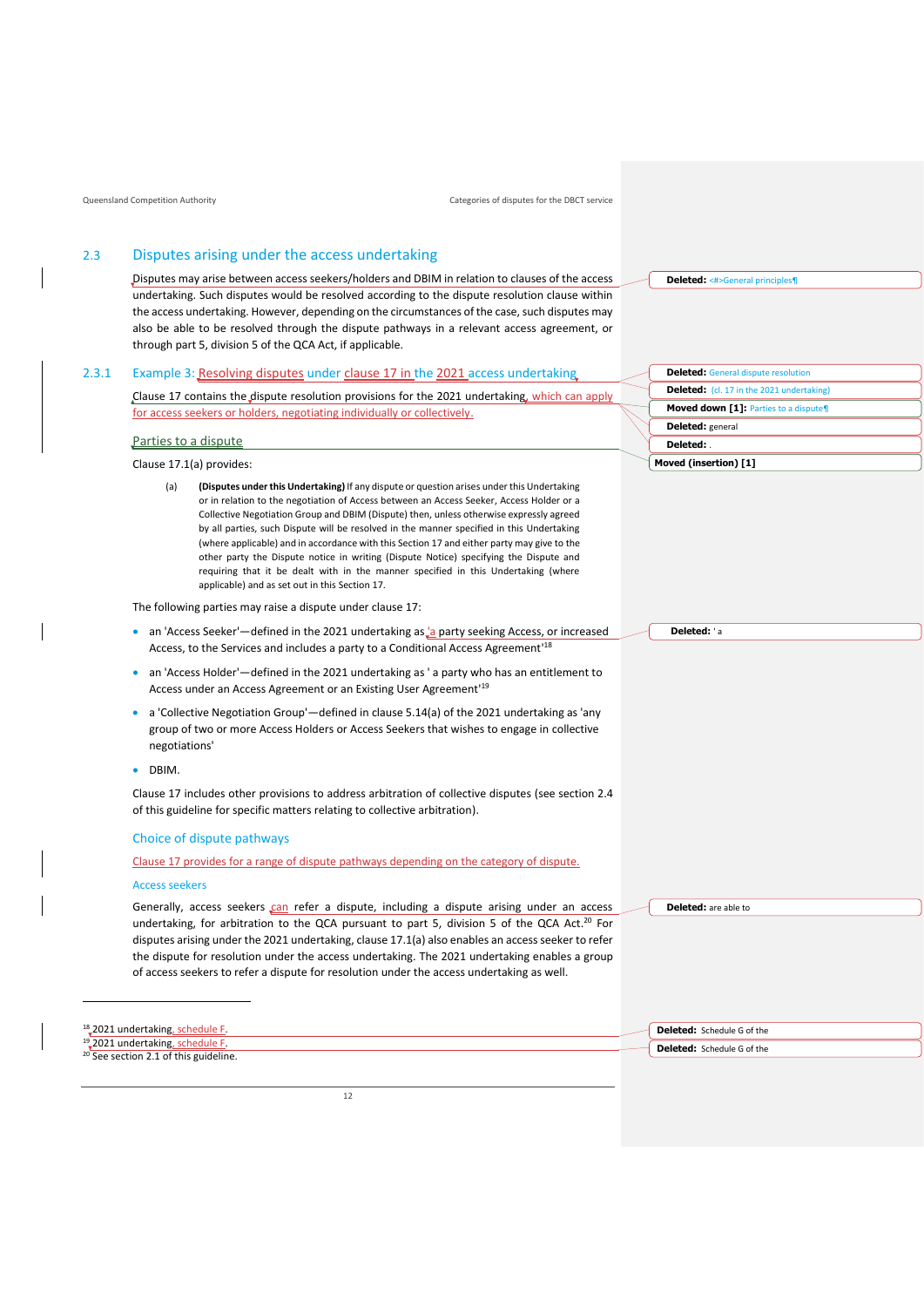#### Access holders

Access holders, by definition, have an entitlement to access under an access agreement or existing user agreement (terms as defined in the undertaking). Therefore, it is possible that bespoke dispute resolution mechanisms have been expressly agreed by the parties and are recorded in their access agreements, including for disputes that may arise under an access undertaking. 21

Clause 17.1(b) of the 2021 undertaking contemplates this possibility and provides:

(b) **(Disputes under Access Agreements)** Unless otherwise agreed by the parties, Disputes under an Access Agreement or Existing User Agreement will be dealt with in accordance with the provisions of that Access Agreement or Existing User Agreement.

For access holders, where there are similar obligations specified in an access agreement and an access undertaking, disputes relating to that obligation will be dealt with according to that access agreement in the first instance, unless otherwise agreed by the parties. The 2021 undertaking enables a group of access holders to refer a dispute for resolution under the access undertaking or access agreements as well.

#### Determination of the dispute by the QCA

Different provisions in clause 17 of the 2021 DBCT access undertaking apply depending on whether or not the dispute is under part 5, division 5 of the QCA Act.

#### Access seekers

Subject to the dispute resolution processes specified in clauses 17.2 and 17.3 of the 2021 undertaking, unresolved disputes may ultimately be referred to the QCA for arbitration pursuant to clause 17.4. Part 5, division 5 of the QCA Act would apply to any disputes instituted under clause 17.4(a) (i.e. as between access seekers and DBIM):

(Division 5 Part 5 process) If a Dispute is referred to the QCA in accordance with this Undertaking, then Division 5 of Part 5 of the QCA Act will apply. In any Dispute relating to Access Charges or the Expansion Pricing Approach, the QCA must determine on terms and conditions relating to Access Charges that are in accordance with Section 11 of this Undertaking, except to the extent necessary to give effect to any matter agreed by the parties to the Arbitration. The QCA must not make an access determination that is inconsistent with this Undertaking (unless all parties agree and no other relevant stakeholder is adversely affected).

The QCA considers that in arbitrating a dispute under clause 17.4(a) of the 2021 undertaking, it would be required to follow the general processes specified in part 5, division 5 of the QCA Act and to have regard to the matters set out in section 120 of the QCA Act.

Additionally, the QCA is required under clause 17.4(a) to not make an access determination that is inconsistent with the access undertaking, unless all parties agree and no other relevant stakeholder is adversely affected. In this respect, the process under clause 17.4(a) of the 2021 undertaking is slightly different to the process if the same dispute were referred to the QCA under part 5, division 5 of the QCA Act. In making an access determination under part 5, division 5 of the QCA Act, section 119 of the QCA Act provides further restrictions affecting the QCA's power **Deleted:** , **Deleted:** be required

 $21$  For example, where similar obligations are specified in the access undertaking and an access agreement.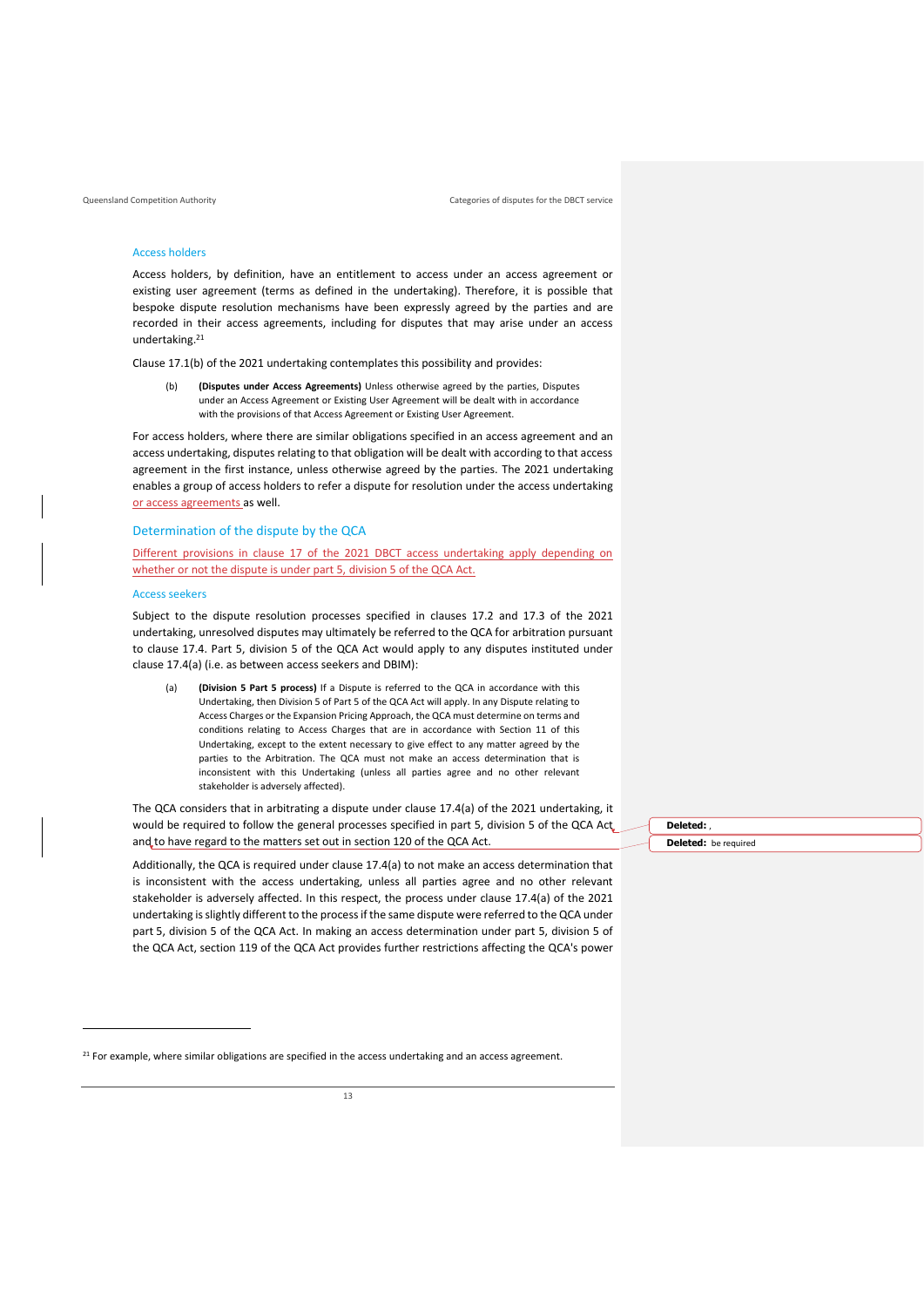to make an access determination, in addition to the requirement that the QCA must not make an access determination that is inconsistent with an approved access undertaking.<sup>22</sup>

**Figure 4 Arbitration process for access seeker under 2021 access undertaking**



#### Access holders

 $\overline{\phantom{a}}$ 

Clause 17.4(b) applies to disputes to which part 5, division 5 of the QCA Act would not apply, including disputes between existing access holders and DBIM.<sup>23</sup> It provides:

(b) **(Process in other cases)** If an issue is referred to the QCA for determination as specified in accordance with this Undertaking but does not constitute a Dispute for the purposes of Division 5 of Part 5 of the QCA Act, then the QCA will make a determination through any process that it considers appropriate, provided that:

(1) prior to considering the issue, the QCA advises all parties of the process that it will use to make the determination and all parties are given the opportunity to advise the QCA of any concerns they may have with that process and receive a response from the QCA as to how it will deal with such concerns, if at all; and

(2) the QCA must not make an access determination that is inconsistent with this Undertaking (unless all parties agree and no other relevant stakeholder is adversely affected).

In arbitrating a dispute under clause 17.4(b), the QCA is likely to have regard to the arbitration procedures set out in the QCA Act in terms of process, and to the matters set out in section 120 of the QCA Act in terms of factors to be considered in an arbitration, subject to the terms of clause 17.4(b).

**Deleted:** ) of the QCA Act).

 $^{22}$  An access determination has no effect if it is made in contravention of s. 119 of the OCA Act, even if all parties agreed on the determination, and no other relevant stakeholder was adversely affected (QCA Act, s. 119(7)). <sup>23</sup> See section 2.2 of this guideline.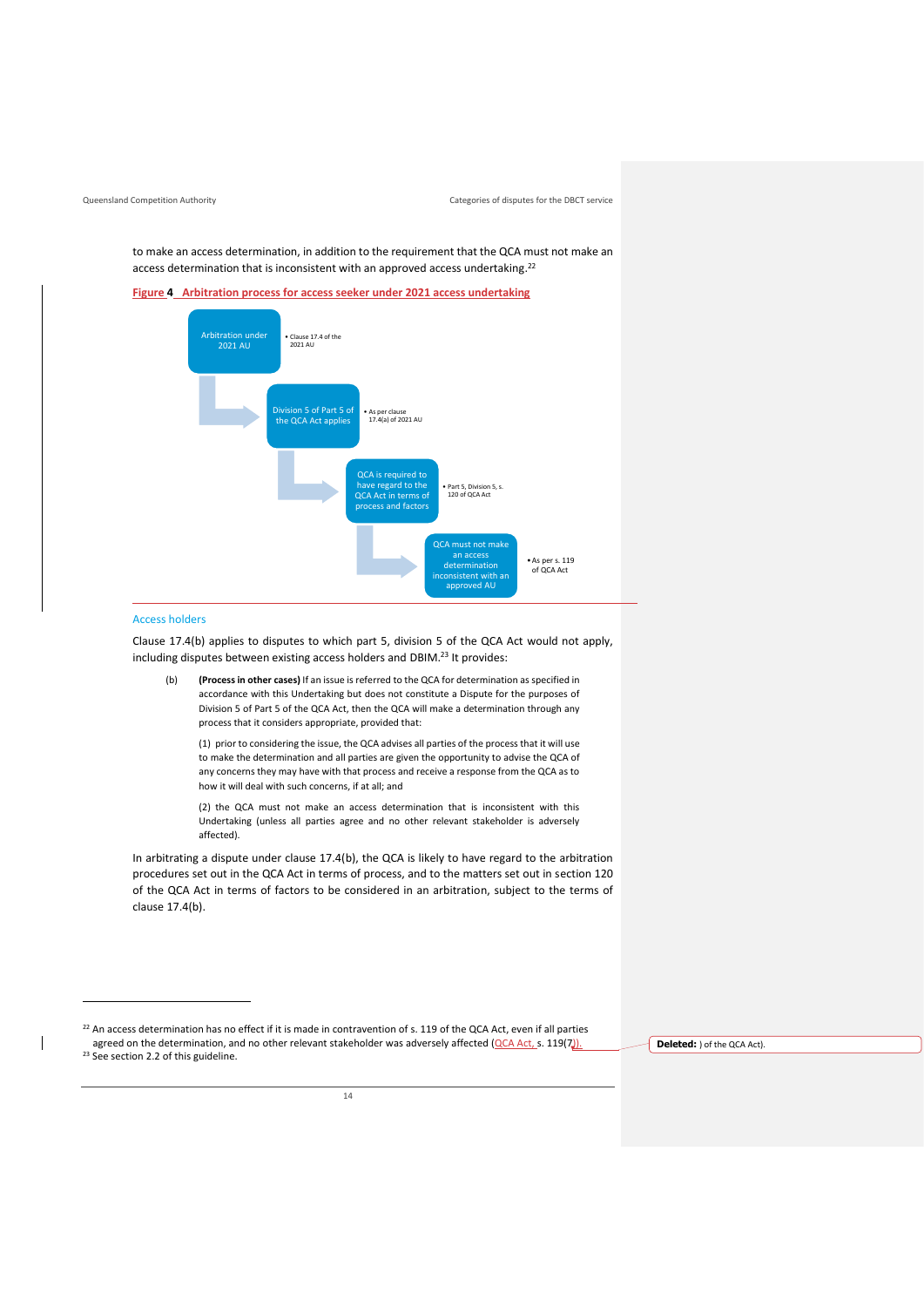Queensland Competition Authority **Categories of disputes for the DBCT service** Categories of disputes for the DBCT service

**Figure 5 Arbitration process for access holder under 2021 access undertaking Access holder** arbitration under 2021 AU • Clause 17.4 of the 2021 AU QCA will make a ermination gh any proces it considers appropriate • As per clause 17.4(b) of 2021 AU QCA is likely to have regard to the QCA Act in terms of process and factors • Part 5, Division 5, s. 120 of QCA Act QCA must not make determination inconsistent with 2021 AU •As per clause  $17.4(b)(2)$ 

#### <span id="page-17-0"></span>2.4 Collective arbitration

For all three categories of dispute, there is potential for the dispute to be subject to collective arbitration, with a single process involving some or all of the affected access holders and/or seekers. The arbitrator would decide on a case-by-case basis whether to use collective arbitration. The applicable arbitration process and directions would also depend on the relevant circumstances of the dispute.

For disputes under the QCA Act and under the undertaking or an access agreement, there are mechanisms to notify relevant parties that a dispute is on foot, and for those parties to apply to join an arbitration. The QCA would then be able, if it found it appropriate, to join relevant parties to a collective arbitration. The relevant provisions differ depending on whether the disputes involve access seekers or access holders.

#### Access seekers—access disputes under the QCA Act

For access disputes under the QCA Act, the QCA Act anticipates that parties in addition to the access seeker or provider who gave the dispute notice may be included in an arbitration. Section 114(c) provides that the QCA may provide written notice:

(c) to any other person the authority considers is appropriate to become a party to the arbitration of the access dispute.

Section 116(d) also provides that the parties to the arbitration of a dispute can include:

(d) any other person who applies to the authority in writing to be made a party and is accepted by the authority as having a sufficient interest.

#### Access holders—disputes under existing user agreements and access agreements

Arbitrations conducted in Queensland by the QCA (or a private arbitrator) will be commercial arbitrations within the scope of the CAA (s. 1). Section 27C(1) of the CAA permits consolidation of proceedings by the arbitral tribunal on application of a party to the arbitration, on the grounds that:

**Deleted:** Adopting collective arbitration would be decided on by the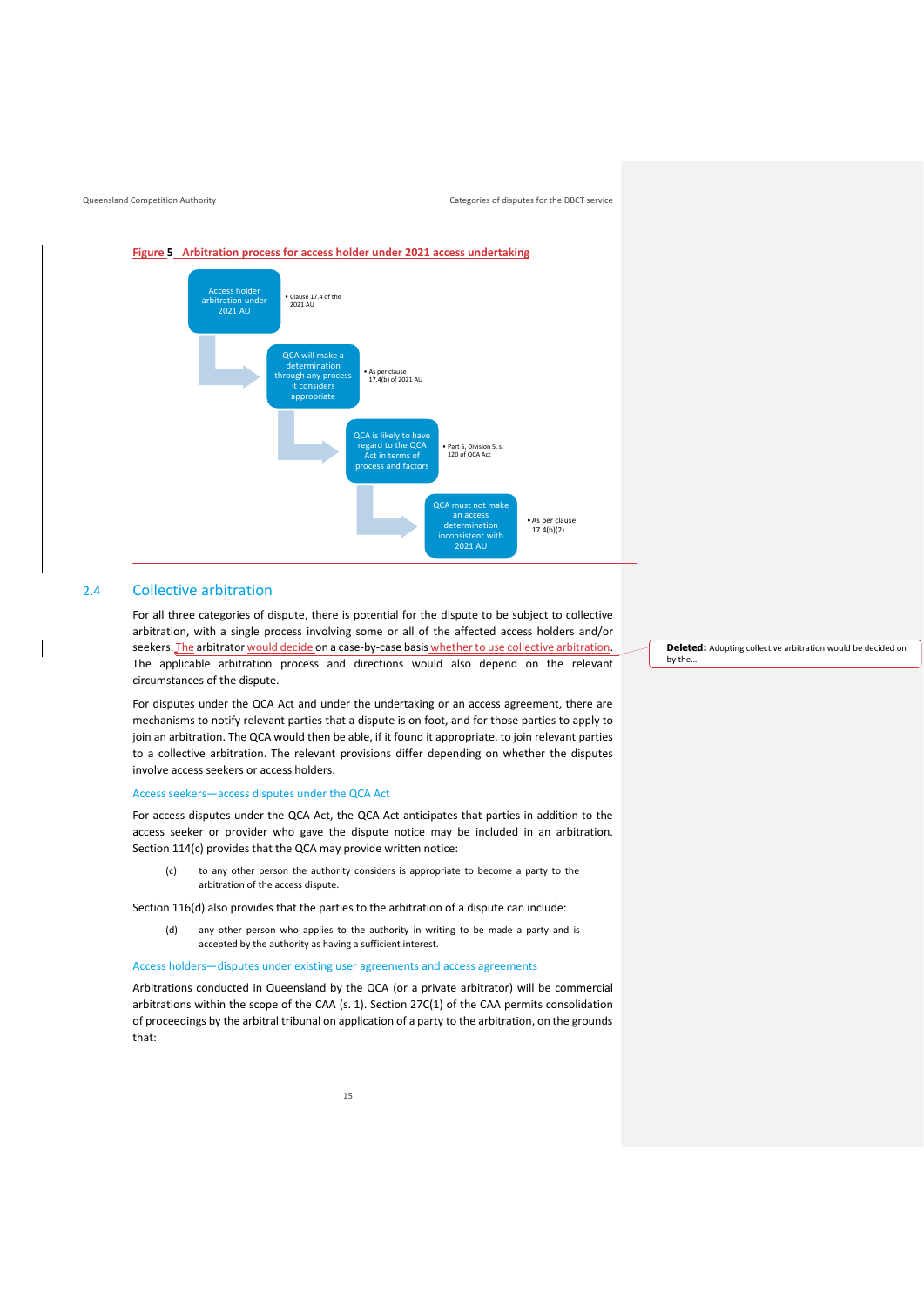- (a) a common question of law or fact arises in all those proceedings; or
- (b) the rights to relief claimed in all those proceedings are in respect of, or arise out of, the same transaction or series of transactions; or
- (c) for some other reason specified in the application, it is desirable that an order be made under this section.

These criteria would need to be considered on the facts of any given dispute.

Additionally, section 27C(4) of the CAA permits the arbitral tribunal to consolidate proceedings by its own motion if all the related proceedings are being conducted by that same tribunal.

Notification of disputes under the 2021 undertaking

The 2021 undertaking provides for relevant parties to be made aware of disputes subject to the undertaking or access agreements, so they can apply to join the arbitration. Disputes under the undertaking may also be subject to consolidation under the QCA Act and CAA as appropriate. Clause 17.4(c) provides that DBIM must notify any other parties of the existence of an arbitration on foot:

(c) **(Notice of Dispute or issue to be determined)** If a Dispute or issue is referred to the QCA for determination in accordance with this Undertaking, DBIM must give written notice of the Dispute or issue to be determined to:

(A) each person identified in the notice as being a party to the Dispute or issue; and

(B) any other person the QCA directs DBIM to provide notice of the Dispute or issue to, on the basis that the QCA considers that person may wish to apply to be joined as a party to any arbitration.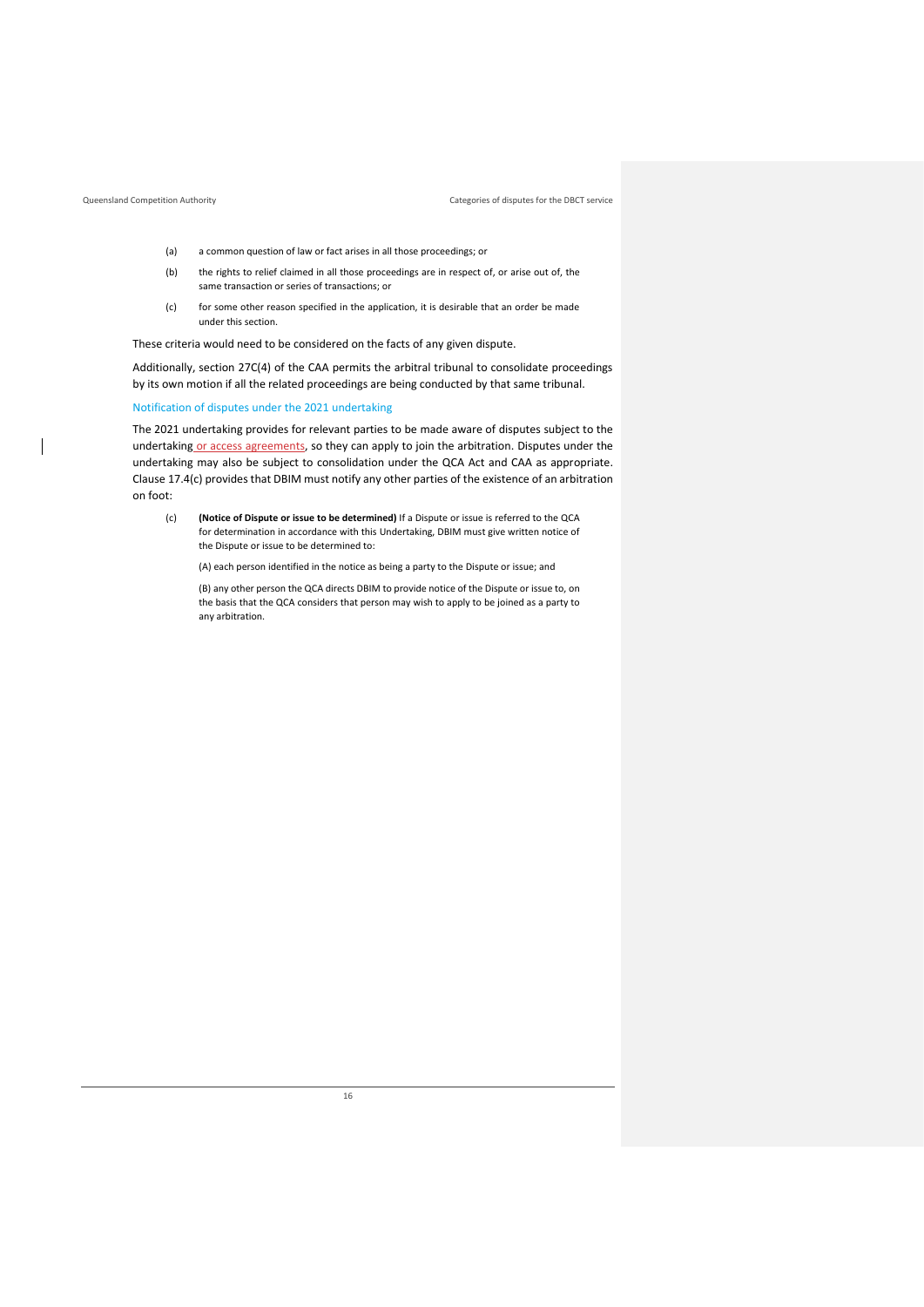## <span id="page-19-0"></span>3 THE DISPUTE RESOLUTION PROCESS

The QCA can facilitate resolution of notified disputes most effectively if:

- it receives key information within the initial submission from the lodging party (section 3.1 of this chapter)
- the parties cooperate early in the process in identifying and narrowing the issues in dispute (section 3.1).

The process that applies once a dispute is lodged depends on whether the parties pursue one or both of:

- mediation or some other form of alternative dispute resolution (ADR) (section 3.2)
- arbitration by the QCA (section 3.3).

#### <span id="page-19-1"></span>3.1 Lodging a dispute

In facilitating dispute resolution, the QCA will at all times ensure natural justice, while acting as speedily as proper consideration of the matter allows.<sup>24</sup> The QCA will be greatly assisted in this regard if key information is available to it and the parties to the dispute as early in the process as possible. This will include details on:

- the applicant and respondent
- the nature of the dispute
- the jurisdiction
- the parties' preference for mediation or arbitration (or both).
- Lodgement template [\(Appendix A\)](#page-42-0)

Parties are requested to use the QCA's lodgement template, which sets out the information required for a complete dispute notice (see [Appendix A\)](#page-42-0). The QCA may ask that incomplete notices be resubmitted with all relevant matters addressed.

Agreed issues process

The QCA considers arbitration will be more effective and mediation (or other ADR) more likely to succeed if there is some consensus between the parties on what matters need to be addressed. Accordingly, within the case management directions for a dispute the QCA will likely require that:

- the parties each submit a succinct statement of facts, issues and contentions (SFIC) early in the dispute resolution process (a template for the SFIC is provided i[n Appendix B\)](#page-45-0)
- once the SFICs are complete, the parties jointly agree on the issues that are in contention. This will be used both as a start to the substantive phase of the arbitration process, and as part of the initial package of information provided to an ADR facilitator (such as a mediator).

While the agreed issues process will most likely not be confirmed until case management directions are issued, the QCA encourages parties to begin work on their SFIC documents at the earliest opportunity.

**Deleted:** process

**Deleted:** Access disputes

<sup>&</sup>lt;sup>24</sup> This is required by the QCA Act (s. 196) but will apply for other categories of dispute as well.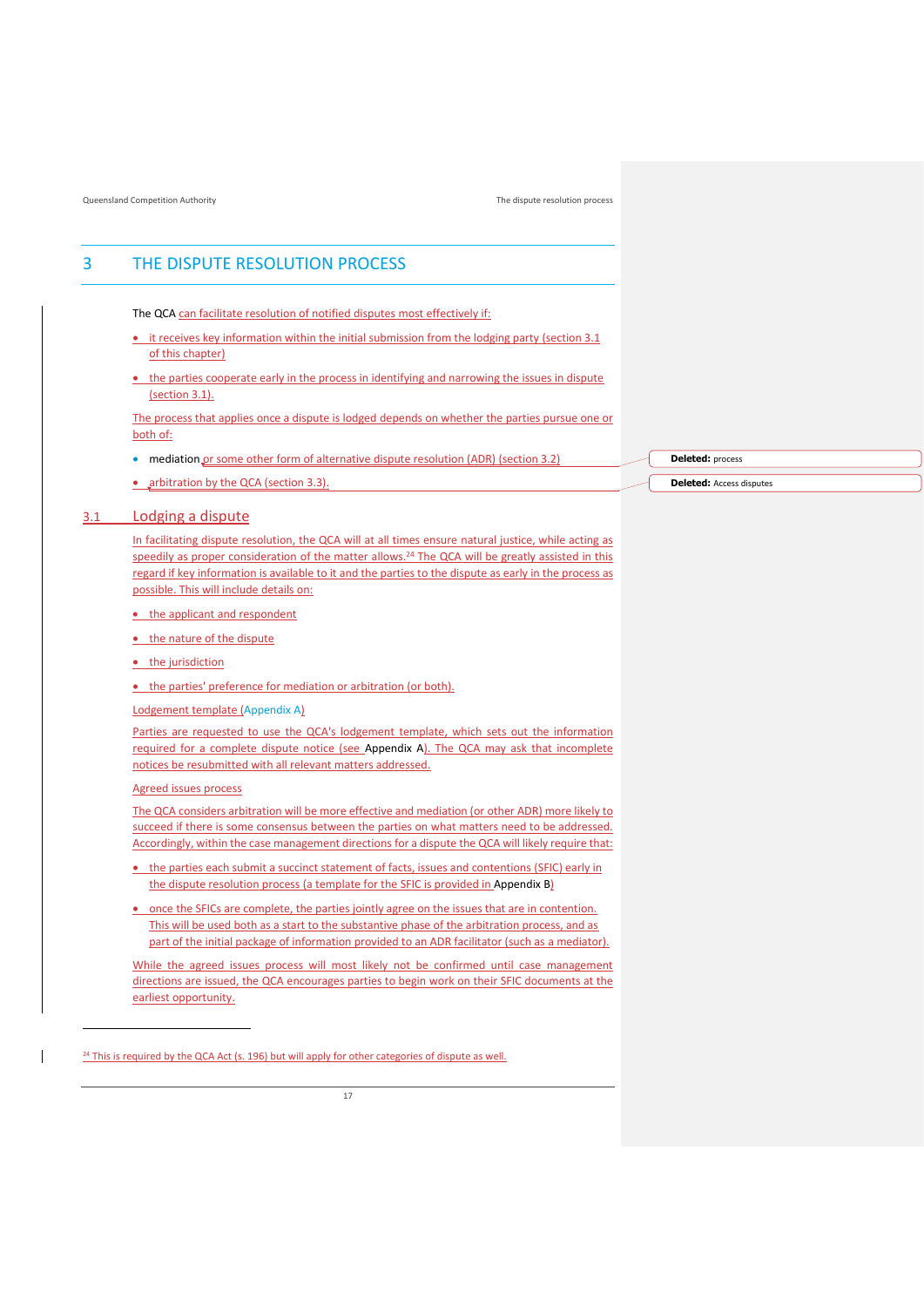#### Indicative dispute timeline

The simplified timeline in [Figure 6](#page-20-0) shows how the parallel arbitration and ADR processes may work and offers some guidance on how long the dispute resolution process may take. It illustrates the QCA's preference that ADR (such as mediation) take place at the same time as arbitration, and both processes rely on the same agreed list of issues.<sup>25</sup> This timeline is only indicative, and the actual length of proceedings will be affected by various factors, including time taken by the parties to provide information and comments.

#### **Figure 6 Indicative dispute timeline, showing parallel mediation and arbitration**

<span id="page-20-0"></span>

<sup>25</sup> Although the QCA prefers where both arbitration and ADR are pursued that they be done in parallel, there may be circumstances where the QCA will consider it appropriate to stay the arbitration process (or at least extend its timetabled directions) to accommodate the ADR process. This might happen, for example, if the parties jointly agree to a stay of arbitration, or if one of the parties is able to demonstrate that an extension of time is required.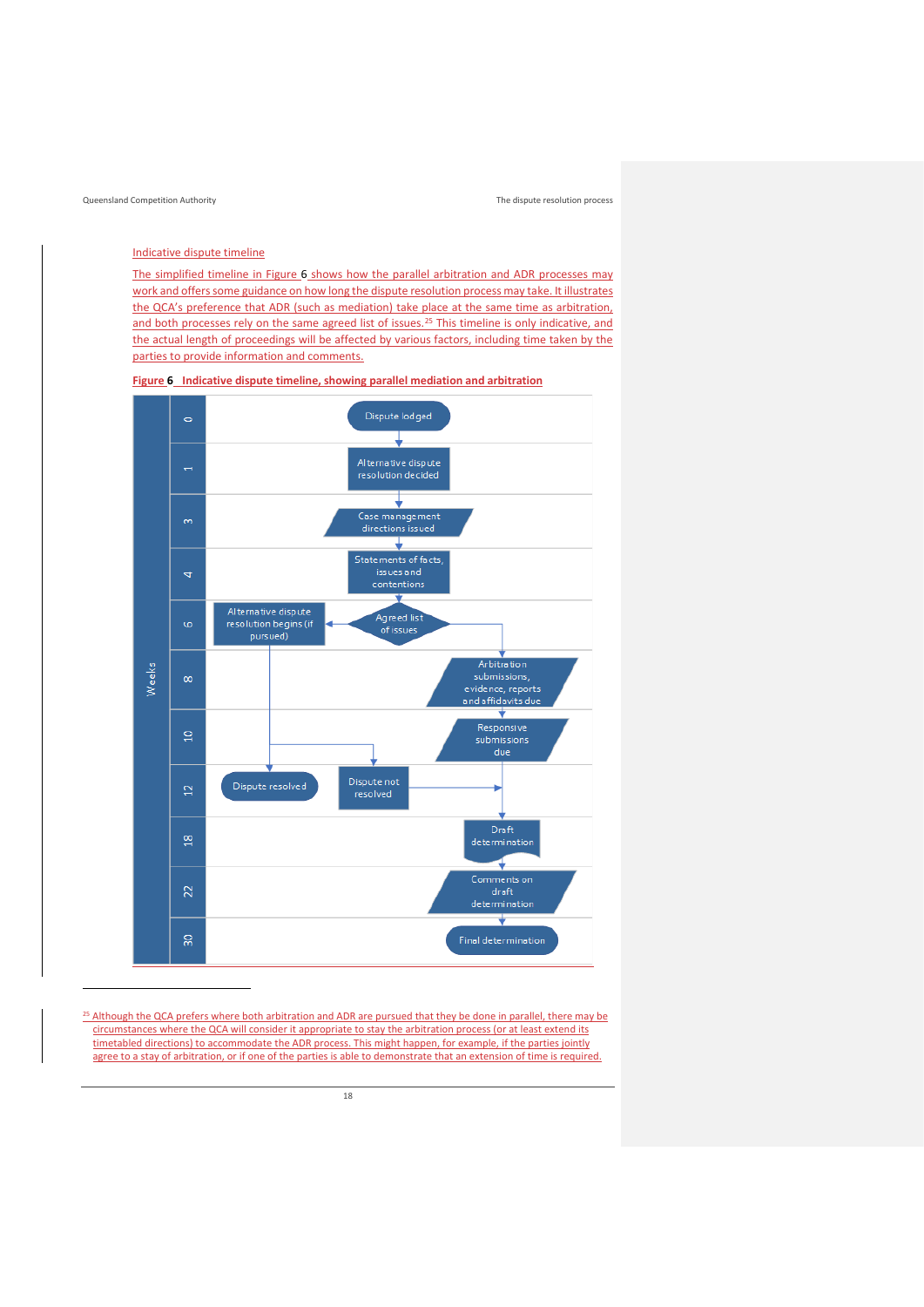## <span id="page-21-0"></span>3.2 Mediation

The negotiate-arbitrate model provides for DBIM or its customers to bring disputes to the QCA for arbitration. However, parties to a dispute should, in most instances, first pursue all reasonably available avenues to resolve matters by negotiation, including through mediation or other forms of ADR. This applies both for:

- determining prices or other matters under the jurisdiction of an existing access agreement or undertaking (section 3.2.1)
- negotiating an access agreement under the jurisdiction of the QCA Act (sectio[n 3.2.2\)](#page-21-1).

#### 3.2.1 Mediation under existing access agreements or the undertaking

If a dispute arises between existing users and DBIM, the disputing parties may agree to mediation of the dispute. In such a case, the conduct of the mediation is subject to the relevant dispute resolution processes in existing access agreements or the undertaking, or such terms as may be agreed by the parties at the time of dispute.

The QCA encourages the parties to pursue mediation where they consider there is a prospect of resolving some or all of the issues in contention. This may happen before a dispute is lodged, or in parallel with arbitration once the QCA's dispute process is under way (see section [3.1](#page-19-1) and [Figure 6\)](#page-20-0).

The QCA's role will be limited to assisting in the facilitation of mediation under the access agreements or undertaking—it will not be a party to, or participant in, the mediation process. Mediators will be selected and their services contracted solely by the parties to the dispute, not by the QCA.

The QCA's assistance will extend to providing access to a QCA-approved pool of mediators that will be readily available to infrastructure service providers and their customers. However, use of the services of members of the mediator pool will not be mandatory, as parties to a dispute can also choose to select other ADR professionals to assist with resolving their disputes.

Should mediation be conducted in parallel with QCA arbitration, the QCA anticipates that both processes will benefit from early production of SFICs and an agreed list of issues in dispute.

Although the QCA will not participate further in mediation, it anticipates the parties will nevertheless notify it of significant developments in the mediation (e.g. if some of the issues in dispute are resolved).

#### <span id="page-21-1"></span>3.2.2 Mediation under part 5, division 5 of the QCA Act

For access disputes under part 5, division 5 of the QCA Act, the dispute notice lodged by a party must indicate whether the applicant wishes for the dispute to be dealt with by mediation or arbitration.<sup>26</sup> The QCA anticipates that, in most circumstances, the parties will have explored mediation (or other forms of ADR) before bringing a dispute to the QCA. It is also open to the parties to pursue ADR in parallel with QCA arbitration—and in doing so, the parties can choose to rely on the same SFICs and agreed issues that are being used for the arbitration (see section 3.1 and [Figure 6\)](#page-20-0).

> **Deleted:** Section **Deleted:** ) of the QCA Act.

<sup>26</sup> QCA Act, s. 113(2)(ς).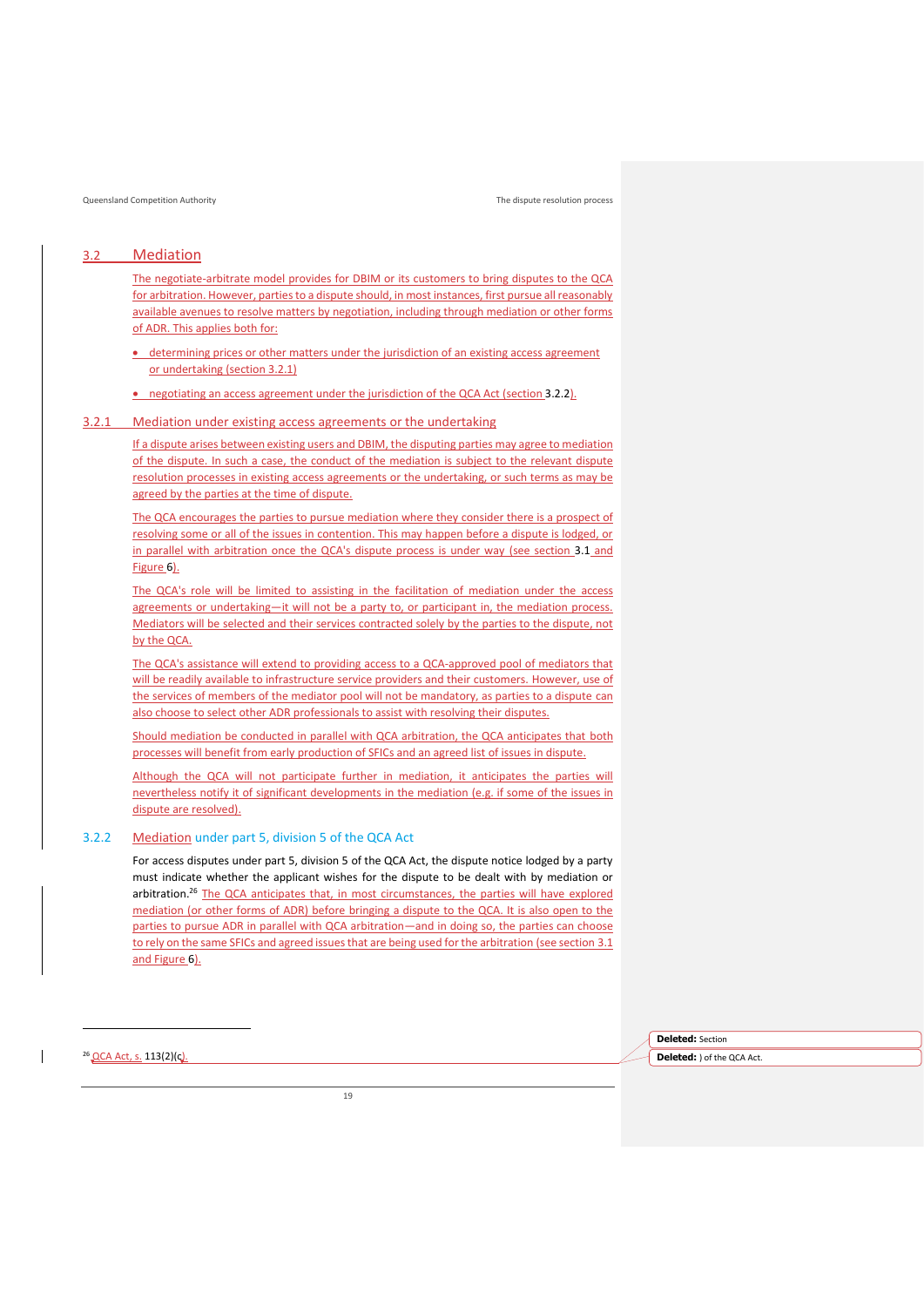The QCA may also refer an access dispute to mediation, notwithstanding that the parties have initially sought to refer the dispute to arbitration. $27$  This may occur if the parties have made no attempt to resolve the dispute by mediation and the QCA considers a mediated resolution of the dispute can be achieved.<sup>28</sup>

If the QCA refers the dispute for mediation, the mediator, nominated by the chair of the QCA, will assist the parties to negotiate mutually acceptable terms of agreement for access. There is no set mediation process under the QCA Act, other than the general requirements described below for the constitution of the mediation and conduct of mediation conferences. The mediator ordinarily consults with the parties in designing and implementing the mediation process. To a large extent, the parties themselves control the outcome of mediation. The process does not include a final and binding determination.

However, if the mediator considers that the parties cannot reach a mediated resolution, the matter must then be referred to the QCA for an access determination by way of arbitration.<sup>29</sup> Similarly, a party may also refer an access dispute to arbitration when it had been initially dealt with through mediation. This applies if the parties have reached agreement on resolving the dispute (documented in a mediation agreement) and a party claims another party has not complied with the agreement.<sup>30</sup>

The requirements in the QCA Act about the way mediation conferences are conducted include that the conferences:

- must be conducted in private, although the mediator can give directions about who may attend a conference<sup>31</sup>
- will generally involve each party conducting its own case-although companies may be represented and other parties may be represented where the mediator is satisfied this should be allowed<sup>32</sup>
- will involve mediators acting with as little formality as possible, while still complying with natural justice. Mediators are not required to follow particular technicalities or rules of evidence and may inform themselves in any way considered appropriate<sup>33</sup>
- must not involve a person making an official record of anything said at a mediation conference.<sup>34</sup>

#### $27$  OCA Act, s. 115A.

<sup>28</sup>Where the QCA has mandated mediation (under s. 115A of the QCA Act), the mediation process will be subject to the procedural requirements of part 5, division 5, subdivision 2A and part 6A of the QCA Act. However, where mediation is pursued by way of agreement between the parties, the process will ordinarily not be subject to these provisions. <sup>29</sup>, QCA Act, s. 115F. <sup>30</sup> QCA Act, s. 115G. <sup>31</sup> QCA Act, s. 187F. 32<sub>.</sub>QCA Act<sub>, S</sub>. 187G <sup>33</sup> QCA Act, s. 187H. <sup>34</sup>, QCA Act, s. 187J.

**Deleted:** The **Deleted:** the mediation process to

**Deleted:** the resolution of **Deleted:** that

**Deleted:** those

**Deleted:** Section 115A of the QCA Act.

| <b>Deleted:</b> Section 115F of the |
|-------------------------------------|
| Deleted: Section 115G of the        |
| Deleted: Section 187F of the        |
| Deleted: Section 187G of the        |
| Deleted: Section 187H of the        |
| Deleted: Section 187J of the        |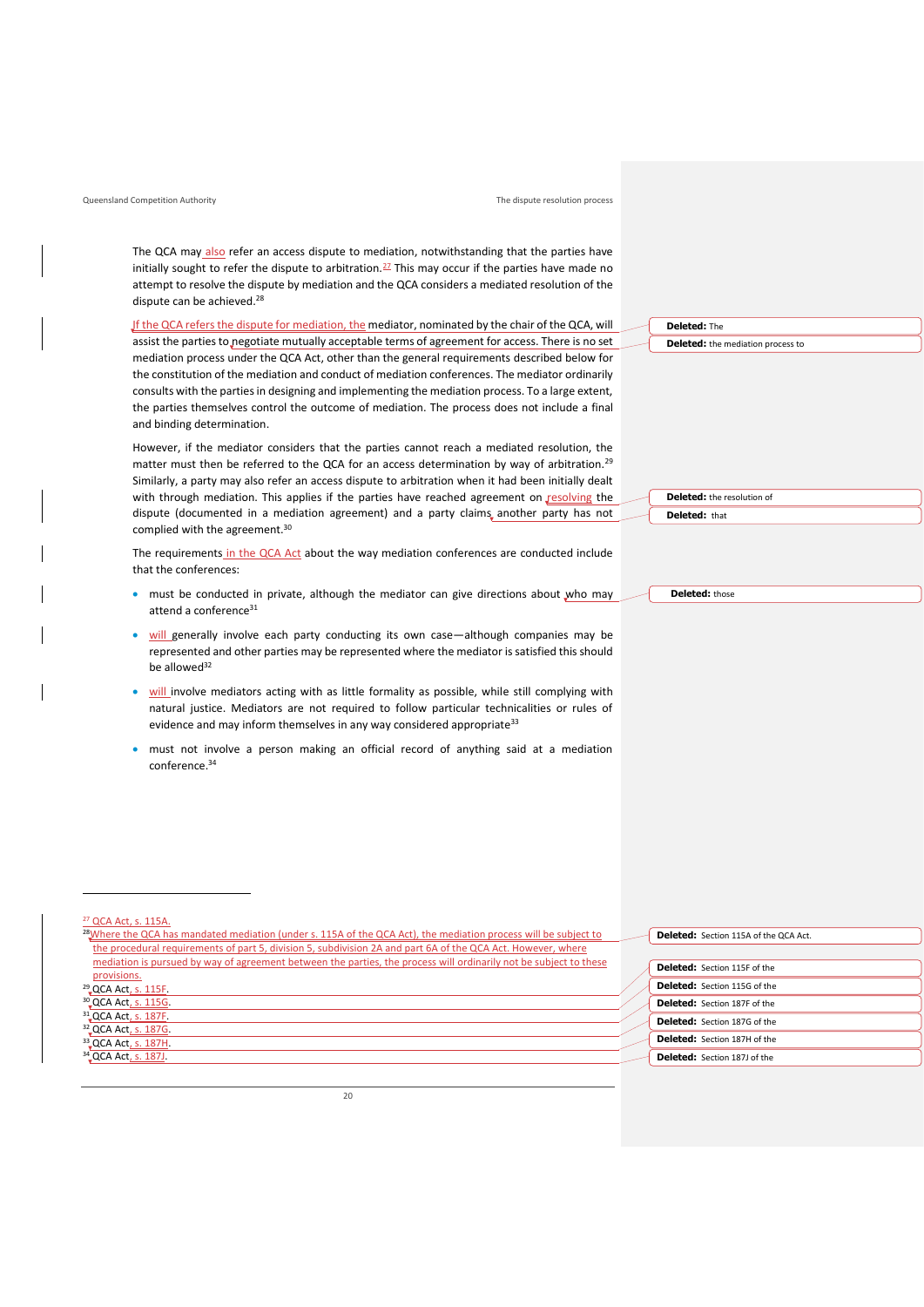#### 3.3 The QCA arbitration process

<span id="page-23-0"></span>The conduct of each arbitration will depend on the particular circumstances of the dispute brought to the QCA. However, there are many aspects that will apply to most or all dispute resolution processes.

#### 3.3.1 Three phases of arbitration

There are ordinarily three main phases to an arbitration—the preliminary, substantive and determination phases. Although the phases can overlap, such a distinction is useful, because the tasks undertaken in each phase are qualitatively different. This section provides a broad overview of the processes the QCA may undertake in an arbitration—the specific process to be followed will depend on the circumstances in which the dispute arose<sup>35</sup> and the specific details of the relevant dispute.<sup>36</sup> The conduct of each arbitration will be determined by the QCA on a case-bycase basis, taking into account the specific details of that case.

During the **preliminary** phase of arbitration, after the QCA has been formally notified of a dispute, or the dispute has been referred following an unsuccessful mediation, the QCA sets out to:

- **•** ascertain the parties to the dispute (including whether any other parties should be notified)
- resolve any jurisdictional issues
- encourage the relevant parties to identify as early as possible the substantive issues in dispute.

Many of these matters will be addressed when the parties complete the dispute notice template (see section 3.1 and [Appendix A\)](#page-42-0).

The QCA will also seek to establish whether the parties have pursued ADR. If not, the QCA will encourage the parties to attempt ADR. This will preferably be conducted in parallel with arbitration, to enable the dispute to be resolved as speedily as possible (se[e Figure 6\)](#page-20-0).

For disputes arising under part 5, division 5 of the QCA Act, the QCA may also decide that arbitration should not be started or should be ended (if the giving of the access dispute notice was vexatious, the subject matter of the dispute is trivial, misconceived or lacking in substance, or the party who gave the access dispute notice has not engaged in good faith negotiations).<sup>37</sup>

The **substantive** phase involves the QCA shaping the processes relevant to the arbitration and receiving all the relevant information. The QCA generally makes directions for the parties to follow and seeks submissions from the parties before deliberating on the issues in dispute. The directions will provide for the parties to prepare SFICs and to jointly agree on the issues that are in contention.

For disputes arising under part 5, division 5 of the QCA Act, the QCA may undertake its own analysis and research in addition to that provided by the parties, and may also seek expert advice

| Moved (insertion) [2]                                                                                                    |  |  |
|--------------------------------------------------------------------------------------------------------------------------|--|--|
| <b>Deleted:</b> <#>Mediation under existing access agreements<br>The disputing parties may agree themselves to mediation |  |  |
| <b>Deleted:</b> -this may occur for a dispute arising between<br>existing users and DBIM. In such a case, the conduct of |  |  |
| <b>Deleted:</b> mediation is subject                                                                                     |  |  |
| <b>Deleted:</b> the relevant                                                                                             |  |  |

| <b>Deleted:</b> in existing access agreements or such terms as may |  |
|--------------------------------------------------------------------|--|
| be agreed by the parties at the time of dispute                    |  |
|                                                                    |  |

**Moved up [2]:** <#>The QCA arbitration process¶

**Deleted:** ,

| Deleted:                        |
|---------------------------------|
| Deleted: ),                     |
| <b>Deleted:</b> and ensure that |
| <b>Deleted:</b> have identified |

| <b>Deleted:</b> this                     |  |
|------------------------------------------|--|
| <b>Deleted:</b> involve the QCA deciding |  |
|                                          |  |

**Deleted:** .

**Deleted:** Section 122 of the

<sup>&</sup>lt;sup>35</sup> For example, whether the dispute is an access dispute under part 5, division 5 of the QCA Act, or a dispute arising from the access undertaking or an existing user agreement.

<sup>&</sup>lt;sup>36</sup> Including any terms agreed between the parties for the process for the resolution of the dispute. For example, these may be the arbitration processes specified by the Resolution Institute (the successor organisation to the Institute of Arbitrators and Mediators Australia). These bespoke processes agreed between the parties will be considered on a case-by-case basis.

<sup>&</sup>lt;sup>37</sup> QCA Act, s. 122. For disputes arising under access agreements, the QCA may also be empowered to make such a determination by specific terms within that agreement.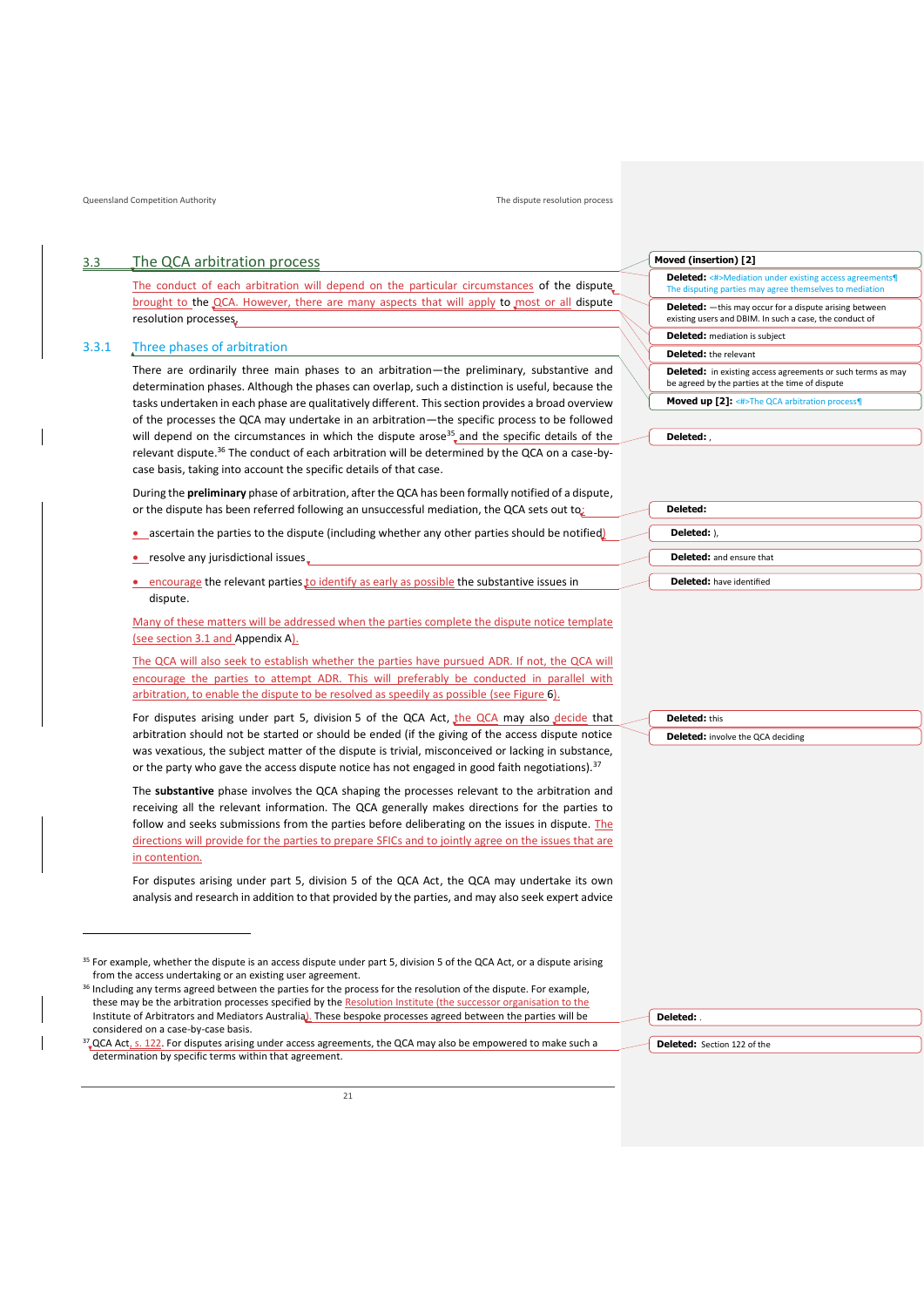on particular matters.<sup>38</sup> The QCA may inform itself in any way it wants regarding the subject matter relevant to the dispute.<sup>39</sup> Further, a determination may deal with any matter relating to access by the third party to the service, including matters that were not the basis of the dispute notification.<sup>40</sup>

The **determination** phase of an arbitration involves the QCA issuing a draft determination for comment by the parties and then making a determination (see chapter 5 of this guideline).<sup>41</sup> The QCA intends in most cases to issue a draft determination for arbitrations and offer the parties an opportunity to comment, whether the dispute arises under the QCA Act, the undertaking or user agreements.

#### 3.3.2 General guide to QCA arbitration process

Each arbitration is likely to be different. Accordingly, the QCA does not adhere to, and is not obliged to adhere to, any particular format or process for conducting an arbitration, subject to the provisions of the QCA Act, CAA, an access undertaking, or a relevant existing user agreement or access agreement.

Where possible, the process is designed and determined by the QCA in consultation with the parties, having regard to the matters in dispute.

An arbitration hearing must be held in private, unless the parties agree that the hearing, or part of a hearing, may be held in public. $42$  The member of the QCA who is presiding may make directions about who attends a private arbitration hearing.

In conducting an arbitration for a dispute arising under part 5, division 5 of the QCA Act, the QCA must act with as little formality as possible.<sup>44</sup> As the QCA is not a court and arbitrations are not comparable to court proceedings, some of the formalities associated with court proceedings may not be appropriate. For example, the QCA is not bound by technicalities or rules of evidence and may inform itself on any matter relevant to the dispute in any way it considers appropriate.<sup>45</sup>

An arbitration may be conducted by way of oral or written submissions (or a combination of the two) and may be informed by:

- meetings with the parties
- written submissions
- hearings with the  $OCA^{46}$
- other means as may be considered appropriate to address particular issues (e.g. site inspections).

The QCA has wide powers when conducting an arbitration under part 5 of the QCA Act. These include giving directions in the course of, or for, an arbitration; and generally giving directions,

#### <sup>38</sup>, QCA Act<u>, s. 197</u> **QCA Act, s. 196(1)(c).**

### 40 QCA Act, s. 117(3)

<sup>41</sup> For disputes arising under part 5, division 5 of the QCA Act, the QCA is required to follow the provisions of s. 117 of

```
the QCA Act in making an 'access determination' (as defined in that section).
```
#### 42 QCA Act, s. 194 QCA Act, s. 196(1)(a).

 $QCA$  Act, ss. 196(1)(b)–(c)

46 An arbitration hearing may be conducted by telephone, closed circuit television (e.g. videoconferencing), or any other means of communication allowing reasonably simultaneous and continuous communication between the QCA and the parties, as determined by the QCA.

 $22$ 

**Deleted:** C

**Deleted:** (including the 2021 DBCT access undertaking) or

| <b>Deleted:</b> While each resolution of an access dispute under part<br>5 could look different, an example of the process for an access<br>dispute resolution is shown in Figure 2.43 $\P$ |  |  |
|---------------------------------------------------------------------------------------------------------------------------------------------------------------------------------------------|--|--|
| <b>Deleted:</b> disputes                                                                                                                                                                    |  |  |
| Deleted: The                                                                                                                                                                                |  |  |
| Deleted: , nor are                                                                                                                                                                          |  |  |
| Deleted: so                                                                                                                                                                                 |  |  |
| Deleted: both                                                                                                                                                                               |  |  |

| <b>Deleted:</b> Section 197 of the          |
|---------------------------------------------|
| <b>Deleted: Section</b>                     |
| <b>Deleted:</b> ) of the QCA Act.           |
| <b>Deleted:</b> Section 117(3) of the       |
| Deleted:                                    |
| <b>Deleted:</b> Section 194 of the          |
| <b>Deleted:</b> Section                     |
| Deleted: ) of the QCA Act.                  |
| <b>Deleted:</b> Sections                    |
| Deleted: ) and (                            |
| Deleted: ) of the QCA Act.                  |
| <b>Deleted:</b> video conference facilities |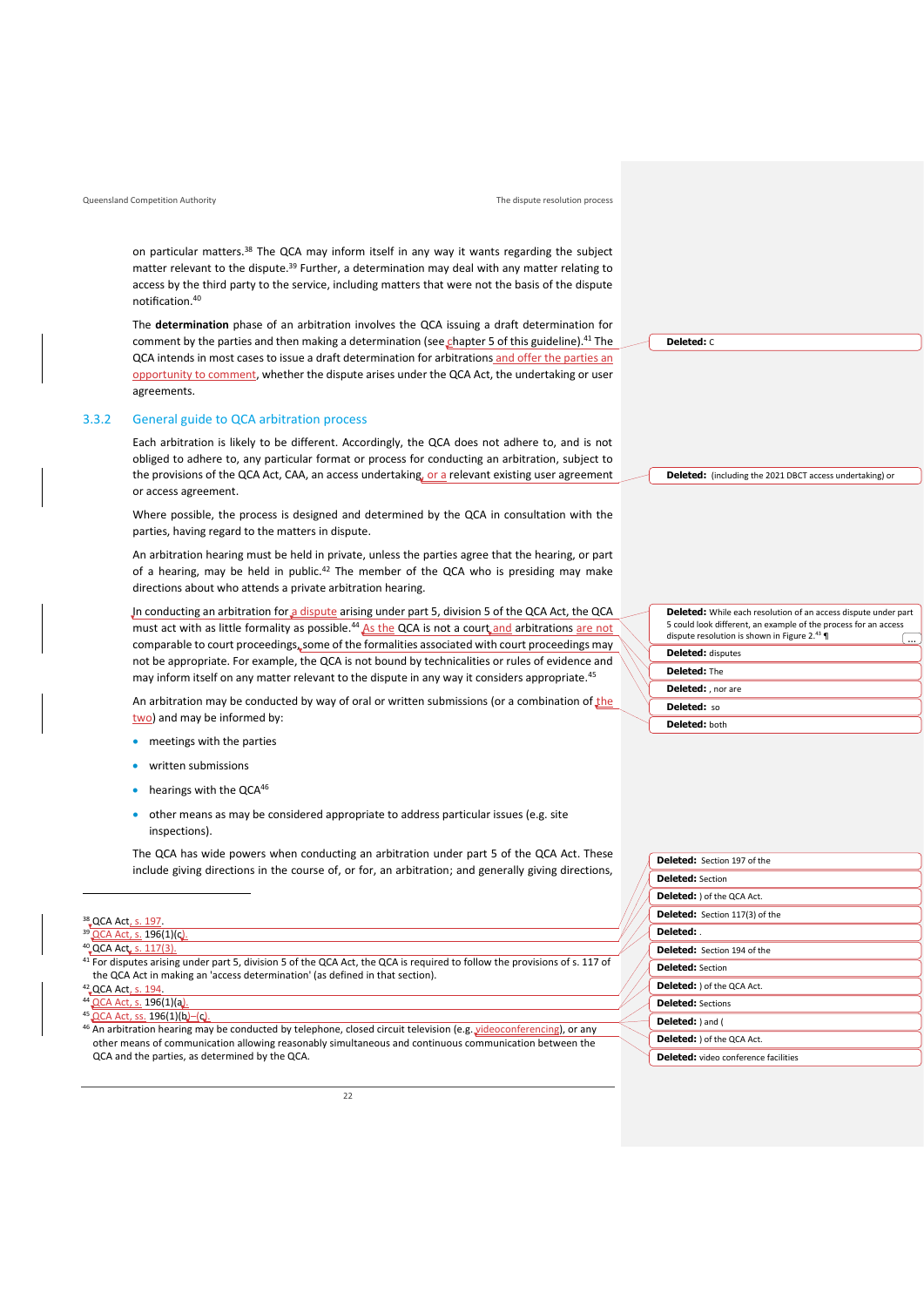and doing things that are necessary or expedient for the speedy hearing and determination of a dispute.<sup>47</sup> The QCA may also exercise powers to require the presentation of evidence. For example, the QCA can require a witness to appear before it to give evidence or produce documents.<sup>48</sup>

#### 3.3.3 The arbitration authority

#### The QCA Act sets out procedures for establishing an arbitration authority, and how it will conduct a dispute.

#### Access disputes under part 5, division 5 of the QCA Act

For disputes arising under part 5, division 5 of the QCA Act, the chair of the QCA nominates two or more members of the QCA to constitute the arbitration authority for the purposes of a particular arbitration.<sup>49</sup> The QCA informs all parties once the arbitration authority has been constituted.

If the arbitration authority is constituted by two or more members, any question before the arbitration authority is to be decided according to the opinion of the majority of those members.  $or_{\iota}$  if the members are evenly divided on the question, according to the opinion of the member who is presiding.<sup>50</sup>

While the arbitration authority is responsible for making decisions in the arbitration, it is typically supported by an internal case management team (CMT) of QCA staff.

The arbitration authority must ensure that the arbitration is managed and conducted in a balanced and transparent manner, such that all parties have a fair and reasonable opportunity to present their case.<sup>51</sup> In the interests of transparency and procedural fairness:

- the arbitration authority/CMT will ordinarily correspond with the parties jointly (or by way of copied correspondence)
- written communication from a party to the arbitration authority/CMT in relation to the dispute should be copied to the other parties to the dispute at the same time as it is delivered to the arbitration authority/CMT
- the arbitration authority will not generally meet and discuss matters that are the subject of dispute with the parties outside of case management meetings.

#### Disputes under existing access agreements

For disputes arising under existing user agreements or the access undertaking, the QCA is likely to follow a similar process to that for disputes under part 5, division 5 of the QCA Act, in consultation with the parties.

#### 3.3.4 Length of the arbitration process

During the course of the arbitration, each party is required to observe the QCA's case management directions, including any timeframes for the making of submissions. The QCA may determine the periods that are reasonably necessary for the 'fair and adequate' presentation of

49 QCA Act, s. 190

50 QCA Act, s. 193. The presiding member is the chair, or a member of the QCA nominated by the chair (s. 191). <sup>51</sup> QCA Act, ss. 196(1)(d), 196(3).

**Deleted:** ,

**Deleted:** ).

**Deleted:** (presented in section 3.3.1),

| <b>Deleted:</b> Section 197 of the |  |
|------------------------------------|--|
| Deleted: Section 200 of the        |  |
| Deleted: Section 190 of the        |  |
| Deleted: Section 193 of the        |  |
| <b>Deleted: Sections</b>           |  |
| Deleted: ) of the QCA Act.         |  |

<sup>47</sup> QCA Act, s. 197.

<sup>48</sup> QCA Act, s. 200.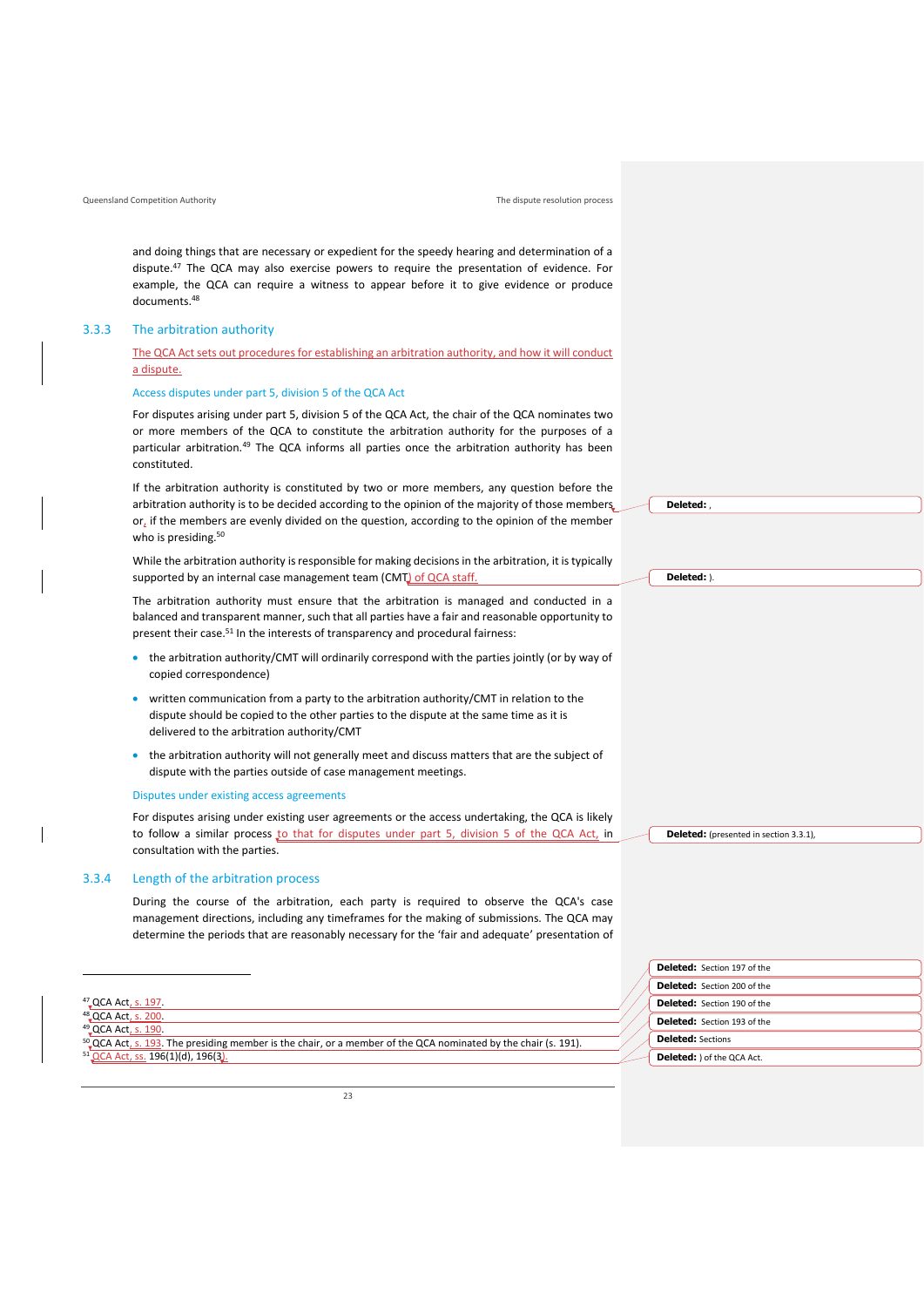the respective cases of the parties.<sup>52</sup> The timing of the parties' responses will depend on the complexity of the issues under consideration.

The time taken by the QCA to arbitrate the dispute and make its final determination depends on the nature of the dispute, the complexity of the issues under consideration, and the conduct of parties (particularly in providing necessary information to the QCA promptly). In an arbitration of a dispute under part 5, division 5 of the QCA Act, the QCA is required to:

- $\bullet$  act as speedily as a proper consideration of the dispute allows<sup>53</sup>
- use best endeavours to make an access determination within six months from the day it receives the access dispute notice.

The six-month period excludes time dedicated to certain functions and activities, such as waiting for information and comments from the parties. <sup>54</sup> Therefore, while the statutory timeframe provides some indication of the length of an arbitration process, it is only a guide. The QCA will endeavour to make the process as *quick* as possible, subject to proper consideration, whether the dispute is under the QCA Act or another category. For disputes not under the QCA Act, the QCA may also need to have regard to the particular terms of the access agreements or existing user agreements, which may provide specific timeframes. [Figure 6](#page-20-0) (in section [3.1\)](#page-19-1) provides a rough guide to how long a dispute resolution process might take for any of the three categories of dispute.

The QCA will publish details on its website about the period of the arbitration.<sup>55</sup>

#### 3.3.5 Required information

In conducting an arbitration, the QCA will generally issue case management directions, specifying the information that the QCA requires from the parties. For disputes arising under part 5, division 5 of the QCA Act, the QCA Act empowers the QCA to require any person to give information and documents to the QCA for the purposes of an arbitration hearing.<sup>56</sup>

The QCA may require parties to present evidence or arguments in writing and may decide the matters on which it will hear oral evidence. Ordinarily, written submissions will be the primary means by which the QCA receives arguments from the parties. Detailed written submissions are particularly appropriate in disputes involving:

- complex questions of law
- methodology of calculating costs and/or charges
- analysis of detailed or large amounts of information that has been presented in evidence
- resolution of apparent conflicts in the evidence upon which an argument is based (e.g. evidence on the availability of capacity or the state of competition).

- <sup>54</sup> Under s. 117A(2) of the QCA Act, the following periods are excluded from the six months: mediation; responses to information notices under s. 205; periods allowed for parties' comments on a draft determination; and days the parties agree to exclude.
- <sup>55</sup> For access disputes under the QCA Act, this is required by s. 117A(3). However, a similar process is likely to be followed by the QCA for disputes arising under existing user agreements or the access undertaking, in consultation with the parties and subject to the terms of the access agreements or existing user agreements. <sup>56</sup> QCA Act, s. 205. Failure to comply without a reasonable excuse may lead to a penalty.

**Deleted:** Section 196(3) of the **Deleted:** . **Deleted:** Section **Deleted:** ) of the QCA Act. **Deleted:** ) of the QCA Act.

**Deleted:** Section

**Deleted:** short

<sup>52&</sup>lt;sub>v</sub>QCA Act, s. 196(3).

<sup>53 &</sup>lt;u>QCA Act, s.</u>196(1)(e).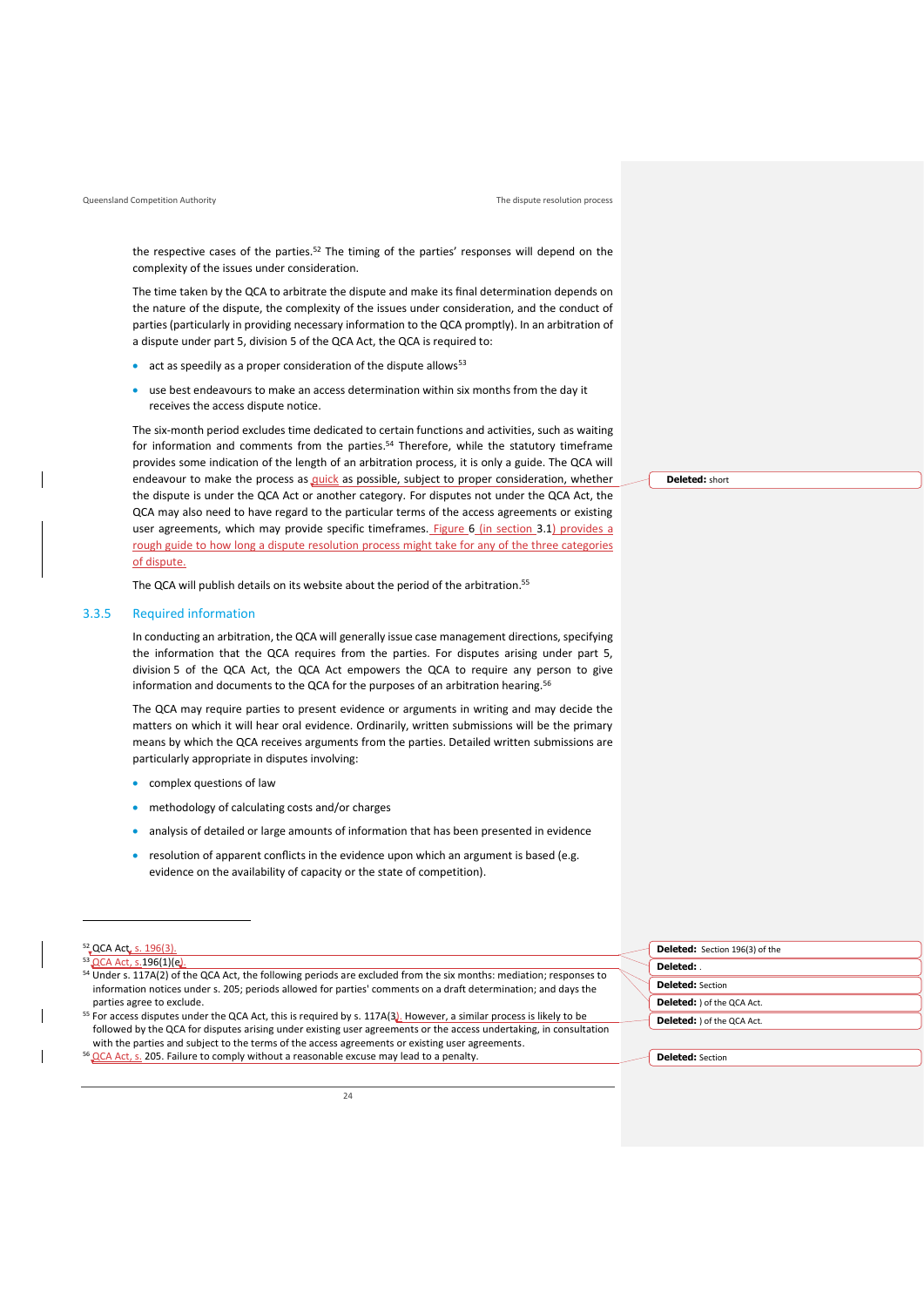#### 3.3.6 Cost of proceedings

The cost of proceedings depends on various factors, including:

- the complexity of the dispute (and the nature of evidence considered)
- the length of the arbitration process
- whether or not the parties are legally represented.

#### Costs under QCA Act

For disputes arising under part 5, division 5 of the QCA Act, the QCA's final determination may include an order regarding costs of the arbitration process. The QCA can make any order it considers appropriate with respect to costs, including:

- the payment by a party of the costs, or part of the costs, incurred by another party in the arbitration, and/or
- the payment by a party of the costs, or part of the costs, incurred by the QCA itself in conducting the arbitration.<sup>57</sup>

#### Costs under 2021 undertaking

The 2021 DBCT undertaking provides for the QCA to determine which parties will bear the costs of the QCA and the reasonable costs of the parties. Clause 17.4(d) states:

(d) (**Costs awarded as QCA determines**) The costs of the QCA and the reasonable costs of the parties are to be borne by the parties in such proportions as determined by the QCA.

#### Conduct of parties and awarding of costs

In awarding costs, the QCA will take account of the conduct of parties during negotiations and dispute resolution proceedings, where appropriate and legally permissible. This meansthat if any party is seen not to have acted reasonably during negotiations or dispute resolution proceedings, the QCA may consider requiring that party to pay all or a larger portion of the costs of the other party and the QCA.

#### 3.3.7 Ending an arbitration

An arbitration can be brought to an end in any of the following ways:

- For access disputes under part 5, division 5 of the QCA Act:
	- − the access dispute notice is withdrawn at any time before the QCA makes its determination<sup>58</sup>
	- − the QCA at any time ends an arbitration, pursuant to section 122 of the QCA Act.<sup>59</sup>
- For an arbitration commenced under an existing access agreement—the arbitration is withdrawn or ended pursuant to the terms of that agreement.
- The QCA makes a final determination.

The QCA intends to apply a similar approach for all arbitrations where permissible, whether the dispute arises under the QCA Act, the undertaking or user agreements.

| <sup>57</sup> _QCA Act.                                                           |  | <b>Deleted:</b> Section 208 of the |
|-----------------------------------------------------------------------------------|--|------------------------------------|
| <sup>58</sup> QCA Act,                                                            |  | <b>Deleted:</b> Section 115 of the |
| <sup>59</sup> The QCA may also decide not to start an access dispute arbitration. |  |                                    |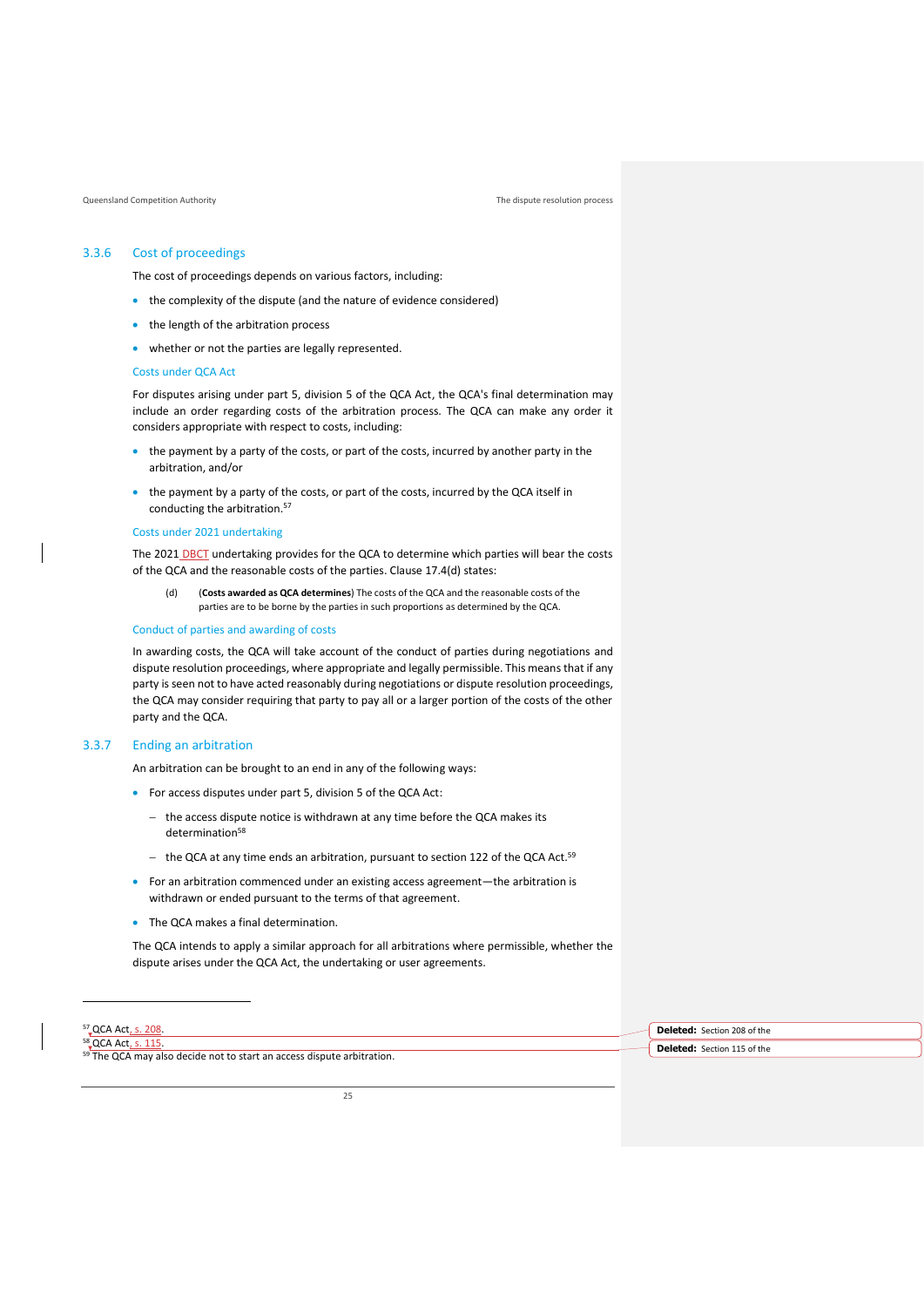Queensland Competition Authority **Disclosure and confidentiality** Disclosure and confidentiality

## <span id="page-28-0"></span>4 DISCLOSURE AND CONFIDENTIALITY

#### <span id="page-28-1"></span>4.1 Introduction

The receipt of information is crucial to the QCA's ability to arbitrate disputes. Matters of confidentiality, disclosure and use of information have an important bearing on the way in which arbitrations are conducted.

Issues of confidentiality may also arise in the context of mediations. The way in which a mediator would deal with these issues is likely to be very similar to the way in which the QCA would deal with them in arbitration.<sup>60</sup>

The specific principles that are presented in this section relate to procedures specified in the QCA Act for the conduct of arbitrations of access dispute arising under part 5, division 5 of the QCA Act. However, it is likely that the QCA would follow these principles in the conduct of an arbitration for disputes arising under existing access agreements or the access undertaking. The QCA's general confidentiality obligations are set out in section 239 of the QCA Act.

#### <span id="page-28-2"></span>4.2 How is confidentiality maintained during arbitration?

The QCA may give a general confidentiality direction to the parties (including their employees, contractors and agents) at any stage of an arbitration under the QCA Act and access undertaking.<sup>61</sup> Such a direction would instruct recipients not to disclose any information obtained from the other party or the QCA in the course of the arbitration, except to the extent the QCA permits.

Issuing this type of direction and order at the start of an access dispute fosters an environment in which the parties can more openly discuss issues with each other and the QCA.

### <span id="page-28-3"></span>4.3 How is confidentiality addressed during a collective arbitration?

As a general principle, the more relevant information about the matters in dispute that can be shared among all the parties involved in a collective arbitration, the more effective the process will be. However, there is likely to be information that is confidential to individual parties, which will not be shared. There may also be information that is subject to a general confidentiality direction. The nature of the confidentiality regime will reflect the wishes expressed by the parties, and the particular circumstances of the dispute. The QCA's directions for the parties to follow will generally provide guidance on how confidentiality will be managed.<sup>62</sup>

#### <span id="page-28-4"></span>4.4 How does the QCA deal with specific confidentiality requests?

The QCA Act provides a specific regime for the QCA's treatment of confidentiality requests by a party to an arbitration under part 5, division 5—that is, a request that relevant information not be disclosed to other parties to a dispute.<sup>63</sup>

 Issues of confidentiality in mediations are dealt with in s. 187K of the QCA Act.  $^{61}$  QCA Act<sub>4</sub> s. 198. Confidentiality is also addressed in cl. 17.4(e) of the 2021 undertaking. QCA Act, s. 198. Confidentiality is also addressed in cl. 17.4(e) of the 2021 undertaking. QCA Act, s. 207.

**Deleted:** This is an instruction that

**Deleted:** that

| Deleted: Section 198 of the        |  |
|------------------------------------|--|
| Deleted: Section 198 of the        |  |
| <b>Deleted:</b> Section 207 of the |  |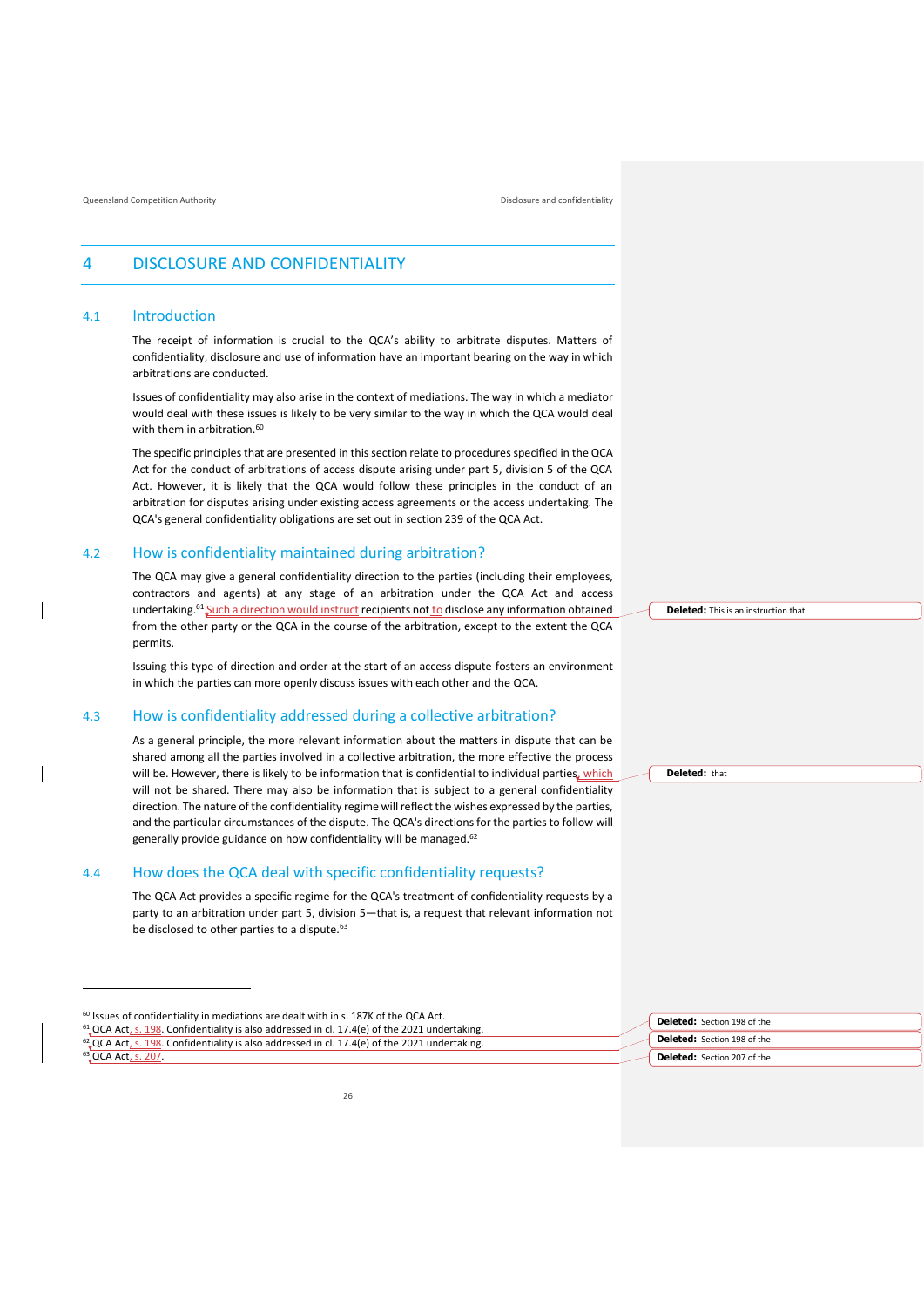#### Queensland Competition Authority **Disclosure and confidentiality** Disclosure and confidentiality

#### **Box 3 Section 207 of the QCA Act**

|     |     | 207_Confidential information                                                                                                                                                                                                                                                                                                                                                                                                                | <b>Dele</b> |
|-----|-----|---------------------------------------------------------------------------------------------------------------------------------------------------------------------------------------------------------------------------------------------------------------------------------------------------------------------------------------------------------------------------------------------------------------------------------------------|-------------|
| (1) |     | This section applies if a party to an arbitration (the "applicant") believes that-                                                                                                                                                                                                                                                                                                                                                          |             |
|     | (a) | stated information to be made available in the arbitration is confidential; and                                                                                                                                                                                                                                                                                                                                                             |             |
|     | (b) | the disclosure of the information to another party to the arbitration is likely<br>to damage the applicant's commercial activities.                                                                                                                                                                                                                                                                                                         |             |
| (2) |     | The applicant may-                                                                                                                                                                                                                                                                                                                                                                                                                          |             |
|     | (a) | inform the authority of the applicant's belief; and                                                                                                                                                                                                                                                                                                                                                                                         |             |
|     | (b) | ask the authority not to disclose the information to the other party.                                                                                                                                                                                                                                                                                                                                                                       |             |
| (3) |     | On receiving a request, the authority must-                                                                                                                                                                                                                                                                                                                                                                                                 |             |
|     | (a) | inform the other party or parties of the request and general nature of the<br>information to which the request relates; and                                                                                                                                                                                                                                                                                                                 |             |
|     | (b) | ask the other party or parties whether there is any objection to the authority<br>complying with the request.                                                                                                                                                                                                                                                                                                                               |             |
| (4) |     | If a party objects to the authority complying with a request, the party may inform<br>the authority of its objection and the reasons for it.                                                                                                                                                                                                                                                                                                |             |
| (5) |     | If, after considering a request, and any objection and any further submission a party<br>has made about the request, the authority is satisfied the applicant's belief is<br>justified and that the disclosure of the information to another party would not be in<br>the public interest, the authority must take all reasonable steps to ensure the<br>information is not, without the applicant's consent, disclosed to the other party. |             |
| (6) |     | In this section-                                                                                                                                                                                                                                                                                                                                                                                                                            |             |
|     |     | "commercial activities" means activities conducted on a commercial basis.                                                                                                                                                                                                                                                                                                                                                                   |             |
|     |     |                                                                                                                                                                                                                                                                                                                                                                                                                                             |             |

After considering the confidentiality request and any objections, the QCA may decide not to give the information to the other parties to the dispute. Claims regarding confidentiality are always balanced against considerations of procedural fairness. A person who receives information of a confidential nature in circumstances of confidence must not make unauthorised use of that information.

If a party wishes to claim confidentiality over any information in a dispute, it is recommended that the party brings the claim to the attention of the QCA as early as possible in the process. In making a confidentiality claim (in either mediation or arbitration), the party making the claim should:

- clearly indicate the information that it considers should not be disclosed to other parties to the dispute
- state that it believes disclosure of the information is likely to damage its commercial activities and provide supporting justification for this view, and why
- state if disclosure of the information will not be in the public interest, and why.<sup>64</sup>

#### **Deleted:**

<sup>64</sup> Information that will help the QCA to assess a claim for confidentiality includes details of the information that the claimant considers to be confidential; the category of confidentiality for each claim; and the reasons why the information is considered to be confidential.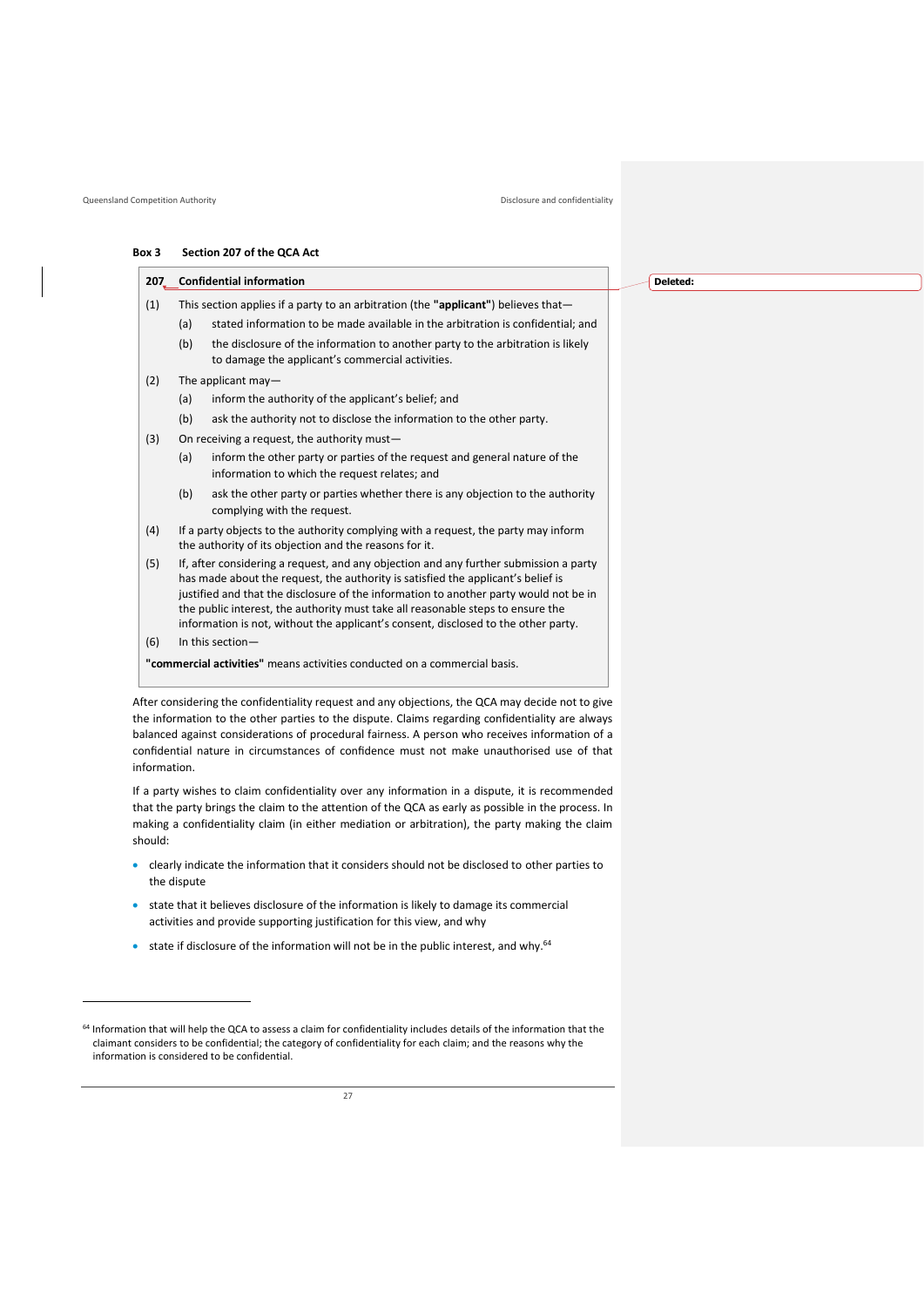Queensland Competition Authority Disclosure and confidentiality

In the absence of any express provisions in an access agreement or existing user agreement for an access holder, the QCA is likely to apply these same approaches regarding confidentiality to those arbitrations.

Parties claiming confidentiality are required to justify their claim with regard to the relevant criteria, using the template provided at [Appendix C.](#page-46-0)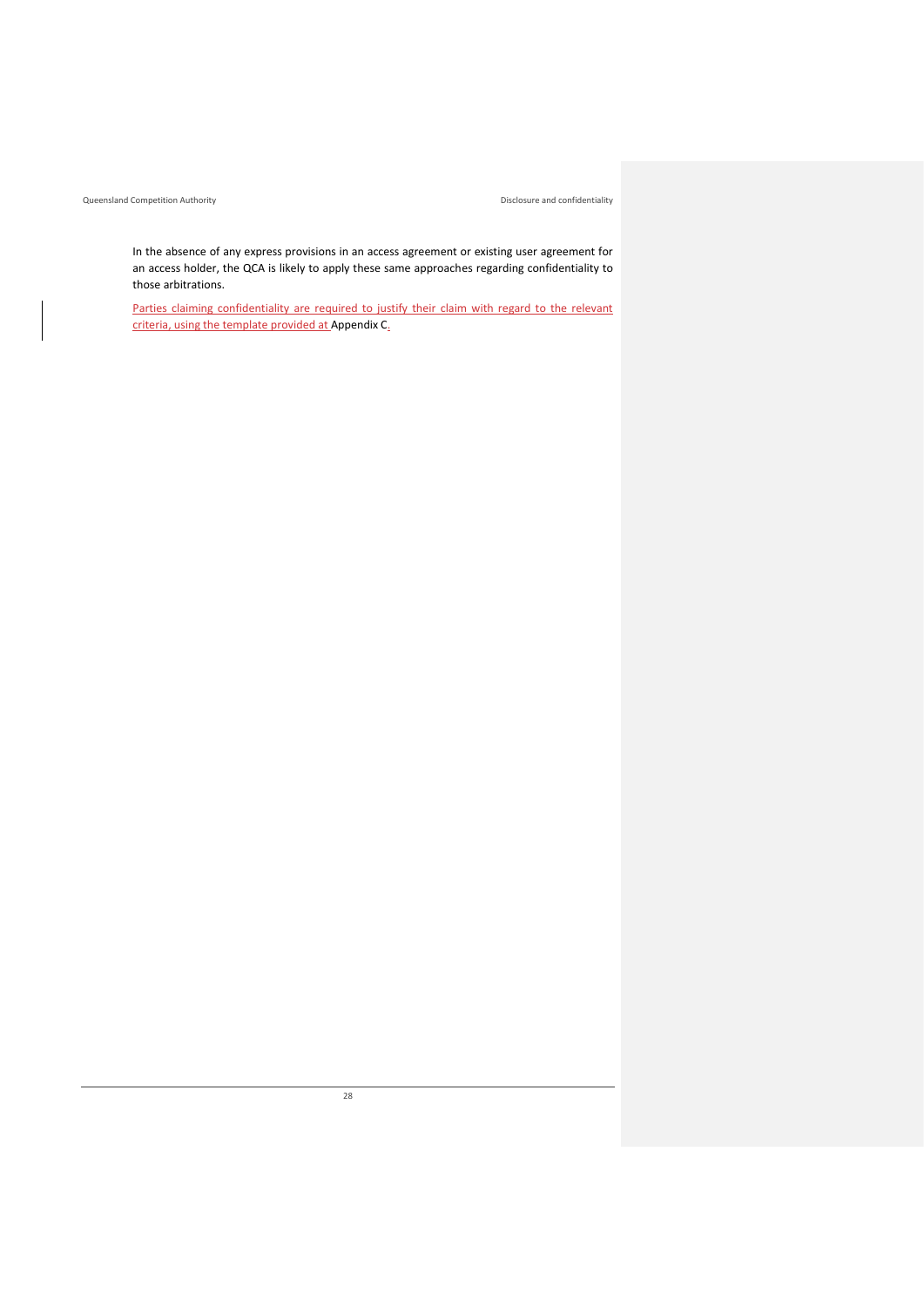## <span id="page-31-0"></span>5 THE DETERMINATION

#### <span id="page-31-1"></span>5.1 Disputes between access seekers and DBIM (access disputes)

In a QCA arbitration on an access dispute under part 5, division 5 of the QCA Act, the QCA is required to make a written determination, called an 'access determination'.<sup>65</sup>

An access determination may deal with any matter relating to access by the access seeker to the service, including matters that were not the basis for the initial notification of the dispute.<sup>66</sup> The QCA Act provides some examples of access determinations (Box 4).

#### **Box 4 Section 118 of the QCA Act**

| 118.                                                                                                                                                                                                            |                                                                  | <b>Examples of access determinations</b>                                                                                                                   |
|-----------------------------------------------------------------------------------------------------------------------------------------------------------------------------------------------------------------|------------------------------------------------------------------|------------------------------------------------------------------------------------------------------------------------------------------------------------|
| (1)                                                                                                                                                                                                             | Without limiting section $117(3)$ , an access determination may- |                                                                                                                                                            |
| (a)<br>seeker; or                                                                                                                                                                                               |                                                                  | require the access provider to provide access to the service by the access                                                                                 |
|                                                                                                                                                                                                                 | (b)                                                              | require the access seeker to pay for access to the service; or                                                                                             |
|                                                                                                                                                                                                                 | (c)                                                              | state the terms on which the access seeker has access to the service; or                                                                                   |
|                                                                                                                                                                                                                 | (d)                                                              | require the access provider to extend, or permit the extension of, the facility;<br>or                                                                     |
|                                                                                                                                                                                                                 | (e)                                                              | require the access provider to permit another facility to be connected to the<br>facility; or                                                              |
|                                                                                                                                                                                                                 | (f)                                                              | include a requirement that the access provider and access seeker enter into<br>an access agreement to give effect to a matter determined by the authority. |
| (2)<br>Also, if the authority makes an access determination that requires or permits the<br>extension of a facility and none of the costs of the extension are to be paid by the<br>ownership of the extension. |                                                                  | access provider, the authority may make an access determination that relates to the                                                                        |

The QCA may also make an order regarding the costs of the arbitration.

An access determination cannot be inconsistent with an approved access undertaking for the service.<sup>67</sup> Additionally, the QCA must not make an access determination that would have any of the following effects, except in circumstances specified in the QCA Act:

- reducing the amount of the service able to be obtained by an access provider
- resulting in the access seeker, or someone else, becoming the owner, or one of the owners, of the facility, without the existing owner's agreement
- requiring an access provider to pay some or all of the costs of extending the facility.<sup>68</sup>

Before making a final access determination, the QCA is required to give a draft determination to the parties. A final access determination the QCA makes is final and binding, and may be enforced

<sup>65</sup> QCA Act, s. 117(1) <sup>66</sup>, QCA Act, s. 117(3). <sup>67</sup> QCA Act, s. 119(1)(a). <sup>68</sup>, QCA Act, s. 119.

**Deleted:** :

**Deleted:** 

**Deleted:** Section 117(1) of the **Deleted:** . **Deleted:** Section 117(3) of the **Deleted:** . **Deleted:** Section **Deleted:** ) of the QCA Act. **Deleted:** See s. 119 of the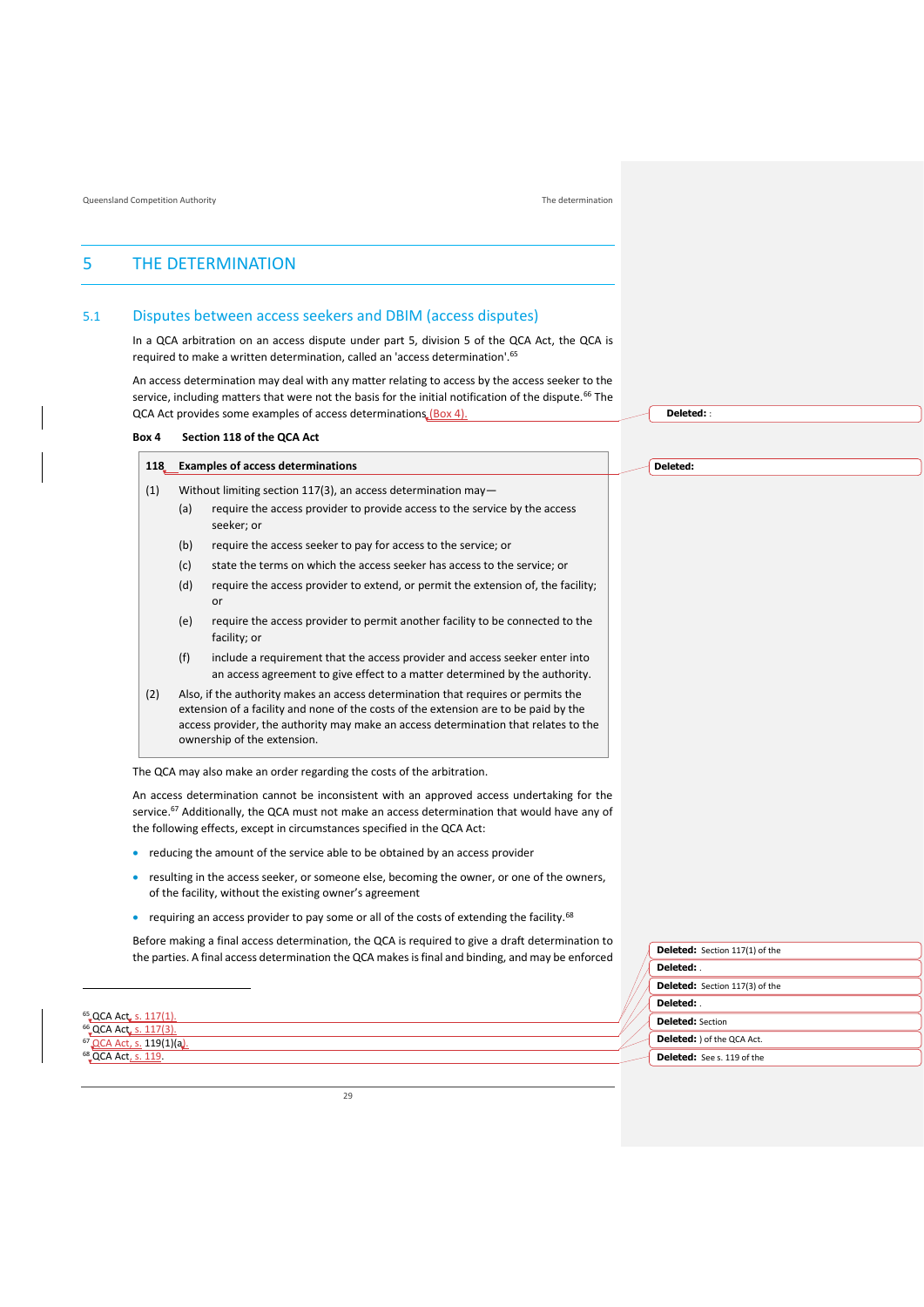#### Queensland Competition Authority The determination

<sup>69</sup> QCA Act, s. 124. <sup>70</sup> QCA Act, s. 127A. <sup>71</sup>, QCA Act, s. 127 QCA Act, s. 101(2)(h)

under part 5, division 8 of the QCA Act.<sup>69</sup> There is no right to any form of merits review in relation to an access determination; however, a party to an access determination may pursue other avenues, including:

- recourse to judicial review
- applying to the QCA for the amendment or revocation of an access determination, if it reasonably believes there has been a material change in circumstances since the determination that justifies amendment or revocation of the determination.<sup>70</sup>

#### <span id="page-32-0"></span>5.2 Disputes between existing access holders and DBIM

Arbitration in relation to disputes that arise between existing access holders and DBIM is governed by the relevant access agreement under which the dispute arose. The form and content of a final written determination (if any) in such a dispute, as well as the procedures to be followed in issuing a final determination, will depend on the terms of the relevant access agreement.

For example, arbitrations under clause 15.4 of the 2017 and 2021 SAAs must be conducted in accordance with and subject to the Resolution Institute's Rules for the Conduct of Commercial Arbitrations.

For disputes referred to the QCA for arbitration under existing access agreements, subject to the terms of the relevant access agreement, the QCA intends to consult with the parties about process in relation to the issuing of a final determination. For example, depending on the complexity of the dispute, the QCA may depart from its default approach of issuing a draft written determination before making a final written determination.

#### <span id="page-32-1"></span>5.3 Disclosure of arbitration determinations

The QCA is required to keep a register of access determinations made under part 5, division 5 of the QCA Act, including the QCA's reasons for the determination.<sup>71</sup> Additionally, and subject to an approved undertaking, DBIM is required to provide an access seeker with information about access determinations made by the QCA in relation to arbitrations on access disputes (i.e. disputes under part 5, division 5, subdivision 3 of the QCA Act).<sup>72</sup>

DBIM will necessarily be a party to every arbitration for the types of disputes identified in this guide—and is likely to be the only party to have knowledge of the determinations made in all arhitrations<sup>73</sup>

The 2021 undertaking provides for effective negotiations between access seekers and holders and DBIM by extending certain of the measures aimed at providing transparency in relation to

**Deleted:** Institute of Arbitrators and Mediators Australia's

| <sup>69</sup> QCA Act, s. 124                                                                                           | <b>Deleted:</b> Section 124 of the  |
|-------------------------------------------------------------------------------------------------------------------------|-------------------------------------|
| <sup>70</sup> QCA Act, s. 127A.                                                                                         | <b>Deleted:</b> Section 127A of the |
| <sup>71</sup> QCA Act, s. 127.                                                                                          |                                     |
| $^{72}$ QCA Act, s. 101(2)(h).                                                                                          | <b>Deleted:</b> Section 127 of the  |
| $73$ Note that the QCA will not have knowledge of the details of any private arbitrations conducted under existing user | <b>Deleted:</b> Section             |
| agreements—if the QCA is not the arbitrator for a dispute arising under the existing user agreement, the QCA does       | <b>Deleted:</b> ) of the QCA Act.   |
| not have the power to require the parties to a private arbitration to disclose details of that arbitration (including   |                                     |
| the determination or reasons for the determination) to the QCA.                                                         |                                     |
|                                                                                                                         |                                     |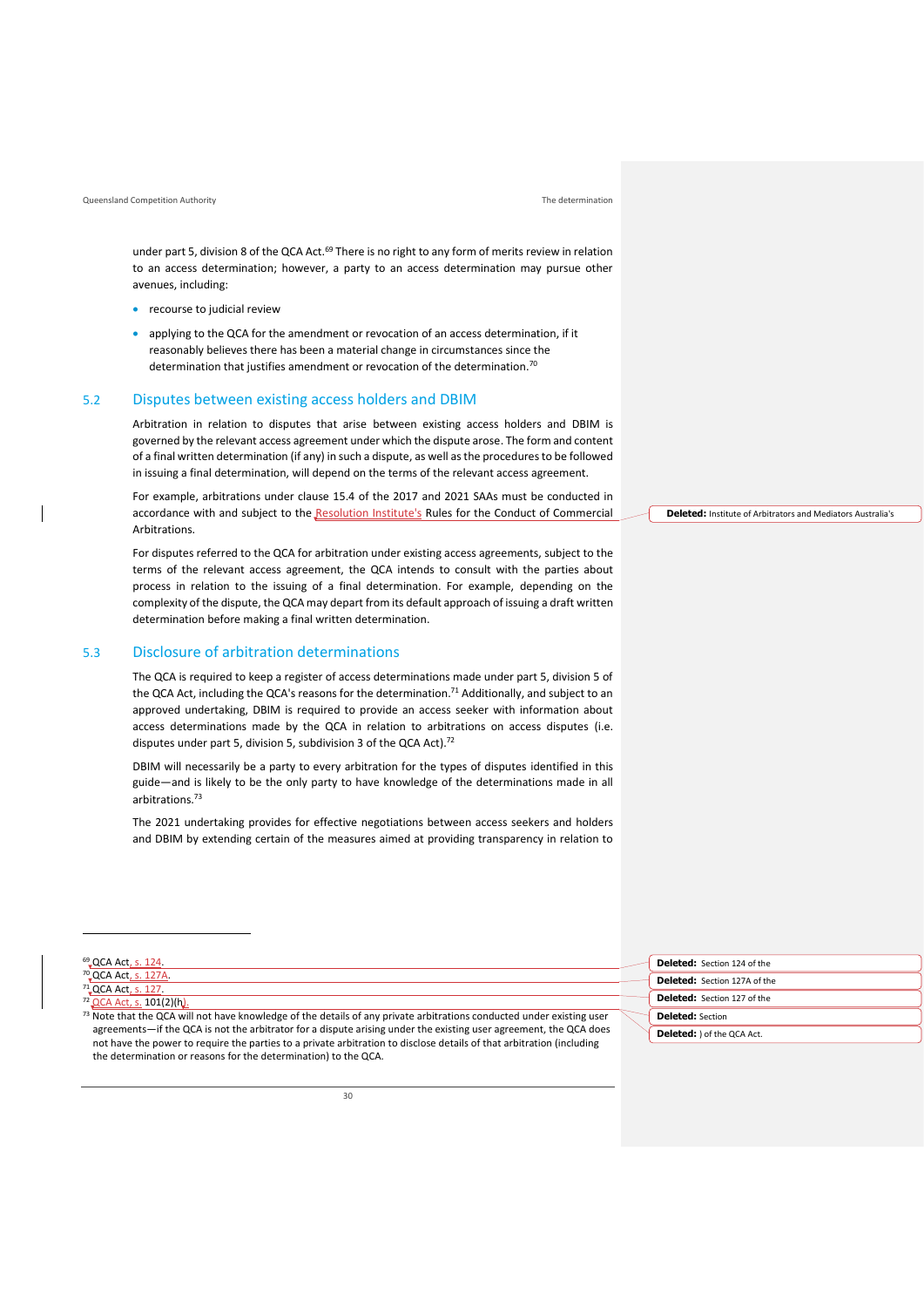#### Queensland Competition Authority The determination

access determinations made under the QCA Act to those determinations made under existing user agreements and the access undertaking.<sup>74</sup>

DBIM is required to provide relevant information $75$  on access determinations made in relation to the DBCT service during the period of the 2021 access undertaking (from 2021 to 2026), whether or not the QCA is the arbitrator. This disclosure regime in clause 17.5 of the 2021 undertaking provides that before DBIM discloses arbitrated outcomes:

- DBIM will provide the QCA with a copy of the final determination for a private arbitration, including reasons. For QCA arbitrations, the QCA will already have a copy of the determination
- the QCA will, in both instances, consult with the parties to the arbitration on any matters in the determination they regard as confidential and consider should be redacted. The QCA will have regard to the submissions of the parties in issuing the final form of the determination that DBIM is required to disclose.

The redacted determinations will not be published, but will be available, if relevant, to access seekers and holders, during any negotiation or dispute under the undertaking or an access agreement. The process for parties negotiating with DBIM to receive information on relevant determinations is as follows:

- DBIM will maintain a register of all determinations, that will include the date, the decisionmaker (QCA or private), whether the party was an access seeker or holder (but not the name of the party), and a summary of the substantive issues addressed in the determination.
- At the start of negotiations or a dispute, DBIM will provide an access seeker or access holder with a copy of the register. The access seeker or access holder may request relevant redacted determinations, and DBIM will provide only those it also considers relevant, within five business days.
- If the access seeker or holder is not satisfied with what DBIM has provided after their request, they can refer the dispute to the QCA, which will decide the matter and issue the appropriate direction to DBIM about its disclosure obligations within 20 business days.
- DBIM may require access seekers and existing users who will receive details of determinations and associated reasons to enter into a confidentiality deed, substantially in the form set out in schedule C of the 2021 undertaking.

**Deleted:** of the QCA's decision on the 2019 DBCT DAU

**Deleted:** which

**Deleted:** be disclosed by DBIM

<sup>74</sup> The QCA will not necessarily be the arbitrator for disputes arising under the existing user agreements-see chapter 2 of this guideline. The provisions in the QCA Act do not require the QCA or DBIM to provide information to existing access holders relating to determinations made in disputes between existing access holders and DBIM (that is, disputes not falling within part 5, division 5 of the QCA Act).

<sup>75</sup> The method by which this information is to be provided is described in QCA, *[DBCT 2019 draft access undertaking](https://www.qca.org.au/wp-content/uploads/2021/03/qca-final-decision.pdf)*, final decision, 2021, chapter 6.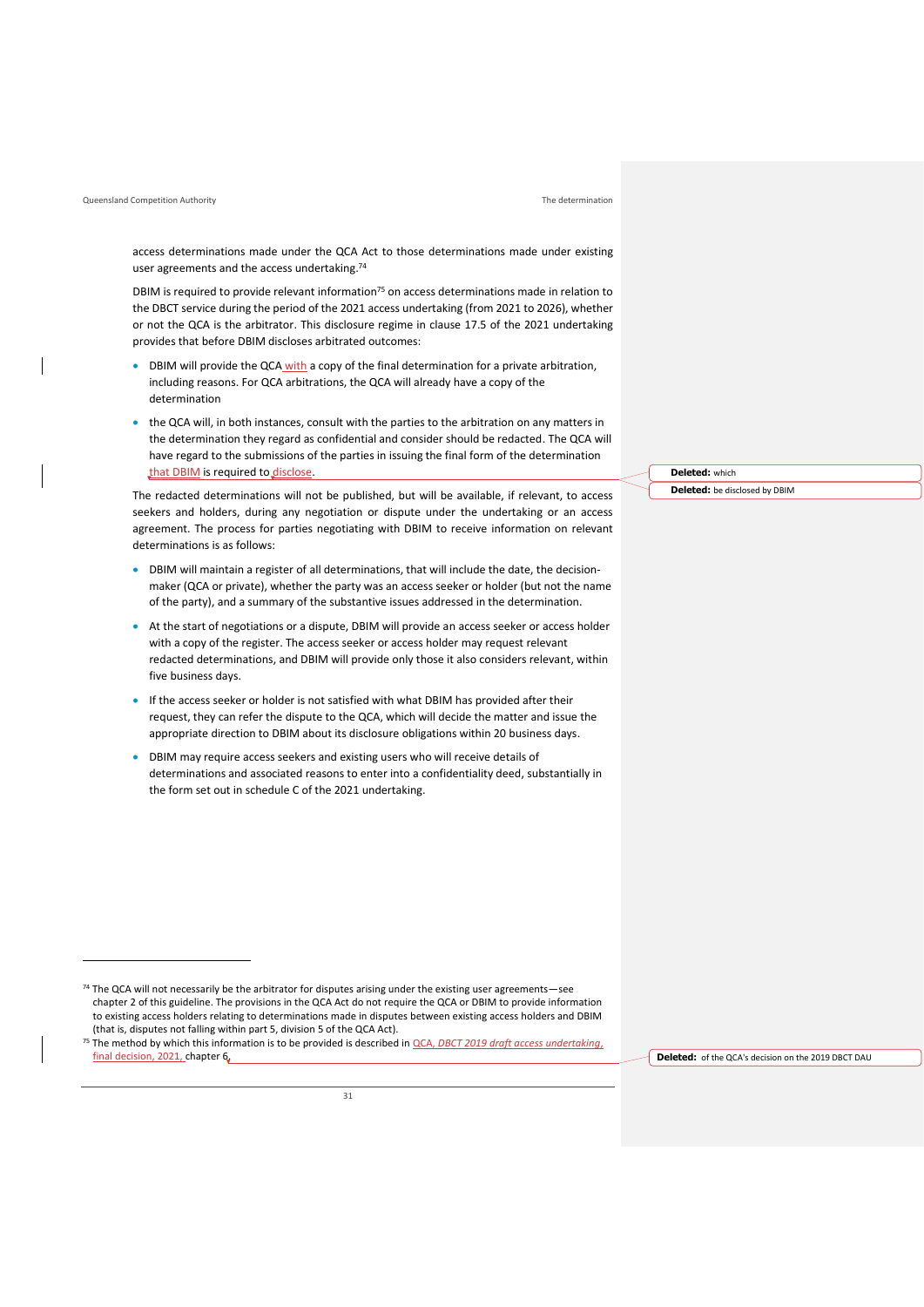## <span id="page-34-0"></span>6 CONSIDERATION OF MATTERS IN PRICING DISPUTES

Pricing disputes may arise under part 5, division 5 of the QCA Act, under existing user agreements, or under the access undertaking. For any of these three categories of dispute, the QCA will likely have regard to the criteria in section 120 of the QCA Act (see Box 2 in sectio[n 2](#page-7-2).1 of this guideline) when forming a view on appropriate access charges where permissible. This chapter covers:

- selected pricing clauses in the 2021 undertaking (section [6.1\)](#page-34-1)
- general considerations in pricing disputes, including:
	- − establishing an appropriate terminal infrastructure charge (TIC) (section [6.2.1\)](#page-35-1)
	- − applying discretion in weighing relevant factors (section [6.2.2\)](#page-36-0)
- specific pricing matters, including:
	- − the relevant terminal component (sectio[n 6.3.1\)](#page-37-1)
	- − cost, risk and the regulatory framework (sectio[n 6.3.2\)](#page-38-0)
	- − the value of the service to an access seeker or group (sectio[n 6.3.3\)](#page-38-1).

This chapter is intended as a general guide only, to assist the parties to a dispute—the QCA will determine each dispute on a case-by-case basis, having regard to the specific facts of that case.

#### <span id="page-34-1"></span>6.1 Pricing clauses in the 2021 undertaking

Under the 2021 undertaking, access charges are defined as 'the amounts payable by an Access Holder under an Access Agreement or Existing user Agreement for the Services'.<sup>76</sup> Clause 11.2 provides that:

- (a) Access Charges for each Terminal Component<sup>77</sup> will comprise two parts:
	- (1) A Terminal Infrastructure Charge; and
	- (2) An Operation and Maintenance Charge.

#### Clause 11.3 sets out the determination of the access charges:

(a) The Access Charges for each Terminal Component in respect of which the Access Holder has an entitlement to Access will be:

(1) in respect of the Operation and Maintenance Charge, determined in accordance with Section 11.6; and

(2) in respect of the Terminal Infrastructure Charge, as agreed between DBIM and the Access Holder.

Subsequent clauses specify approaches to a range of possible disagreements between access seekers, access holders and DBIM in relation to the TIC. For example:

• Clause 11.3(b) discusses disagreements between an access seeker and DBIM on the initial TIC to apply from the commencement of an access agreement.

<sup>76</sup> 2021 undertaking<u>, Schedule F.</u> 77 Terminal component means each of the existing terminal and the differentiated expansion component, as in

schedule **F** of the 2021 undertaking.

**Deleted:** Schedule G of the

**Deleted:** G

**Deleted:** [2.1.1](#page-7-2)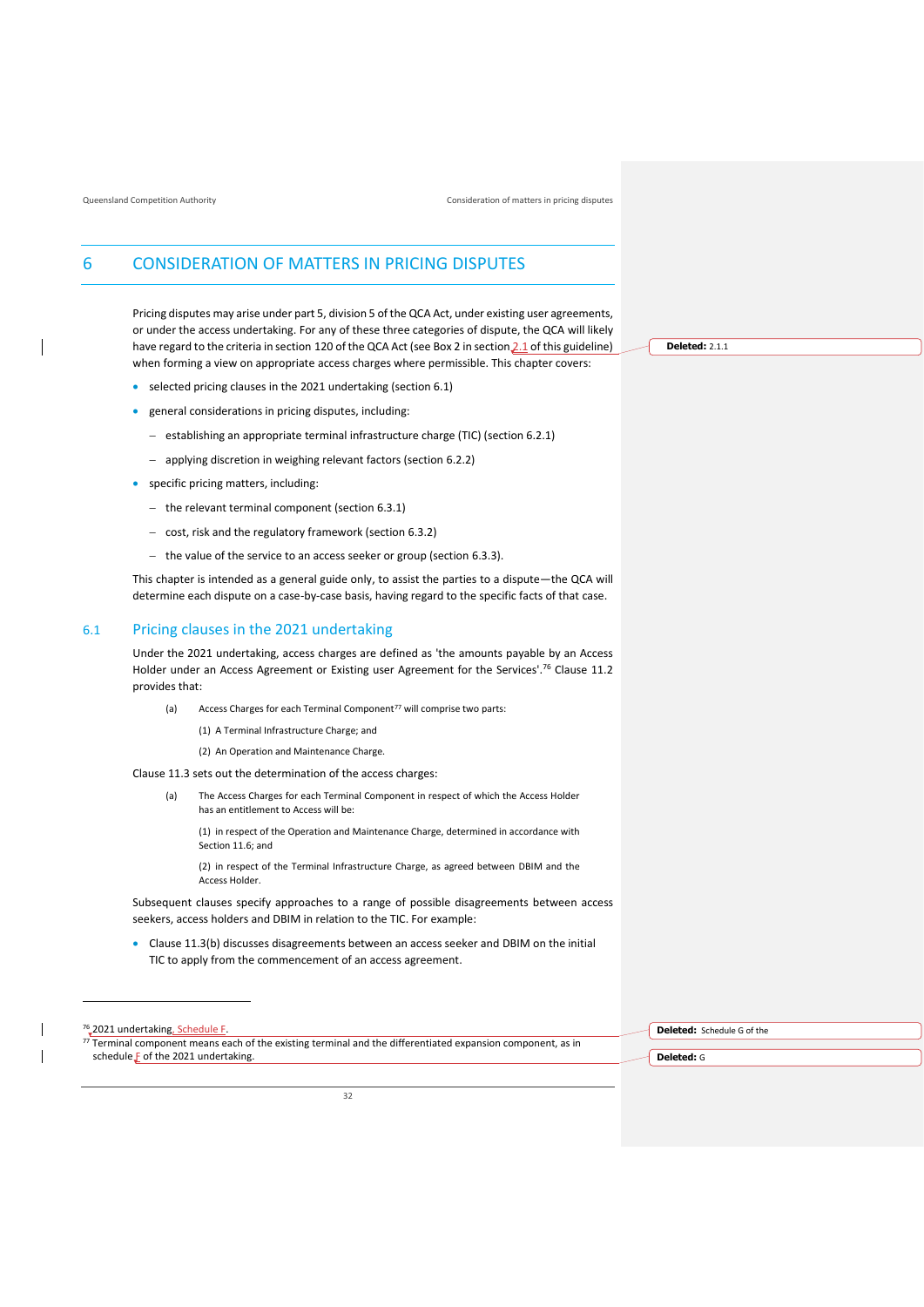• Clause 11.3(c) discusses disputes between an access holder and DBIM concerning the TIC to apply under an existing access agreement.

Where DBIM, an access holder or an access seeker refers a dispute in relation to the initial TIC for arbitration to the QCA<sup>78</sup>, clause 11.4(d) of the 2021 undertaking states that in determining the initial TIC, the QCA:

- (1) must have regard to the matters in section 120(1) of the QCA Act; [and]
- (2) may also take into account any other matters relating to the matters mentioned in section 120(1) of the QCA Act that it considers appropriate[.]

### <span id="page-35-0"></span>6.2 Determining a dispute on pricing matters

The QCA's consideration of a dispute on pricing matters will depend on the circumstances of the negotiations. However, there are some areas on which the QCA has provided some preliminary, non-binding guidance.

#### <span id="page-35-1"></span>6.2.1 Establishing an appropriate TIC

In establishing an appropriate TIC, the QCA will consider the appropriateness of the access proposal, having regard to the factors outlined in section 120 of the QCA Act (see Box 2 in section<sub>[2](#page-7-2).1</sub>).

In doing so, the QCA considers it appropriate to have regard to the proposals made by each party during the negotiation phase. These proposals may inform the QCA's assessment of the factors in section 120 of the QCA Act, particularly where the proposals reflect some consideration of those factors.

The QCA considers this remains consistent with an appropriate balancing of the factors in section 120 of the QCA Act—noting it would likely involve, for example, some consideration of the extent to which the parties' proposals took into account both:

- DBIM's legitimate business interests and investment in the facility (s. 120(1)(b)), and
- the legitimate business interests of persons who have, or may acquire, rights to use the service (s. 120(1)(c)).

This will not operate as an evidentiary constraint, but the QCA acknowledges that in assessing the reasonableness of a TIC sought in an arbitration, it may be relevant to have regard to the extent to which any claim is inconsistent with a TIC sought by the same party during the negotiation phase—on the presumption that all parties would have acted reasonably in making such claims in the negotiation phase.

This approach for considering a dispute on the TIC recognises that:

- forming a view as to what may constitute an appropriate TIC for providing access to coal handling services at DBCT will require the QCA to apply its judgment, due to the uncertainty inherent in estimating, among other things, costs associated with providing access
- considering the reasonableness of the access proposal as part of an arbitration, rather than applying a strict rules-based approach to estimating an appropriate TIC, will facilitate genuine negotiation between the parties. It will give DBIM incentives to propose a

 $78$  Such a dispute may be referred to the QCA under part 5, division 5 of the QCA Act, or under an existing user agreement or access undertaking, depending on the facts of the dispute (see chapter 2 of this guideline).

 $\overline{33}$ 

**Deleted:** [2.1.1\)](#page-7-2).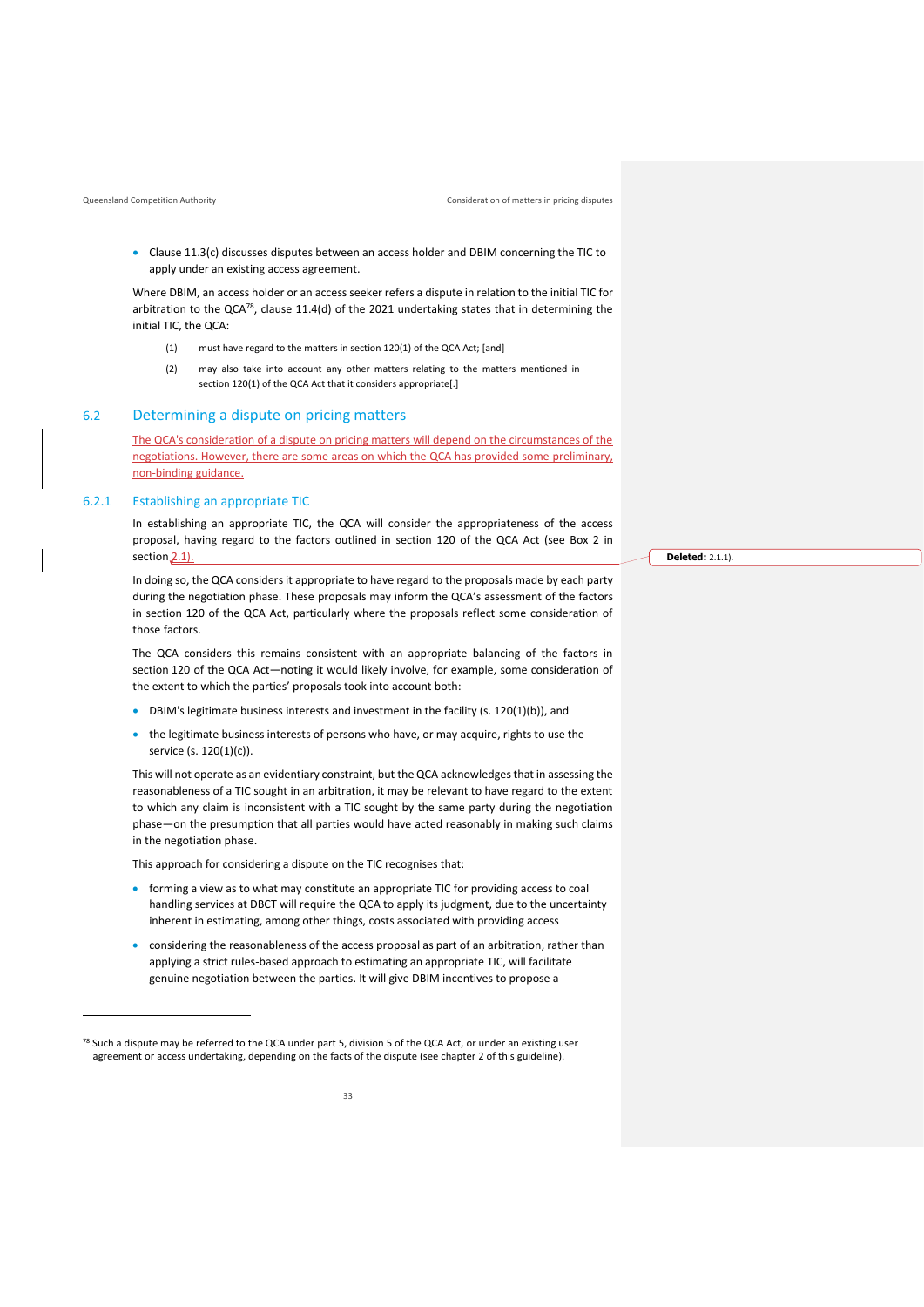reasonable TIC when negotiating with access seekers or holders and give access seekers or holders incentives to make reasonable counterproposals

In arbitrating a dispute under an access agreement (including a review of access charges), the QCA would have particular regard to the terms of that agreement. It is likely that the QCA would also have regard to the terms of the access undertaking effective at the time of review where permissible. However, the QCA will consider the dispute on its own merits.

#### <span id="page-36-0"></span>6.2.2 Applying discretion in having regard to the relevant factors

The QCA will apply its discretion in determining how to have regard to the factors in section 120 of the QCA Act as part of an arbitration. The matters listed in section 120 of the QCA Act may give rise to competing considerations that need to be weighed in deciding whether it is appropriate to approve the TIC.

Some of the matters to which the QCA must have regard may lend themselves to different conclusions on whether a TIC is appropriate. For example, the QCA must consider whether proposals have been made in accordance with DBIM's legitimate business interests and investment in the facility  $(s. 120(1)(b))$  and to the legitimate business interests of persons who have, or may acquire, rights to use the service (s. 120(1)(c)).

The QCA Act does not provide guidance on how to assign weight to respective considerations before applying them to any given issue. The QCA will determine the appropriate balancing of these considerations on a case-by-case basis.

In establishing an appropriate TIC, the QCA will have regard to relevant evidence provided by the parties to the dispute, as well as the circumstances under which access is provided. The QCA does not consider it appropriate to specify a particular approach or methodology for establishing the appropriate TIC for all access seekers. Relevantly, under section 196(1)(c), the QCA may inform itself on any matter relevant to the dispute subject to arbitration in any way it considers appropriate.

For the reasons set out below, the QCA, when exercising its discretion, will not be bound by any of the following:

- previous regulatory decisions on pricing matters
- DBIM's information disclosure reports
- the actions of parties throughout the regulatory period.

#### Previous regulatory decisions on pricing matters

The approaches adopted in past determinations have been in reference to the information provided and circumstances specific to those previous determinations. Past regulatory decisions or previous considerations do not preclude the QCA from making a different determination in an arbitration having regard to the relevant facts of the dispute. The QCA is of the view that the previous methodologies and approaches used to estimate a reference tariff for DBIM need not define or constrain its approach in determining an appropriate TIC in an arbitration.

In previous regulatory determinations, a cost-based building block methodology was applied to estimate a reference tariff for a terminal component. The costs incurred by DBIM in providing access (and the efficiency of such costs) remain a relevant consideration that the QCA must have **Deleted:** give consideration to

**Deleted:** counter-proposals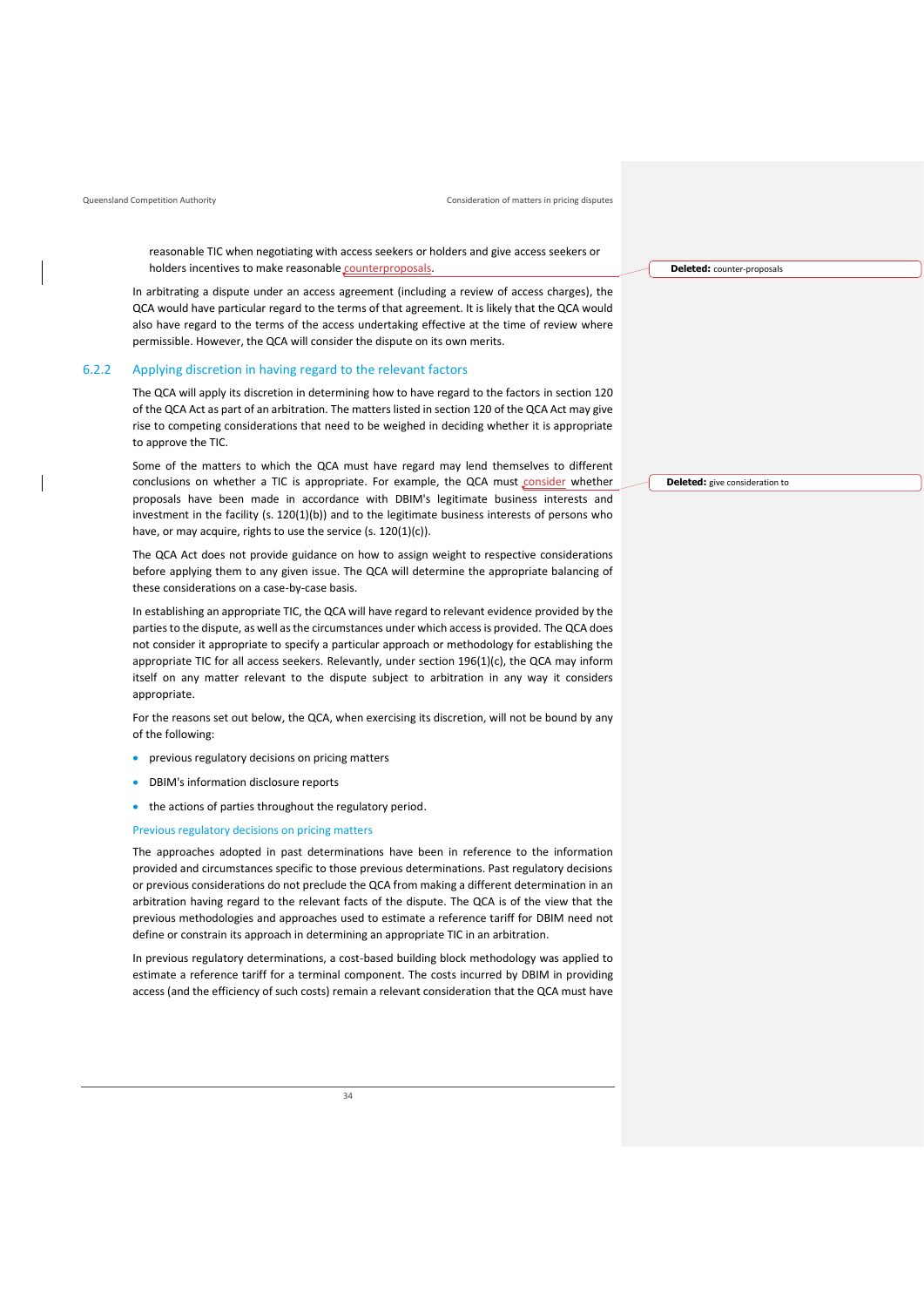regard to as part of a dispute on an appropriate TIC for an access seeker.<sup>79</sup> The costs, however, are just one matter for consideration.

For instance, the factors outlined in section 120 of the QCA Act require the QCA to have regard to, among other things, the value of access to the relevant access seeker (or a class of access seekers or users). Guidance on matters relating to consideration of value is given in section [6.3.3.](#page-38-1)

While the QCA intends to exercise judgment and discretion in its approach, it acknowledges there are accepted regulatory approaches, and it will have regard to these where appropriate in forming its views.

#### DBIM's information disclosure reports

The QCA considers that the information provision arrangements outlined in the 2021 undertaking are sufficient to enable access seekers to form a view on a reasonable TIC for the purpose of negotiating with DBIM. 80

However, while the QCA considers the form and content of the information provision arrangements (including any past, relevant arbitral determinations) to be sufficient to reach informed views about the likely and reasonable range of pricing outcomes likely to be determined in any arbitration, this should not be taken as QCA endorsement of the methods or assumptions used to estimate cost information provided to access seekers, in establishing an appropriate TIC. The QCA will assess the overall appropriateness of the TIC as part of the arbitration process.

#### Actions of parties throughout the regulatory period

While certain actions of parties may provide context or evidence in considering whether a TIC is appropriate, the QCA will not base its decision (about an appropriate TIC for an access seeker or access holder) on the previous behaviour of those parties involved in the dispute.

For instance, where relevant, the QCA will not necessarily be bound to apply actual costs incurred or strategies implemented<sup>81</sup>, by DBIM throughout the regulatory period. The QCA may instead form a view about the efficient costs of providing access with reference to a benchmark entity, which may not resemble the actual behaviour of DBIM throughout the regulatory period, by taking into account the factors in section 120 of the QCA Act.

Where the access undertaking or access agreements do not provide guidance on how such matters are to be considered, the QCA will use its discretion in considering such matters.

## <span id="page-37-0"></span>6.3 Specific pricing matters

The QCA's preliminary, non-binding guidance includes the terminal component, cost and risk allocation, and the value of the service.

#### <span id="page-37-1"></span>6.3.1 The relevant terminal component

In making a determination in relation to a dispute on pricing matters, the QCA will take into consideration the characteristics of the relevant terminal component.

<sup>80</sup> These issues are considered in QCA, *[DBCT 2019 draft access undertaking](https://www.qca.org.au/wp-content/uploads/2021/03/qca-final-decision.pdf)*, final decision, 2021, chapter 6. 81 For example, DBIM may adopt specific hedging strategies in order to manage the risk of varying market conditions throughout the regulatory period.

| Deleted:              |  |
|-----------------------|--|
| Deleted:              |  |
| <b>Deleted:</b> as to |  |

| <b>Deleted:</b> as to<br>. |  |
|----------------------------|--|
|----------------------------|--|

**Deleted:** of the QCA's final decision on the 2019 DBCT DAU **Deleted:** instance

<sup>79</sup> One of the factors the QCA must have regard to is the pricing principles mentioned in s. 168A (s. 120(1)(I) of the QCA Act). Section 168A(a) of the QCA Act stipulates that the price of access to a service should 'generate expected revenue for the service that is at least enough to meet the efficient costs of providing access to the service and include a return on investment commensurate with the regulatory and commercial risks involved'.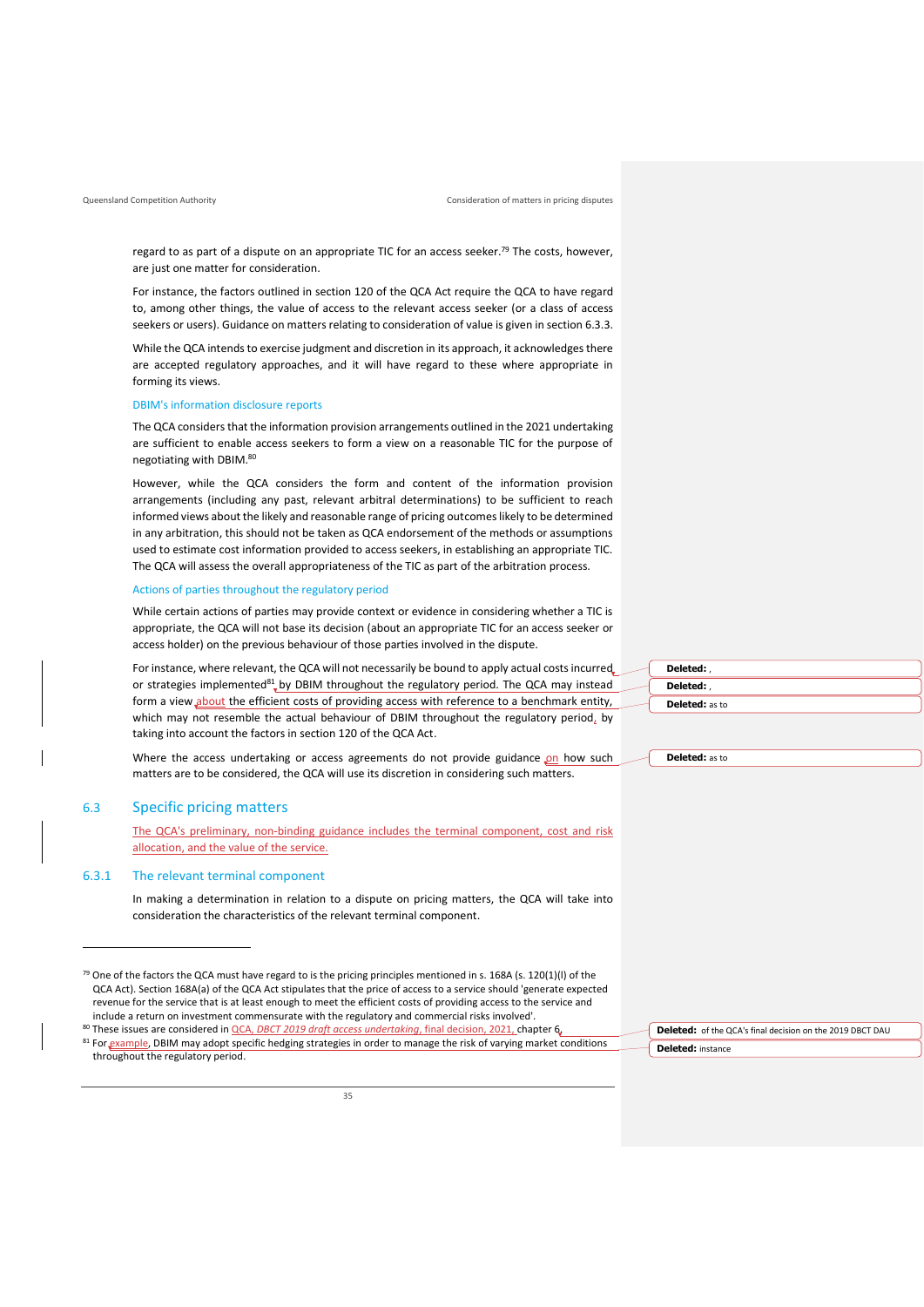Clause 5.12 of the 2021 undertaking provides for DBIM to make an application to the QCA for an expansion ruling as part of the expansion process.

Where relevant, an expansion ruling will identify the terminal component that negotiation should be based on. For example, should the QCA determine that the cost of an expansion is to be socialised, DBIM will provide access to the existing terminal component, and negotiations should occur on this basis. If the expansion ruling determines that an expansion should be differentially priced, negotiations should be based on an alternative, differentiated terminal component.

The costs and risks associated with providing access may differ considerably across terminal components. The cost and risk characteristics of a terminal component, and the way in which costs and risks are allocated among parties, may be a key consideration that forms the basis for negotiating access.

The QCA will take into account the characteristics of the relevant terminal component, in accordance with any relevant expansion ruling.

Thus, the QCA considers it appropriate for DBIM to outline to access seekers the relevant terminal component as part of the negotiation process.

#### <span id="page-38-0"></span>6.3.2 Cost, risk and the regulatory framework

In arbitrating a dispute on pricing matters, the QCA will have regard to how cost and risk are allocated to parties within the regulatory framework. In particular, the access undertaking and relevant access agreements specify the terms on which access is to be provided, which may include arrangements that allocate volume and cost risks between the parties. These regulatory and contractual arrangements will be directly relevant when the QCA has regard to the matters outlined in section 120 of the QCA Act, which include, among other things:

- the value of the service to an access seeker, or class of access seekers or users (s. 120(1)(e))
- the direct costs of providing access to the service  $(s. 120(1)(f))$
- the economically efficient operation of the facility (s. 120(1)(j)).

The matters listed in section 120 also include the pricing principles in section 168A of the QCA Act, which stipulate that the price of access to a service should 'generate expected revenue for the service that is at least enough to meet the efficient costs of providing access to the service and include a return on investment commensurate with the regulatory and commercial risks involved'.

The QCA will also likely have regard to (among other things) investments made by the parties, changes to cost or risk, an appropriate asset valuation and an appropriate rate of return.

#### <span id="page-38-1"></span>6.3.3 Consideration of the value of the service

The concept of value of the service to an access seeker or class of access seekers in section 120(1)(e) of the QCA Act is not present in similar lists of assessment criteria in other jurisdictions, or in the undertaking approval criteria in the QCA Act (s. 138(2)). It is therefore **Deleted:** these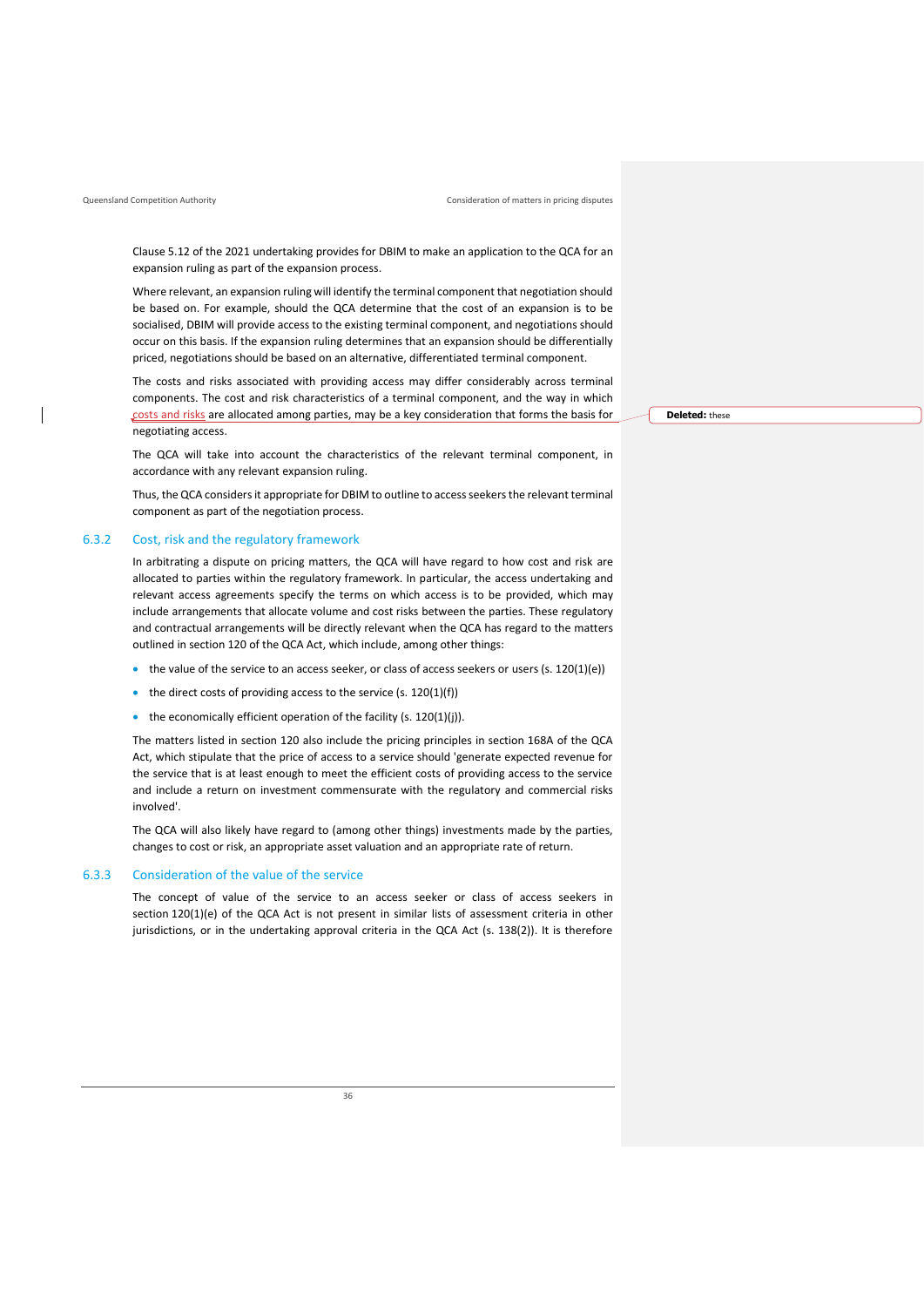$\overline{\phantom{a}}$ 

Queensland Competition Authority Consideration of matters in pricing disputes

appropriate to provide some context on how value might be considered, among the various criteria in section 120, in determining an appropriate TIC as part of a dispute on pricing matters:

- Consideration will be given to whether to carry out the value assessment by reference to an individual access seeker<sup>82</sup> or to a defined class of access seekers or users, and to the QCA's discretion in this regard.
- Consideration of the value of the service may in some instances provide for access prices to be set higher than the efficient costs of providing access. However, the QCA does not consider it appropriate for access prices to be set at a level that impairs economic efficiency, either in the use of the terminal or in a related market.
- The QCA may have regard to any relevant contractual provisions, including provisions within contracts concluded between DBIM and users within an appropriately defined class of users, that may have bearing on the issue of value.
- At the time when the QCA assesses access charges for access holders, the access holders have already committed to entering the market and may have incurred considerable sunk costs. Therefore, in considering matters set out in section 120 of the QCA Act, including value, as part of a review of access charges for an existing access agreement, a key consideration for the QCA to have regard to is likely to be the context and terms of any relevant agreements between the parties and the legitimate business interests of the access holder in respect of any sunk investment (s. 120(1)(c)).
- High levels of volatility in traded coal prices have been a feature of global coal markets, and much of the short-term volume risk has been and may continue to be allocated to access holders through the regulatory and contractual arrangements. Therefore, the value of the service to an access seeker or group of access seekers may vary significantly throughout the coal price cycle, reflecting market conditions.

**Deleted:** T

<sup>82</sup> For instance, the operational and supply chain costs for each coal mine will differ depending on the site and location characteristics of that mine. Additionally, the price obtained for the product may differ considerably depending on the characteristics of the coal produced.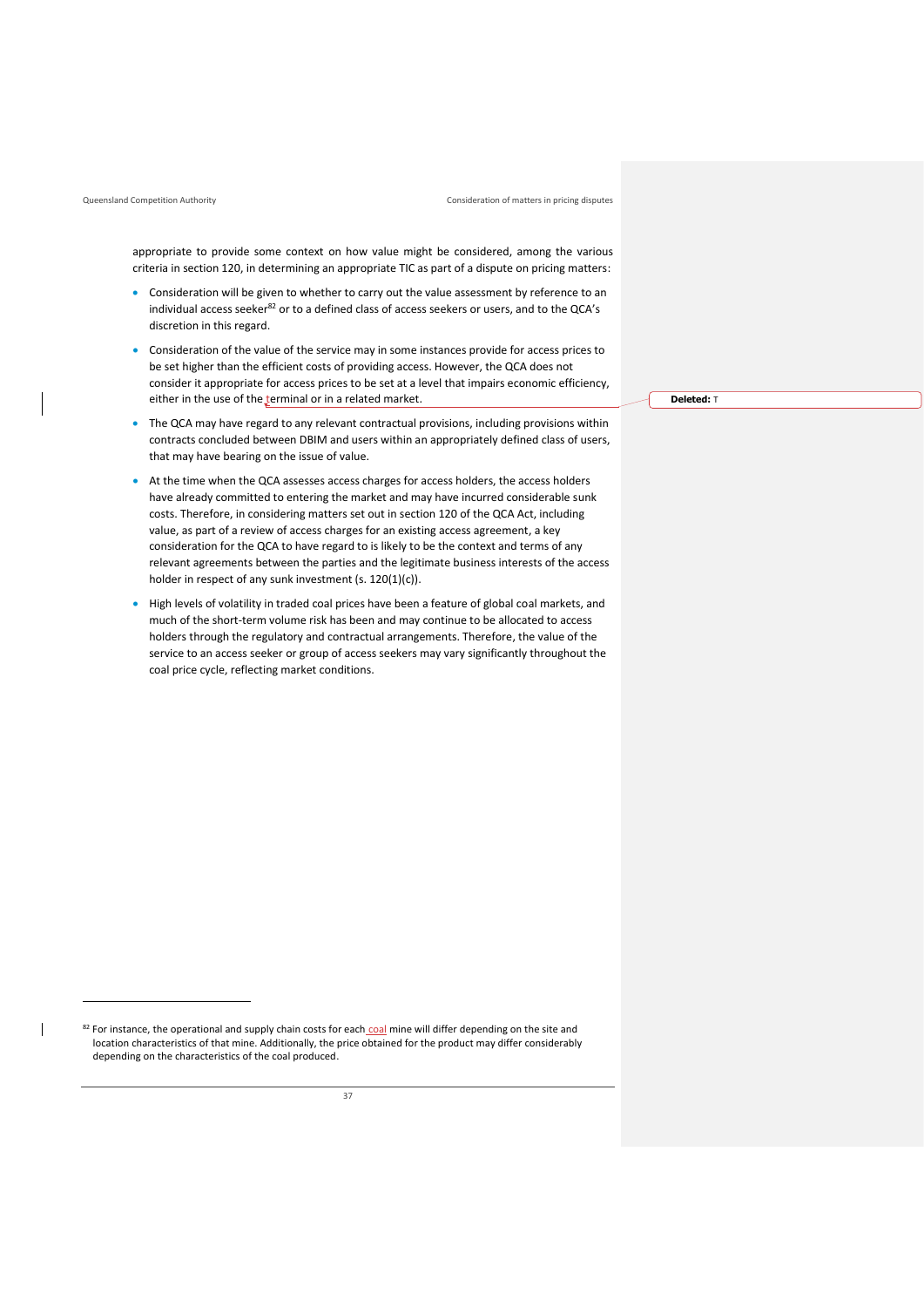Queensland Competition Authority Glossary

## <span id="page-40-0"></span>**GLOSSARY**

| <b>ADR</b>                   | alternative dispute resolution                                                                      |                                  |
|------------------------------|-----------------------------------------------------------------------------------------------------|----------------------------------|
| CAA                          | Commercial Arbitration Act 2013 (Qld)                                                               |                                  |
| <b>CMT</b>                   | Case management team                                                                                |                                  |
| DAU                          | draft access undertaking                                                                            |                                  |
| DBCT                         | Dalrymple Bay Coal Terminal                                                                         |                                  |
| <b>DBCT Management/DBCTM</b> | DBCT Management Pty Ltd and DBCT Trustee (now DBIM)                                                 |                                  |
| DBI Management/DBIM          | Dalrymple Bay Infrastructure Management Pty Limited (operator of the terminal,<br>previously DBCTM) | Deleted: T                       |
| QCA                          | Queensland Competition Authority                                                                    |                                  |
| QCA Act                      | Queensland Competition Authority Act 1997                                                           |                                  |
| <b>Resolution Institute</b>  | The successor organisation to the Institute of Arbitrators and Mediators Australia                  |                                  |
| SAA                          | standard access agreement                                                                           |                                  |
| <b>SFIC</b>                  | statement of facts, issues and contentions                                                          |                                  |
| Terminal                     | DBCT                                                                                                |                                  |
| <b>TIC</b>                   | terminal infrastructure charge—the price charged for access to the DBCT service                     |                                  |
|                              |                                                                                                     | <b>Deleted: WACC</b><br>$\cdots$ |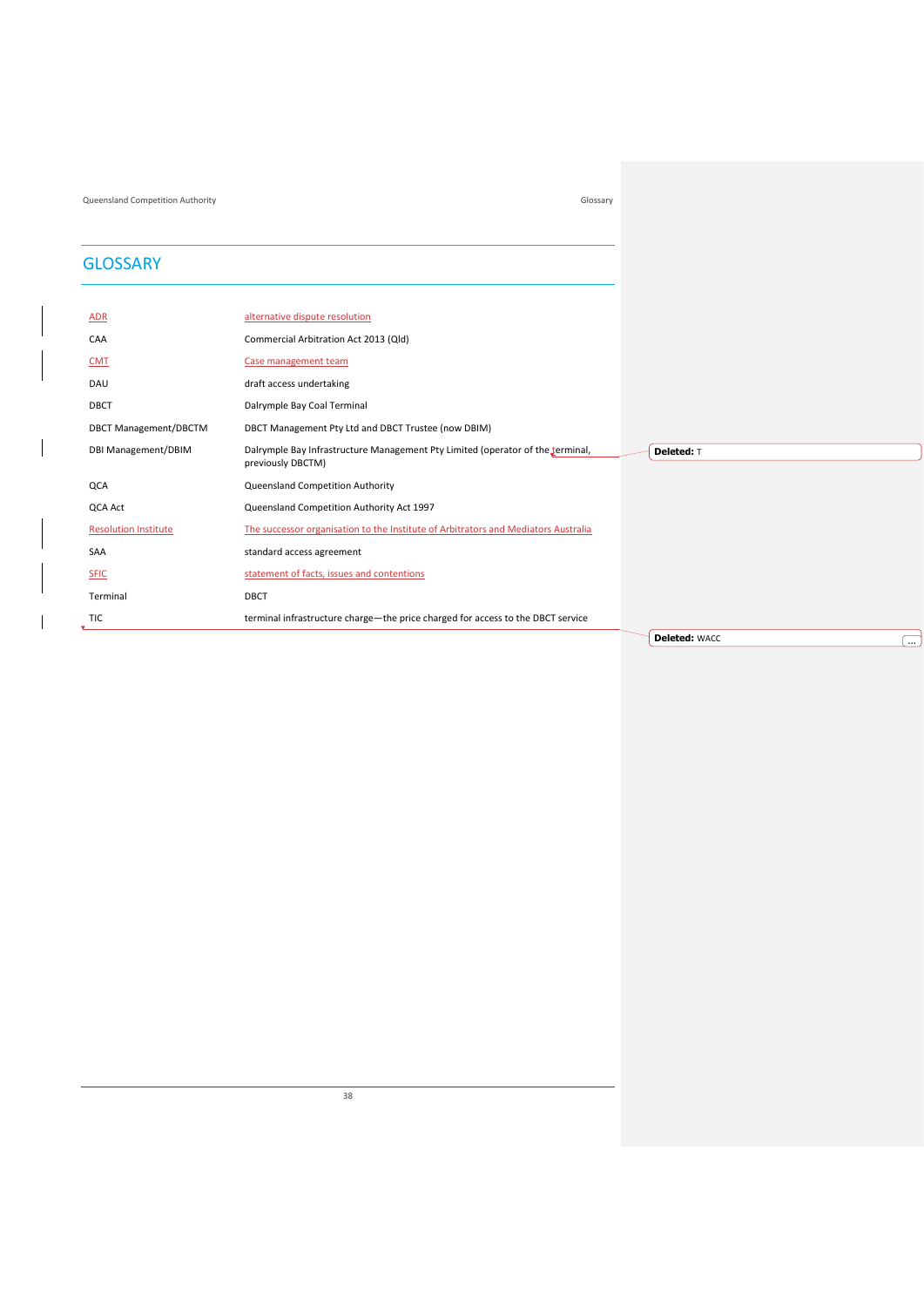## <span id="page-41-0"></span>**REFERENCES**

Dalrymple Bay Infrastructure Management (DBIM), *[Dalrymple Bay Coal Terminal](https://www.qca.org.au/project/dalrymple-bay-coal-terminal/2019-draft-access-undertaking/) [2021 access](https://www.qca.org.au/wp-content/uploads/2021/08/2021-au.pdf)  [undertaking](https://www.qca.org.au/wp-content/uploads/2021/08/2021-au.pdf)*.

——*DBCT 2021 [access undertaking: standard access agreement](https://www.qca.org.au/project/dalrymple-bay-coal-terminal/2019-draft-access-undertaking/)*.

Dalrymple Bay Coal Terminal Management (DBCTM), *[2017 standard access agreement:](https://www.qca.org.au/wp-content/uploads/2019/05/31354_DBCTM2015DAUSAAclean-1226205_1-1.pdf) 2017 DBCT access undertaking*.

Queensland Competition Authority (QCA), *[DBCT 2019 draft access undertaking](https://www.qca.org.au/wp-content/uploads/2021/03/qca-final-decision.pdf)*, final decision, March 2021.

Queensland Government, *[Gazette: Extraordinary](https://www.publications.qld.gov.au/dataset/extraordinary-gazettes-june-2020/resource/9c57ea19-3f3f-4650-8836-6ff45f1a9439)*, no. 31, vol. 384, 1 June 2020.

#### Legislation

Commercial Arbitration Act 2013 (Qld)

Queensland Competition Authority Act 1997 (Qld)

#### Cases

*Minister for Aboriginal Affairs v Peko-Wallsend Ltd* (1986) 162 CLR 24 at 41.

*Telstra Corporation Ltd v ACCC* [2008] FCA 1758.

**Deleted:** Dalrymple Bay Infrastructure Management (DBIM), *2021 DBCT access undertaking*, July 2021.¶ —— *2021 standard access agreement*: *2021 DBCT access undertaking*, July 2021.¶

**Deleted:** , February 2017

**Deleted:** *DBCT Management's 2019 draft access undertaking*,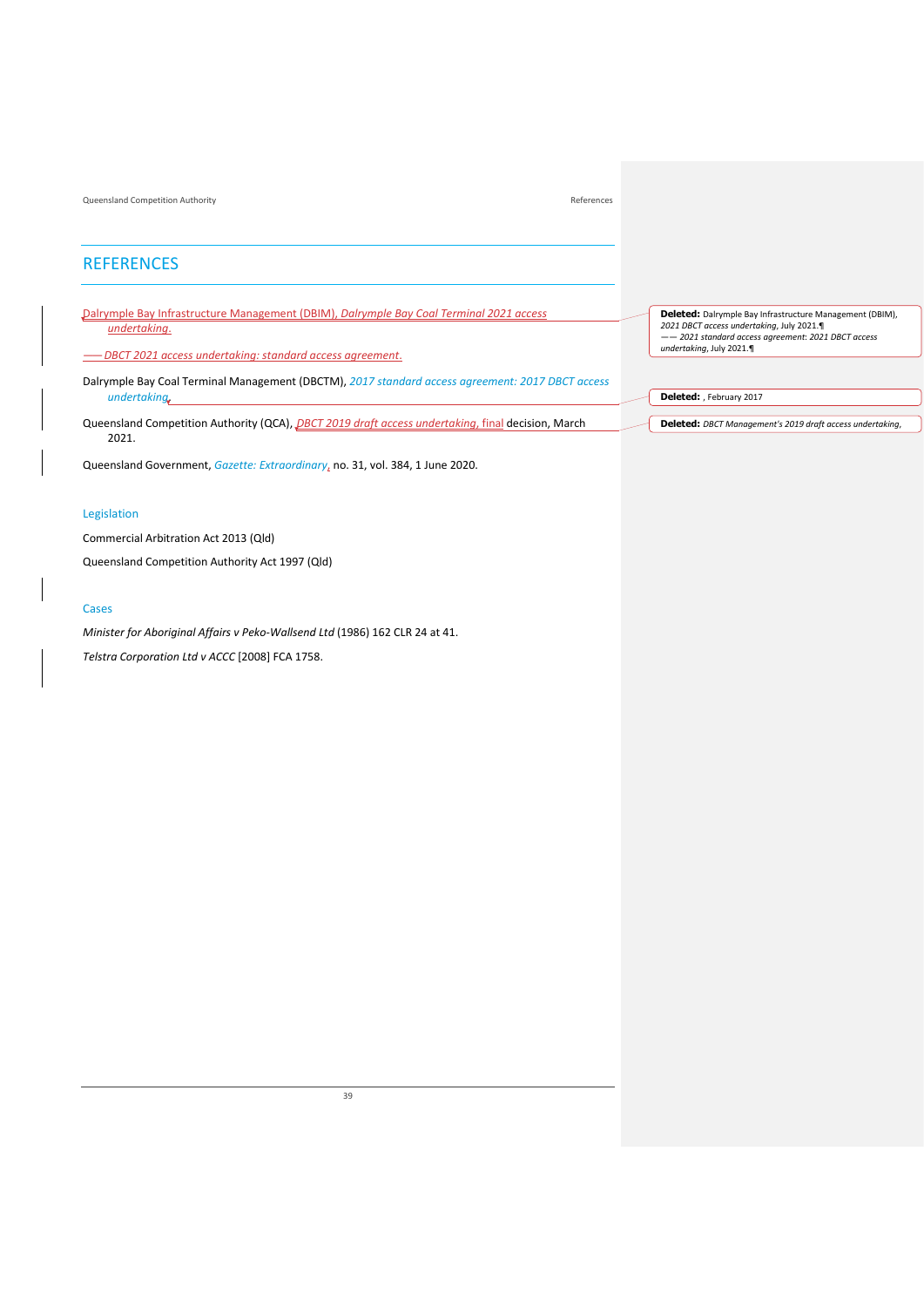## APPENDIX A: DISPUTE LODGEMENT TEMPLATE<sup>83</sup>

| <b>Item</b>      | <b>Reauired information</b>                                                                                                                                                                                                                                                   | Response <sup>84</sup>                                           |  |
|------------------|-------------------------------------------------------------------------------------------------------------------------------------------------------------------------------------------------------------------------------------------------------------------------------|------------------------------------------------------------------|--|
| The dispute      |                                                                                                                                                                                                                                                                               |                                                                  |  |
| $\overline{1}$   | Name the applicants) and respondent(s) in the<br>dispute.                                                                                                                                                                                                                     |                                                                  |  |
| $\overline{2}$   | Describe in simple, succinct terms the matter that<br>is being negotiated, and the nature of the dispute.                                                                                                                                                                     |                                                                  |  |
| $\overline{3}$   | Advise if you are seeking that the dispute be<br>addressed through arbitration or mediation.                                                                                                                                                                                  |                                                                  |  |
|                  | Jurisdiction and contractual/legislative basis                                                                                                                                                                                                                                |                                                                  |  |
| $\overline{4}$   | Advise whether you consider the dispute comes<br>under the jurisdiction of the access agreements,<br>the QCA Act, or an access undertaking (either the<br>2021 undertaking or a previous undertaking).<br>Explain briefly why you consider this jurisdiction<br>should apply. |                                                                  |  |
| $\overline{2}$   | If you consider this dispute will be governed by an<br>access agreement, confirm whether terms with<br>equivalent effect to clause 7 of the 2017 standard<br>access agreement (and, in particular, clause 7.2(d)),<br>are included in your relevant access agreement(s).      |                                                                  |  |
|                  | <b>Initial information</b>                                                                                                                                                                                                                                                    |                                                                  |  |
| $6 \overline{6}$ | Where relevant, the QCA requires that, as specified<br>in clause 11.5(b) of the 2021 DBCT access<br>undertaking, DBIM provide to the QCA the                                                                                                                                  | [Note: To be forwarded separately from this completed template.] |  |

## <span id="page-42-0"></span>83 This template is available in MS Word™ format on the QCA website.

84 If you are unable or unwilling to respond, please explain why.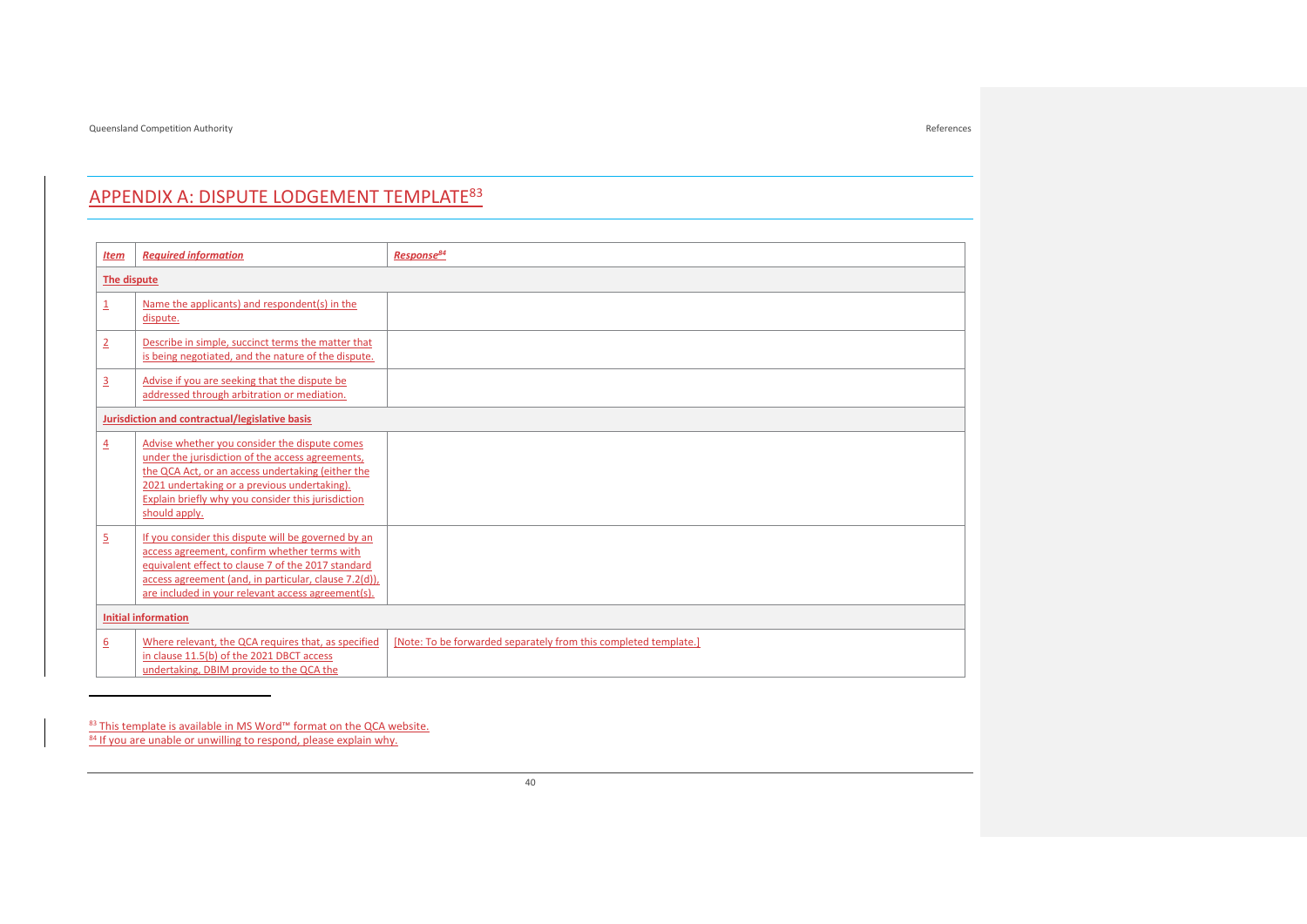| Item                     | <b>Required information</b>                                                                                                                                                                                                                                                | Response <sup>84</sup> |  |
|--------------------------|----------------------------------------------------------------------------------------------------------------------------------------------------------------------------------------------------------------------------------------------------------------------------|------------------------|--|
|                          | information that it gave to users at the start of the<br>negotiation process in compliance with schedules<br>G and H of the undertaking. The QCA also requires<br>that the applicants submit the responses they<br>provided during negotiations.                           |                        |  |
| $\underline{\mathsf{Z}}$ | Identify any other parties that you consider should<br>be joined to the dispute, and why. Also provide<br>necessary contact details.                                                                                                                                       |                        |  |
| 8                        | Describe any collective negotiation that has applied<br>or will apply, if relevant, and the relevant statutory.<br>regulatory or contractual instruments that govern<br>this collective negotiation.                                                                       |                        |  |
| $\overline{9}$           | Provide a timeline of key events in the negotiations<br>that preceded lodging this dispute notice. These<br>will include proposals, counterproposals, meetings<br>between the parties, and mediation or other ADR.                                                         |                        |  |
|                          | <b>Alternative dispute resolution (ADR)</b>                                                                                                                                                                                                                                |                        |  |
| <b>10</b>                | Advise what discussions the parties have had in<br>attempting to resolve this matter (including if<br>mediation or some other formal means of ADR has<br>been attempted).                                                                                                  |                        |  |
| 11                       | Say if you would be amenable to mediation (or<br>some other form of ADR) or a further attempt at<br>ADR.                                                                                                                                                                   |                        |  |
| 12                       | If you are willing to participate in mediation:<br>a) identify any individual you would wish to<br>nominate as mediator, and why; also provide<br>necessary contact details<br>b) state whether mediation should be conducted<br>as a precursor to or in parallel with QCA |                        |  |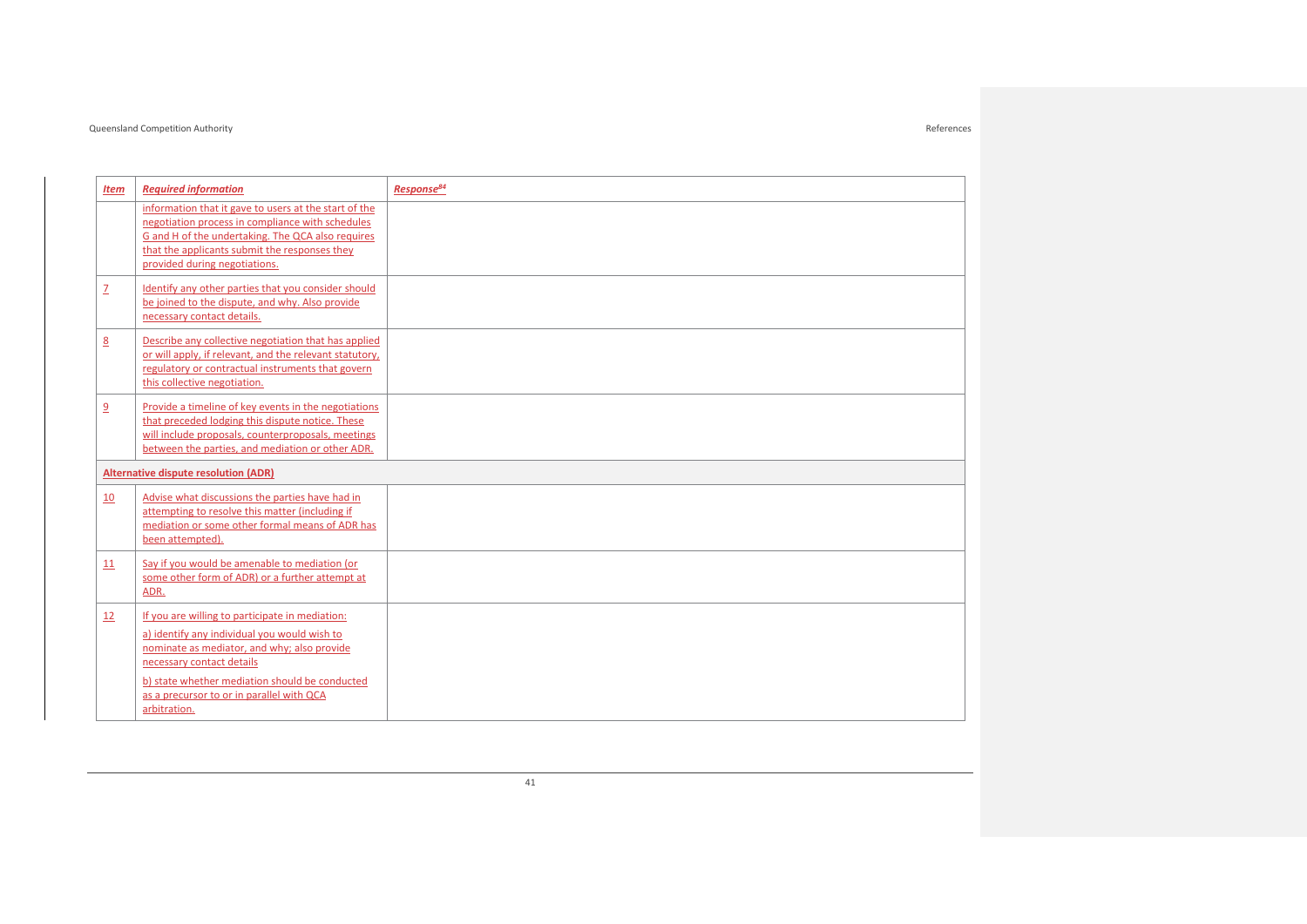| <u>Item</u>                                | <b>Required information</b>                                                                                                                                                                                                                                                                                                                                                | Response <sup>84</sup> |
|--------------------------------------------|----------------------------------------------------------------------------------------------------------------------------------------------------------------------------------------------------------------------------------------------------------------------------------------------------------------------------------------------------------------------------|------------------------|
| Statement of facts, issues and contentions |                                                                                                                                                                                                                                                                                                                                                                            |                        |
| 13                                         | See the template for the statement of facts, issues<br>and contentions (Appendix B) to be provided to the<br>QCA on a date to be specified within the case<br>management directions. Indicate if you would be<br>amenable to jointly agreeing (with the other<br>parties to the dispute) issues that are in contention<br>and, if so, how this should best be facilitated. |                        |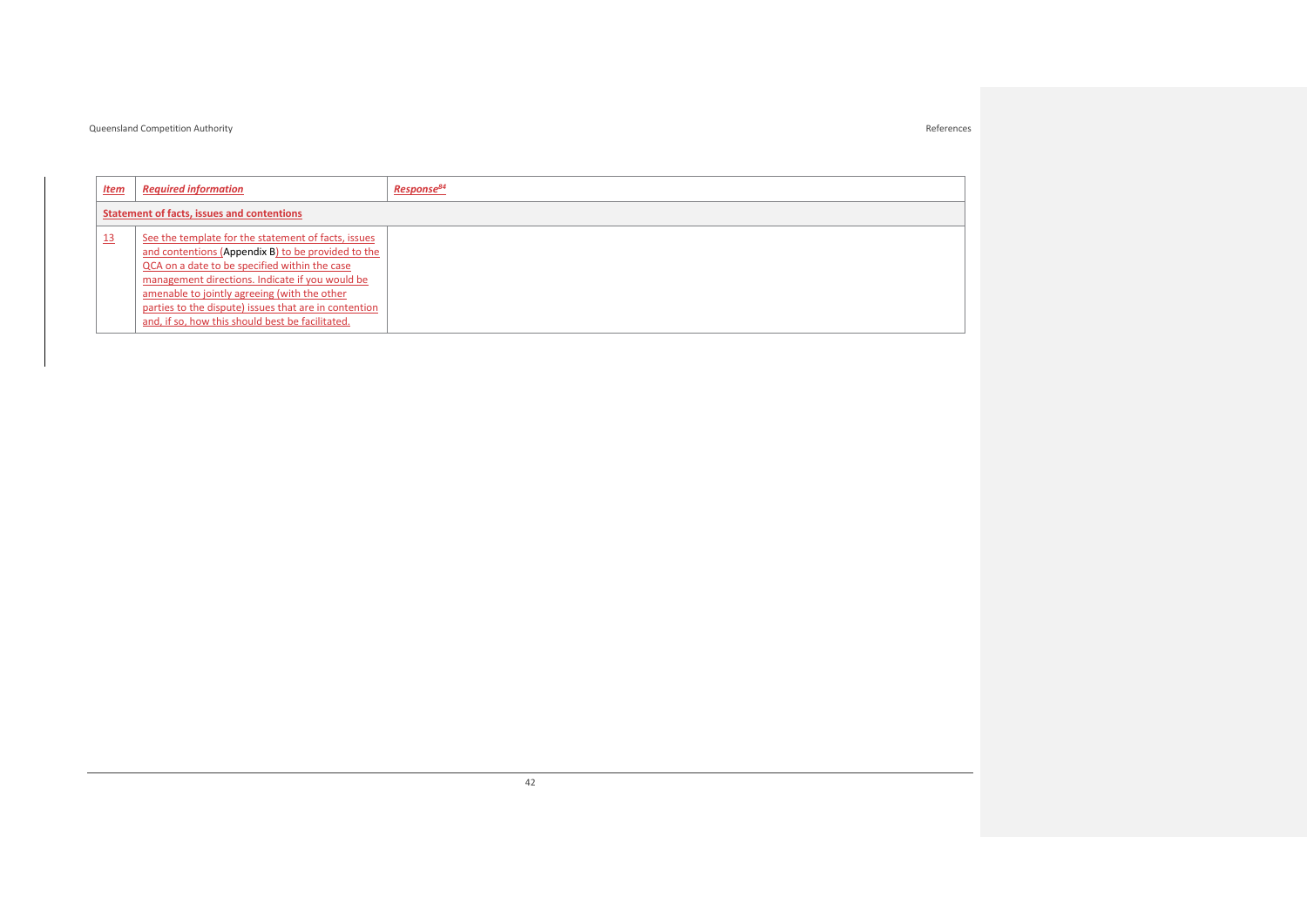## <span id="page-45-1"></span><span id="page-45-0"></span>APPENDIX B: STATEMENT OF FACTS, ISSSUES AND CONTENTIONS

Dispute resolution will run more effectively if the parties can clearly identify and narrow issues that are in contention early in the process. This applies to both arbitration and alternative dispute resolution (ADR).

The QCA intends to use statements of facts, issues and contentions to assist the parties in reaching consensus on what matters need to be addressed. A template for the statement is provided below.

The main purpose of this statement is to give an initial indication of the basis of a party's position, and to do so in such a way that the parties to the dispute can jointly identify what is agreed and what is in dispute. It is to be done at the earliest opportunity in the dispute process. The statement is not intended to be an exhaustive submission, but an effective summary of relevant facts and contentions. There will be a subsequent opportunity to support the contentions with further submissions, including, if necessary, consultant reports, affidavits and other material.

#### **Facts**

- Identify the subject matter of the dispute. Include, if appropriate, references to clauses in the relevant access agreement and/or undertaking, or sections of legislation including the QCA Act.
- Set out succinctly the essential facts that are relied on in the dispute. Do not include matters of opinion.

#### (1) .........................................................................................................................................................

#### (2) .........................................................................................................................................................

## Issues

- Identify clearly, succinctly and without repetition the controversial issues in successively numbered paragraphs.
- Focus on issues genuinely in dispute, presented in neutral terms.

### (1) .........................................................................................................................................................

## Contentions

• Identify succinctly your contention on each issue in successively numbered paragraphs.

(2) .........................................................................................................................................................

- Briefly stipulate the basis for each contention.
- Summarise relevant evidence that you intend to rely on in support of each contention.
- Identify any matters that may require expert evidence, and the relevant fields of expertise involved.

## (1) ..........................................................................................................................................................